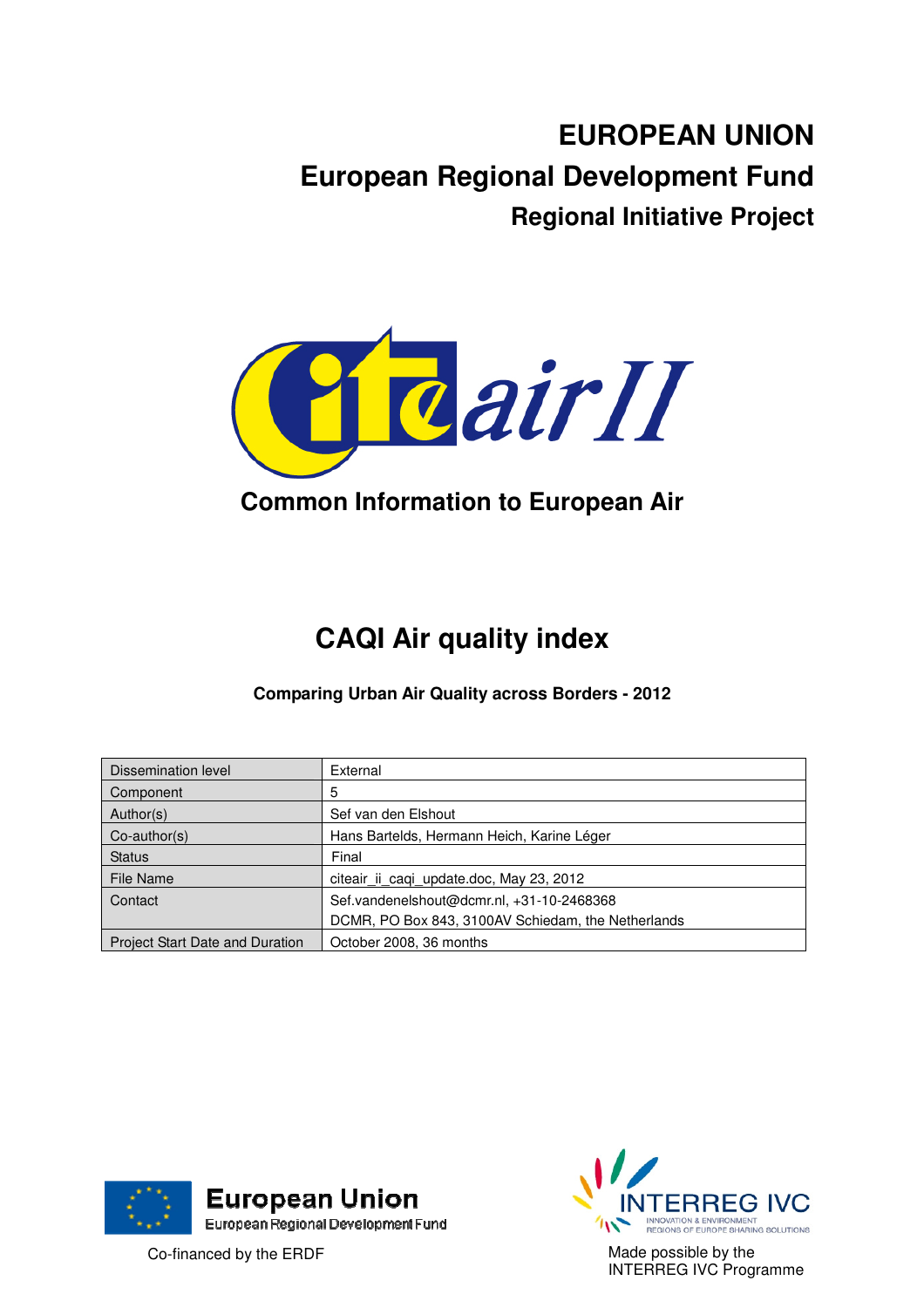

| <b>Summary</b> |  |  |
|----------------|--|--|
|                |  |  |

| 1 |            | Introduction                                                                                                                                              | $\boldsymbol{6}$               |
|---|------------|-----------------------------------------------------------------------------------------------------------------------------------------------------------|--------------------------------|
|   | 1.1        | Scope of the document<br>1.1.1 Daily and hourly indices<br>1.1.2 Previous index document                                                                  | $\,6$<br>$\boldsymbol{6}$<br>6 |
|   | 1.2        | Use of the CAQI indices in another context                                                                                                                | 6                              |
| 2 |            | <b>Basic concepts of the CAQI</b>                                                                                                                         | 7                              |
|   | 2.1        | History of the CAQI                                                                                                                                       | $\overline{7}$                 |
|   | 2.2        | Description of the CAQI<br>2.2.1 Introduction<br>2.2.2 The logic of the CAQI                                                                              | 7<br>$\overline{7}$<br>10      |
|   | 2.3        | User feedback, acceptance and comments                                                                                                                    | 12                             |
| 3 |            | Use of current CAQI index                                                                                                                                 | 14                             |
|   | 3.1        | Calculation grid existing index                                                                                                                           | 14                             |
|   | 3.2        | Results of the application of the CAQI (hourly data)<br>3.2.1 Sensitivity of class borders                                                                | 15<br>15                       |
|   | 3.3        | Results of the application of the CAQI (daily data)                                                                                                       | 16                             |
| 4 |            | Proposal for integration of PM2.5                                                                                                                         | 18                             |
|   | 4.1        | The new CAQI calculation grid                                                                                                                             | 18                             |
|   | 4.2        | Results of the revised CAQI including PM2.5<br>4.2.1 The hourly CAQI calculation<br>4.2.2 Results of the CAQI revised with PM <sub>2.5</sub> (daily data) | 19<br>19<br>20                 |
|   | 4.3        | Comparing traffic and background stations in the same city                                                                                                | 21                             |
| 5 |            | <b>Revision of the YACAQI</b>                                                                                                                             | 23                             |
|   | 5.1        | Introduction                                                                                                                                              | 23                             |
|   | 5.2        | Relative importance of the sub-indices<br>5.2.1 The new calculation of the PM10 daily sub-index<br>5.2.2 Adding PM2.5 sub-index                           | 24<br>25<br>26                 |
|   | 5.3        | Sample application of the YAQACI                                                                                                                          | 26                             |
|   | Literature |                                                                                                                                                           | 28                             |
|   | Annexes    |                                                                                                                                                           | 29                             |
|   |            | Annex 1: publications on and references to the CAQI (until 2011)                                                                                          | 29                             |
|   |            | Annex 2 Graphical display of the CAQI                                                                                                                     | 31                             |
|   |            | Annex 3 Air base stations used in this study                                                                                                              | 32                             |
|   |            | Annex 4: Sample index calculations using hourly data and the revised grid<br>A4.1 Traffic data country averages<br>A4.2 Background data country averages  | 33<br>33<br>34                 |
|   |            | Annex 5: Daily index calculation including PM <sub>2.5</sub> , including French and Italian Airbase stations                                              | 35                             |
|   |            | Annex 6: Daily maximum and daily average indices for PM <sub>10</sub> and PM <sub>2.5</sub>                                                               | 36                             |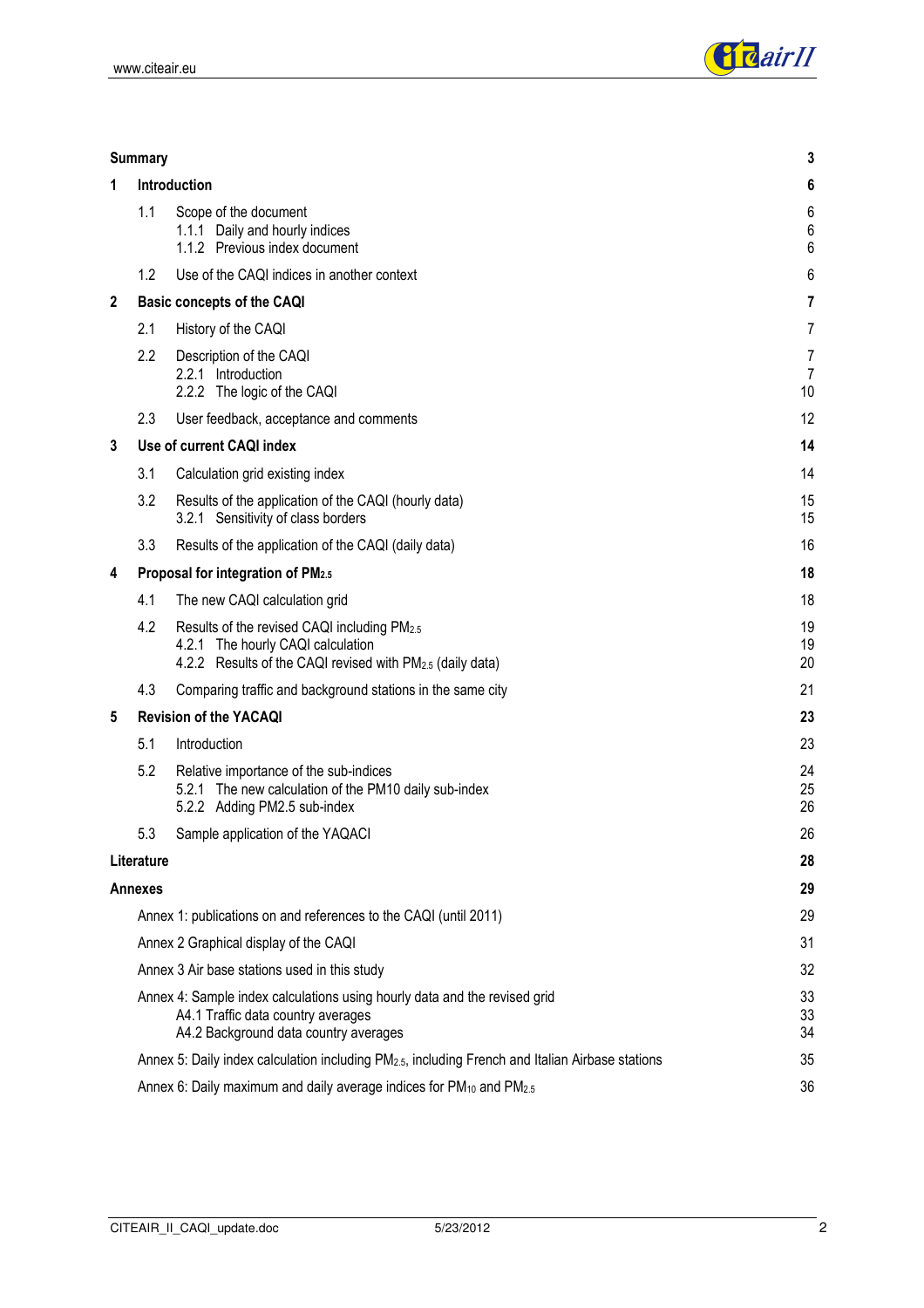

# **Summary**

The CAQI index is used on the www.airqualitynow.eu website since 2006. For the first time since its application it is evaluated on a large set of Airbase data. At the same time the CAQI received an update. The introduction of limit values for  $PM_{2.5}$  made it necessary to accommodate that pollutant in the index. Though  $PM_{2.5}$  is an important pollutant it is not included as a core pollutant. This is due to the way the EU PM $_{2.5}$  monitoring requirements are formulated and to the fact that implementation has started only recently. It should not be seen as a sign that it is less important than the mandatory pollutants nor that it hardly determines the overall index. The CAQI is calculated for hourly, daily and yearly averaged data. The calculation methods for daily and hourly data (discussed in the first 4 chapters) are quite similar. The year average index is calculated in a different way and is presented in chapter 5.

| Pollutants and calculation grid for the revised CAQI hourly and daily grid (all changes in italics) |  |
|-----------------------------------------------------------------------------------------------------|--|
|-----------------------------------------------------------------------------------------------------|--|

| Index<br>class                                                                                                                                                                                                                    | Grid | Traffic    |                 |             |                                        |            | City Background                             |            |                               |            |                |       |       |             |                 |
|-----------------------------------------------------------------------------------------------------------------------------------------------------------------------------------------------------------------------------------|------|------------|-----------------|-------------|----------------------------------------|------------|---------------------------------------------|------------|-------------------------------|------------|----------------|-------|-------|-------------|-----------------|
|                                                                                                                                                                                                                                   |      |            | core pollutants |             |                                        | pollutants |                                             |            | core pollutants<br>pollutants |            |                |       |       |             |                 |
|                                                                                                                                                                                                                                   |      | <b>NO2</b> |                 | <b>PM10</b> | PM2.5                                  |            | CO                                          | <b>NO2</b> | <b>PM10</b>                   |            | O <sub>3</sub> | PM2.5 |       | CO          | SO <sub>2</sub> |
|                                                                                                                                                                                                                                   |      |            |                 | 1-h. 24-h.  | 1-h.                                   | 24-h.      |                                             |            |                               | 1-h. 24-h. |                | 1-h.  | 24-h. |             |                 |
| Very                                                                                                                                                                                                                              | 0    | 0          | 0               | 0           | 0                                      | 0          | $\Omega$                                    | 0          | $\mathbf 0$                   | 0          | $\Omega$       | 0     | 0     | $\mathbf 0$ | $\mathbf 0$     |
| low                                                                                                                                                                                                                               | 25   | 50         | 25              | 15          | 15                                     | 10         | 5000                                        | 50         | 25                            | 15         | 60             | 15    | 10    | 5000        | 50              |
| Low                                                                                                                                                                                                                               | 25   | 50         | 25              | 15          | 15                                     | 10         | 5000                                        | 50         | 26                            | 15         | 60             | 15    | 10    | 5000        | 50              |
|                                                                                                                                                                                                                                   | 50   | 100        | 50              | 30          | 30                                     | 20         | 7500                                        | 100        | 50                            | 30         | 120            | 30    | 20    | 7500        | 100             |
| Medium                                                                                                                                                                                                                            | 50   | 100        | 50              | 30          | 30                                     | 20         | 7500                                        | 100        | 50                            | 30         | 120            | 30    | 20    | 7500        | 100             |
|                                                                                                                                                                                                                                   | 75   | 200        | 90              | 50          | 55                                     | 30         | 10000                                       | 200        | 90                            | 50         | 180            | 55    | 30    | 10000       | 350             |
| High                                                                                                                                                                                                                              | 75   | 200        | 90              | 50          | 55                                     | 30         | 10000                                       | 200        | 90                            | 50         | 180            | 55    | 30    | 10000       | <i>350</i>      |
|                                                                                                                                                                                                                                   | 100  | 400        | 180             | 100         | 110                                    | 60         | 20000                                       | 400        | 180                           | 100        | 240            | 110   | 60    | 20000       | 500             |
| Very<br>High*                                                                                                                                                                                                                     | >100 |            |                 |             | $>$ 400 $>$ 180 $>$ 100 $>$ 110 $>$ 60 |            | $>20000$ $>400$ $>180$ $>100$ $>240$ $>110$ |            |                               |            |                |       | >60   | >20000      | >500            |
| $NO2, O3, SO2:$ hourly value / maximum hourly value in $\mu q/m3$<br>CO<br>8 hours moving average / maximum 8 hours moving average in $\mu$ g/m <sup>3</sup><br>$PM_{10}$<br>hourly value / daily value in $\mu$ g/m <sup>3</sup> |      |            |                 |             |                                        |            |                                             |            |                               |            |                |       |       |             |                 |
| $^*$ An index value above 100 is not calculated but reported as " > 100"                                                                                                                                                          |      |            |                 |             |                                        |            |                                             |            |                               |            |                |       |       |             |                 |

#### **Calculation scheme for the revised year average index (all changes in italics)**

| Pollutant         | Target value / limit value                                          | Calculation                           |
|-------------------|---------------------------------------------------------------------|---------------------------------------|
| NO <sub>2</sub>   | Year average is 40 $\mu$ g/m <sup>3</sup>                           | Year average / 40                     |
| $PM_{10}$         | Year average is 40 $\mu$ g/m <sup>3</sup>                           | Year average / 40                     |
| $PM_{10}$ daily   | Number of daily averages above 50 $\mu$ g/m <sup>3</sup> is 35 days | Log(number of days+1) / $Log(36)$     |
| Ozone             | 25 days with an 8-hour average value $>= 120 \mu g/m^3$             | # days with 8-hour average >=120 / 25 |
| PM <sub>2.5</sub> | Year average is 20 $\mu$ g/m <sup>3</sup>                           | Year average / 20                     |
| SO <sub>2</sub>   | Year average is 20 $\mu$ g/m <sup>3</sup>                           | Year average / 20                     |
| Benzene           | Year average is 5 $\mu$ g/m <sup>3</sup>                            | Year average / 5                      |
| CO                |                                                                     | Not calculated                        |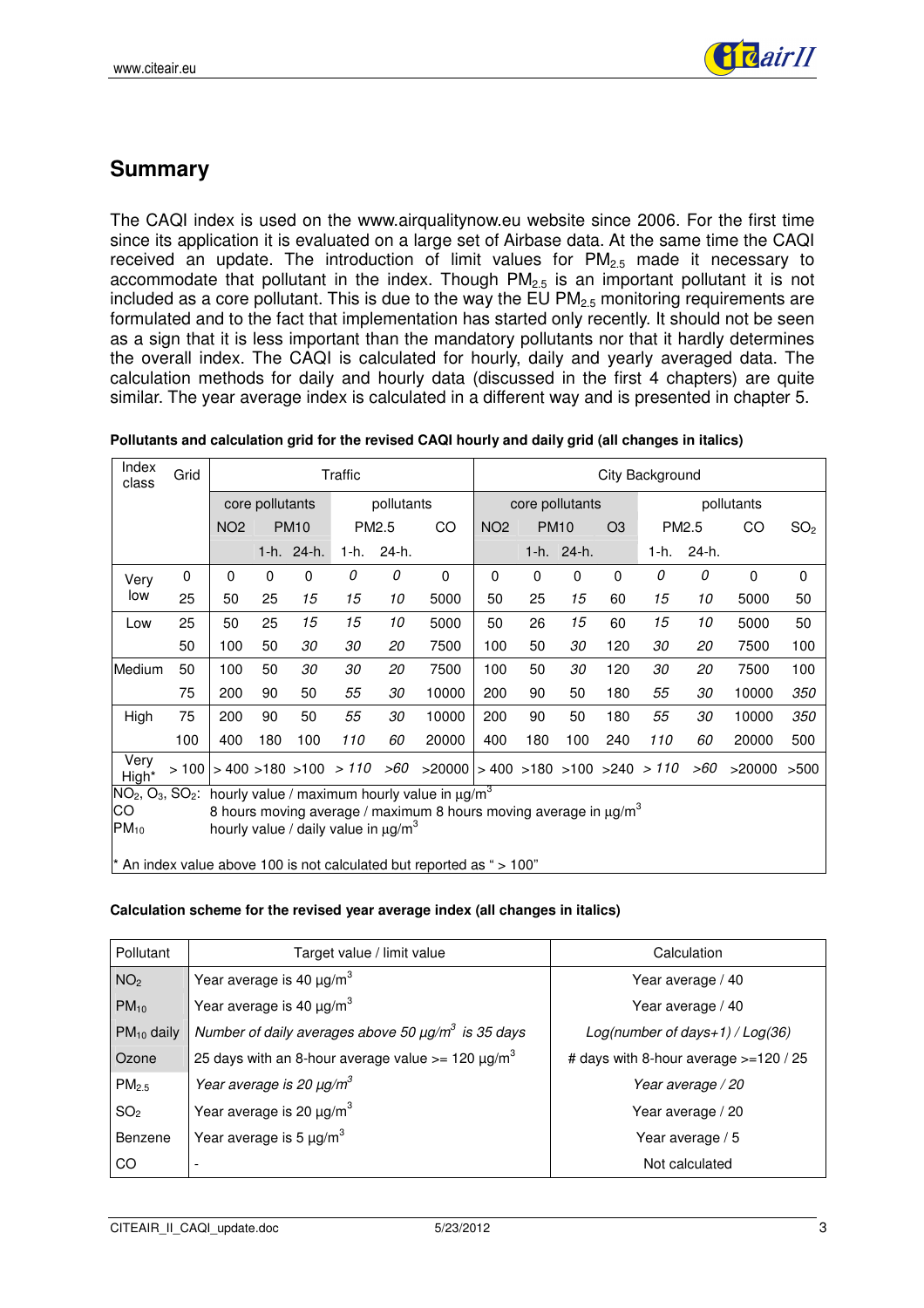

#### **Acknowledgements**

The EEA Airbase staff (Hermann Peifer and David Simoens) were very kind in making a preselection of stations and data, saving us a great deal of work in preparing our sample. Additional daily averaged data for  $PM_{10}$  and  $PM_{2.5}$  was made available by Frank de Leeuw (PBL/EEA). Frank de Leeuw and Gary Fuller (Kings College) provided valuable feedback on a previous version of this document.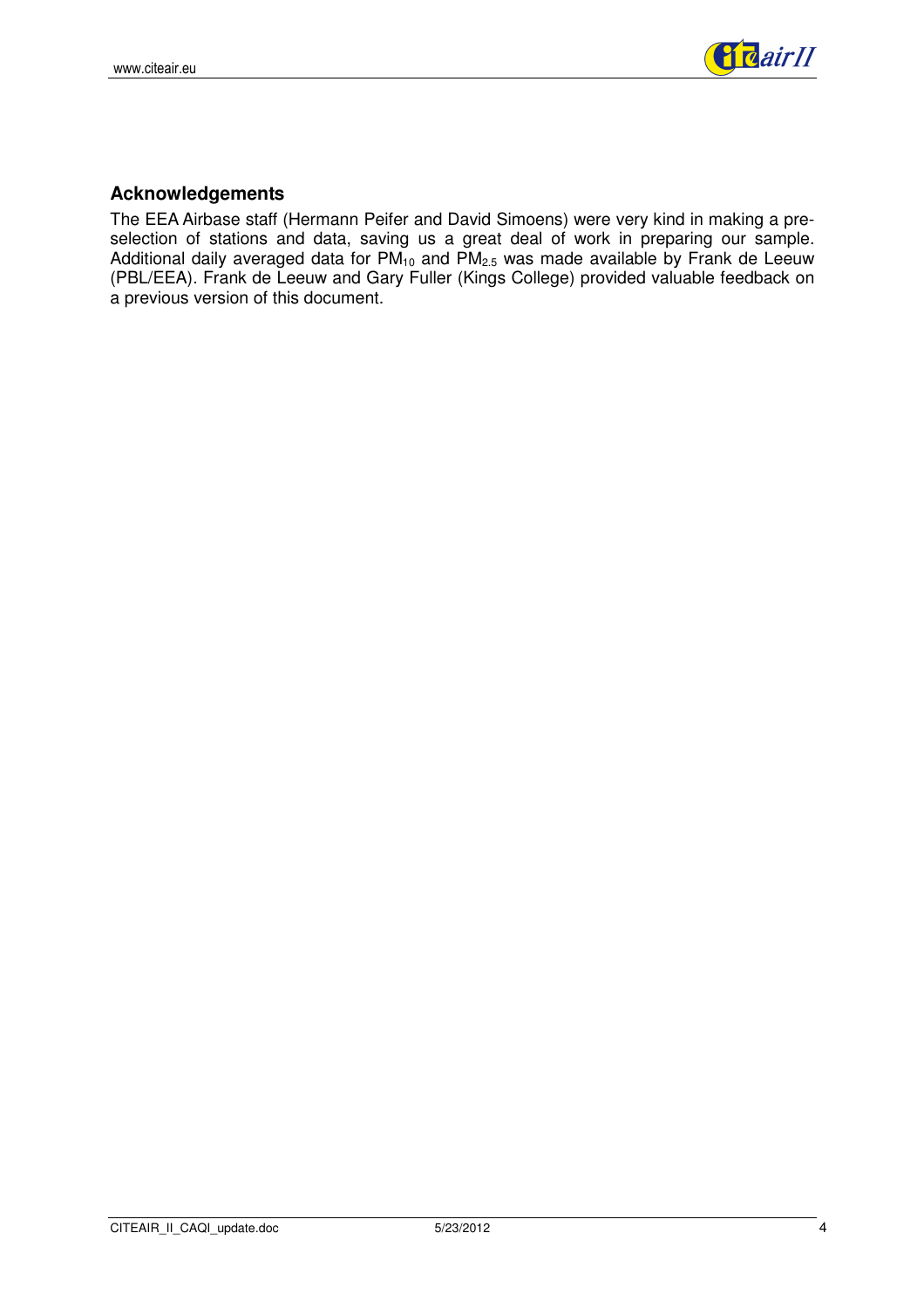

#### **Box 1**

#### **CITEAIR indices in short**

Air quality in European cities is presented in an easily understandable way by converting all detailed measurements for a city into a single relative figure: the Common Air Quality Index (or CAQI). To enable the comparison between cities three indices are available with a different time scale:

- **An hourly index:** which describes the air quality today, based on hourly measurements and updated every hour,
- **A daily index:** which stands for the general air quality situation of yesterday, based on daily values and updated once a day,
- **An annual index:** which represents the city's general air quality conditions throughout the year. This index is based on the pollutants year average concentrations compared to annual limit values. It is updated once a year.

The CAQI is used on www.airqualitynow.eu where the air quality of nearly 100 cities can be seen and compared.

#### $\blacksquare$  The Hourly and daily indices

These indices have five levels using a scale from '0' (very low) to '> 100' (very high). It presents a relative measure of the amount of air pollution. The calculation is based on three pollutants of major concern:  $PM_{10}$ ,  $NO<sub>2</sub>$ ,  $O_3$ . It can also take the pollutants PM<sub>2.5</sub>, CO and SO<sub>2</sub> into account if these data are also available.

In order to make cities more comparable, independent of the nature of their monitoring network two situations are defined:

- City Background, representing the general air quality in an agglomeration (based on urban background monitoring sites),
- Roadside, representing the air quality in streets (based on roadside monitoring stations)

| Pollution | Index Value             |
|-----------|-------------------------|
| Very Low  | $\blacksquare$ 0/25     |
| Low       | $-25/50$                |
| Medium    | $-50/75$                |
| Hiah      | $\blacksquare$ 75 / 100 |
| Very High | $\blacksquare$ > 100    |

#### **The annual air quality indices**

The year average common air quality index (YAQACI) provides a relative measure of the annual average air quality in relation to the European limit values. It is also calculated both for background and traffic conditions but its principle of calculation is different from the hourly and daily indices. It is presented as a distance to a target index. The target being the EU directives (annual air quality standards and objectives):

- If the index is higher than : for one or more pollutants the limit values are not met.
- If the index is below : on average the limit values are met.

The annual index is aimed at better taking into account long term exposure to air pollution based on distance to the target set by the EU annual norms, those norms being linked most of the time to recommendations and health protection set up by World Health Organisation

| <b>Air Quality</b>                                                   | Index<br>Value |
|----------------------------------------------------------------------|----------------|
| ELI Standards are<br>exceeded by one<br>pollutant or more            | >1             |
| EU Standards are<br>fulfilled on average                             |                |
| The situation is better<br>than the norms<br>requirements on average | ← 1            |
|                                                                      |                |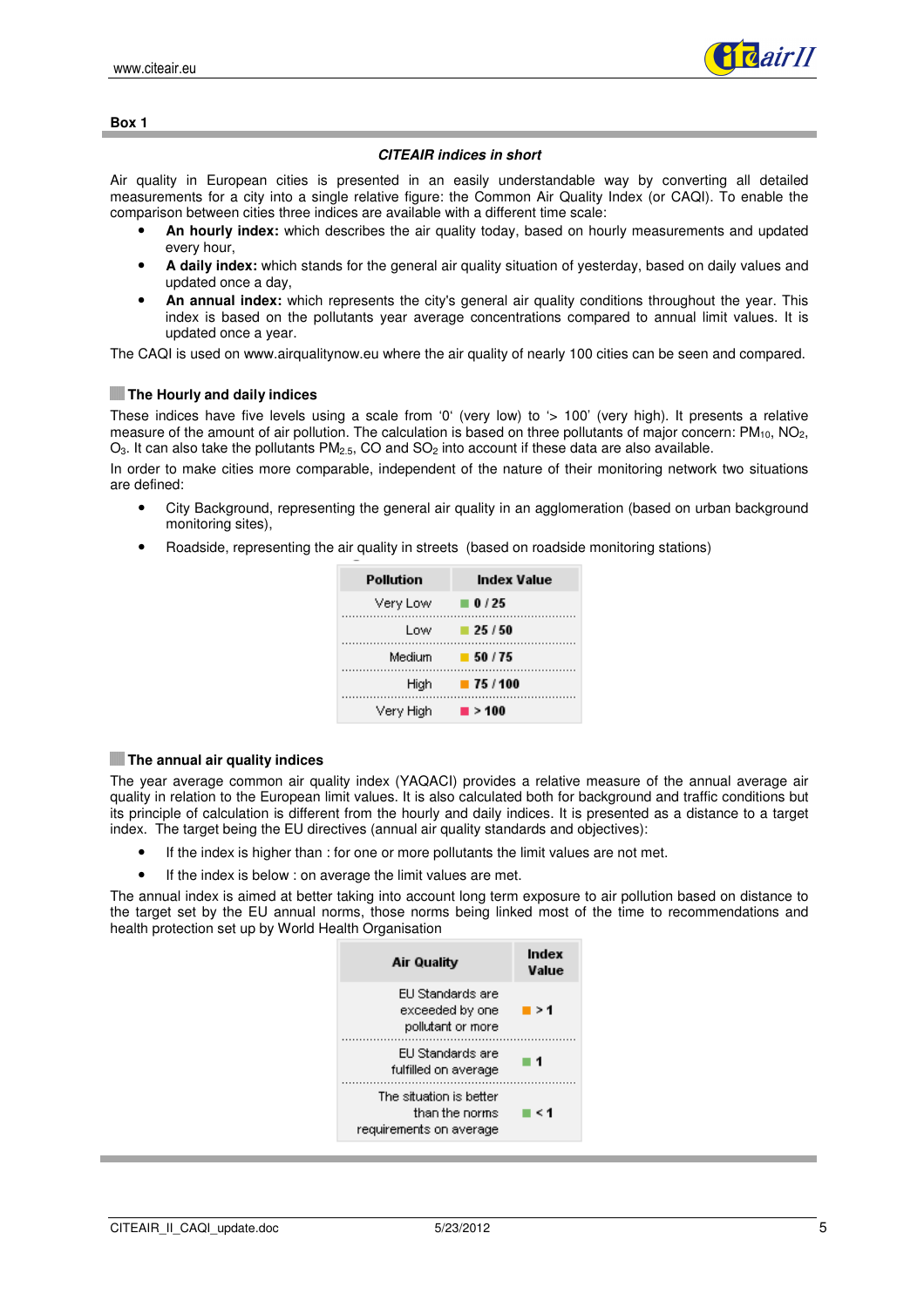

## **1 Introduction**

#### **1.1 Scope of the document**

#### **1.1.1 Daily and hourly indices**

The CAQI or Common Air Quality Index has been operational on the website www.airqualitynow.eu since 2006. After an initial proposal the calculation grid was revised to improve the representation of the  $PM_{10}$  concentrations. In the first version of the CAQI, the fact that  $PM_{10}$  is being measured both on an hourly and daily basis was initially not well covered and the PM<sub>10</sub> grid was rather strict. This was revised after an analysis of PM<sub>10</sub> data from Airbase stations. The final CAQI calculation grid is operational since 2007.

In this paper we evaluate the way the CAQI performs on a selection of urban and suburban stations. In addition we propose a calculation grid for  $PM_{2.5}$ . Since the CAQI was launched the air quality directives have been revised and a limit value for  $PM<sub>2.5</sub>$  was added in the new, so called, CAFE directive (2008/50/EC of 21 May 2008). PM<sub>2.5</sub> is a health relevant and regulated parameter so it had to be included in the CAQI calculation. However we wanted the new CAQI calculation to be in line with the existing calculation grid to avoid major changes in the outcome. Therefore, we experimented with various calculation grids.

The data used were obtained from Airbase (http://air-climate.eionet.europa.eu/ databases/airbase/). We used urban and suburban stations (background and traffic) where the core pollutants of the index were monitored. We used 2006 as the year for which data were analysed. Though in 2007 there are more stations in Airbase monitoring  $PM<sub>2.5</sub>$ , 2006 was used as, on average<sup>1</sup>, the concentrations observed were slightly higher than in 2007.

See chapter 3 for the evaluation of the CAQI performance and chapter 4 for the revised calculation grid, after inclusion of  $PM_{2.5}$ .

#### **1.1.2 Previous index document**

This document replaces 'Comparing Urban Air Quality across Borders', the first document describing the index. The previous document not only describes the index but also the logic why, at the time, such an index was needed. That discussion won't be repeated here. The old document is currently still available at the project website or via the short published version:

- http://citeair.rec.org/downloads/Products/ComparingUrbanAirQualityAcrossBorders.pdf
- http://dx.doi.org/10.1016/j.envint.2007.12.011

The basic working of the index is also briefly described in chapter 2 of this document.

### **1.2 Use of the CAQI indices in another context**

Potential users of the CAQI must notify the CITEAIR partners (at caqi@airqualitynow.eu) and establish a user agreement (www.airqualitynow.eu/about copyright.php#legal agreement). This way, users can be kept informed in case of further developments concerning the index. The use of the CAQI is free of charge for non commercial purposes.

<sup>&</sup>lt;sup>1</sup> This is not true everywhere. In France the PM monitoring method was modified to include a correction for the loss of volatile material. This leads to higher PM concentrations.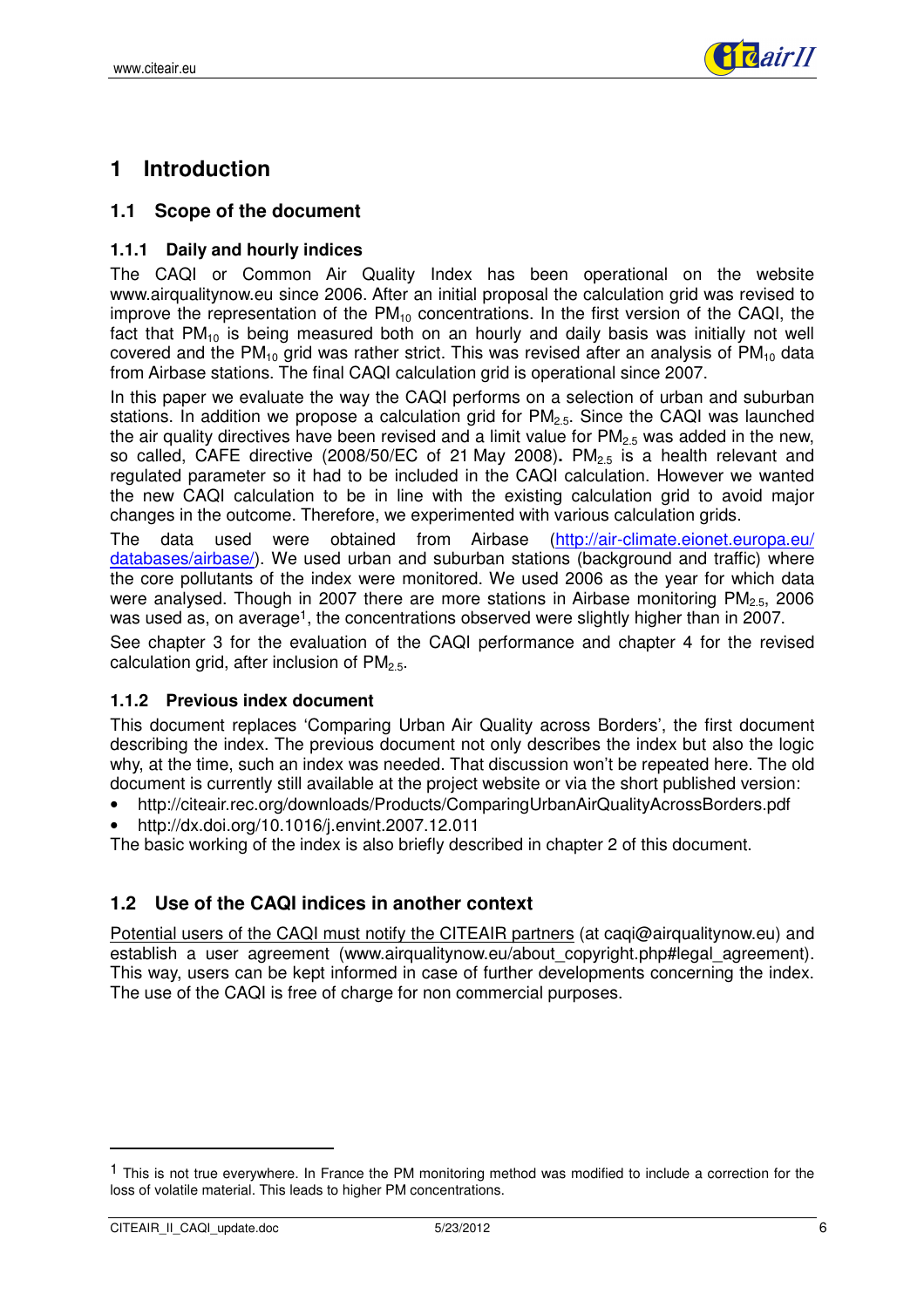

# **2 Basic concepts of the CAQI**

### **2.1 History of the CAQI**

The CAQI was developed in the course of the CITEAIR project (an INTEREG IIIC project, 2004-2007) and has been around since 2006. The index was made for the purpose of easily comparing the air quality in European cities in real-time. At the start of the CITEAIR project we observed that many cities present their air quality in different, hard to compare, ways. Often they use an own (or sometimes nationally prescribed) air quality index but as all indices were different in logic and presentation this didn't help2. For the purpose of comparison we developed a new index. The main reason to add yet another index was practical and twofold:

- The index was developed for the purpose of comparing cities on a website and should coexist next to any existing local indices that people might be used to; it was not meant to replace existing indices.
- This way no city in no country willing to participate in the online comparison was forced to use someone else's index.

Whether this has actually contributed to the success of the index is not known but the fact is that what was started as a project proposal by (and an obligation for) five cities has by now (October 2010) grown to a system (www.airqualitynow.eu) where about hundred cities voluntarily submit their data for online comparison purposes.

The CAQI is part of an effort to raise awareness on urban air quality. This purpose has consequences for the design of the index as will be described in the next section. In the past years there have been various publications on the CAQI and the website www.airqualitynow.eu. Some of the publications are mainly descriptive, some focus more on the reasoning behind the choices made in developing the index the way we did. In the next section we provide the reasoning behind the working of the index.

Most of the indices found in literature and on the internet cover the short-term air quality situation (hourly, daily). This applies to the CAQI as well. Indices for the long-term air quality are very rare. We provide a year average CAQI (YAQACI). This index is calculated in a completely different manner and this is described in part 2 of this document (to be published in 2012).

### **2.2 Description of the CAQI**

#### **2.2.1 Introduction**

There are many ways of making an air quality index and one way is not necessarily better than the other. Making an index is a pragmatic process of reducing a variety of information on the chemical characteristics of a complex mixture of pollutants observed in the air into a simple (often single) figure on a scale. From a scientific point of view this is a gross generalisation and a tremendous loss of information but for communication purposes this information reduction is considered essential. That is why there are so many indices in use all over the world. However, this assumption has never been tested as far as we know. Shooter and Brimblecombe (2009), in a review article on air quality indices, mention (citing Burden and Ellis, 1996) that in Australia, public confidence in reporting on air pollution fell following the introduction of an index.

How to reduce the complex information largely depends on the purpose for which the index is to be used. The exact formula to transfer concentration readings into index classes is

<sup>2</sup> For an overview of different indices in use see for example Elshout and Léger (2007) and Garcia et al. (2002). Note that index calculations become outdated; the information in these sources might no longer be correct!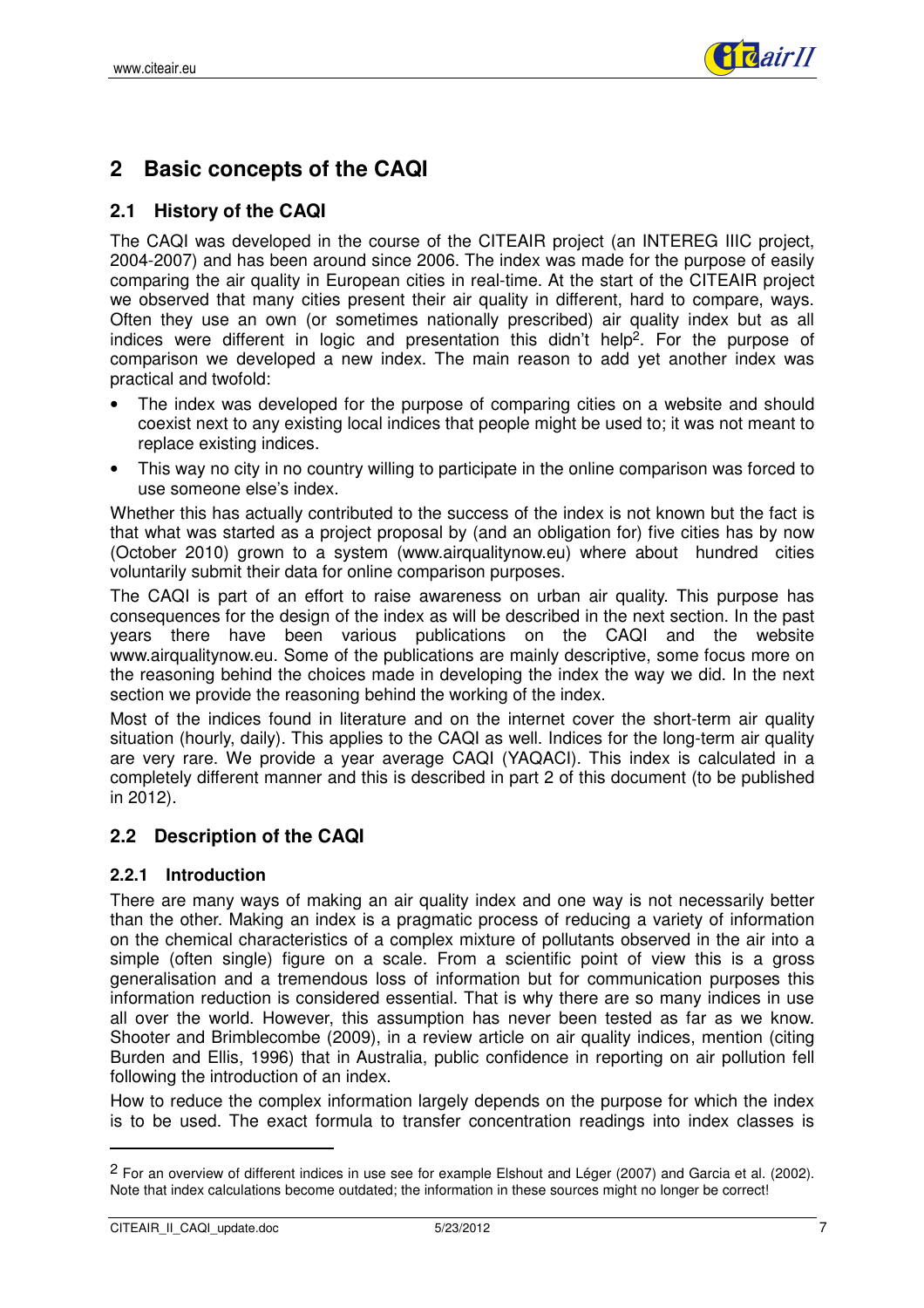

another matter of subjective choices though often limit values (for example ensuing form air quality legislation such as Directive 2008/50/EC) are used as guidance.

Shooter and Brimblecombe (2009) mention two reasons for making an index: firstly linking air quality to health effects to inform the public of poor air quality and of possible remedial actions; secondly to condense complex data to provide an information overview e.g. for the development of policy or to check compliance with standards. We formulated a third reason: drawing the public's attention to air quality issues and raising awareness.

• Linking air quality to health effects

Linking air quality information to health effects is potentially a very powerful way of communicating as individual health concerns tend to be very persuasive. However indices strongly based on health effects also have limitations. The relations between air quality and health are many, they interact in still poorly understood ways and their exact nature is hard to quantify. This has several implications:

o the indices need to undergo frequent updates as sciences evolve (e.g. Longhurst, 2005);

o they can become very complex if one tries to capture pollutant interactions (e.g. Cairncross et al., 2007) and usually the simpler approach that the worst pollutant (at a given time) determines the index for that moment is followed;

 $\circ$  health effects occur over different exposure times (both short-term and long-term) and the reported index value usually refers to only one averaging time (usually daily);

o lastly several pollutants that are currently believed to be the main causes of health effects of air pollution (e.g. elemental carbon, ultrafine particles, particle numbers) are not (yet) regulated and are not commonly monitored and included in indices.

The different consequences of different exposure times poses an awkward communication problem. A health-based index meant to warn people for short-term exposure to adverse air quality is mainly in the good part of the index scale, indicating that air quality is not a problem. Though this could be true from the short-term exposure point of view, the long-term exposure (even to low levels of air pollution) is often worrisome. Furthermore, limit value exceedences for long-term exposure (e.g. year averages) are exceeded in many urban areas even if a health-based air quality index is virtually continuously signalling that there are no problems. In this case a health-based index might add to the confusion: visiting the city website there seems to be no problem, yet an air quality action plan is needed to comply to legal standards. The US and UK air quality standards are typical examples of health-based indices3.

Despite these drawbacks one could argue that it is important to alert people of adverse air quality, and this alone could be a reason to have such an index. Shooter and Brimblecombe (2009) mention this as the principal reason to have an air quality index (and many indices started/are operated with this in mind). However they note (citing Johnson, 2003) that these indices rarely succeed in changing people's behaviour in face of the oncoming poor air quality. They argue that better forecasting, making a timelier alert might improve people's response in the case that the index is signalling adverse air quality. This is obviously an improvement making the index and the displayed information more useful. On the other hand, we doubt that this would considerably change the general public's response to an alert. The air quality has to be extremely poor before it poses an acute danger to the population in general. With busy agenda's it is unlikely that the average person will cancel his sports game, that a school outdoor activity that was planned long ago (involving many volunteers) is postponed at short notice to avoid exposure, etc. The possibilities to adjust one's plans as well as the medical need to do so, are limited for most people. Today there are better, more targeted ways to inform the select group of people that really needs to adapt their activities in the face of pollution episodes than a general index presented on a website.

<sup>&</sup>lt;sup>3</sup> Note that they differ considerably, reflecting the different appreciation of the health impact of a certain pollutant level.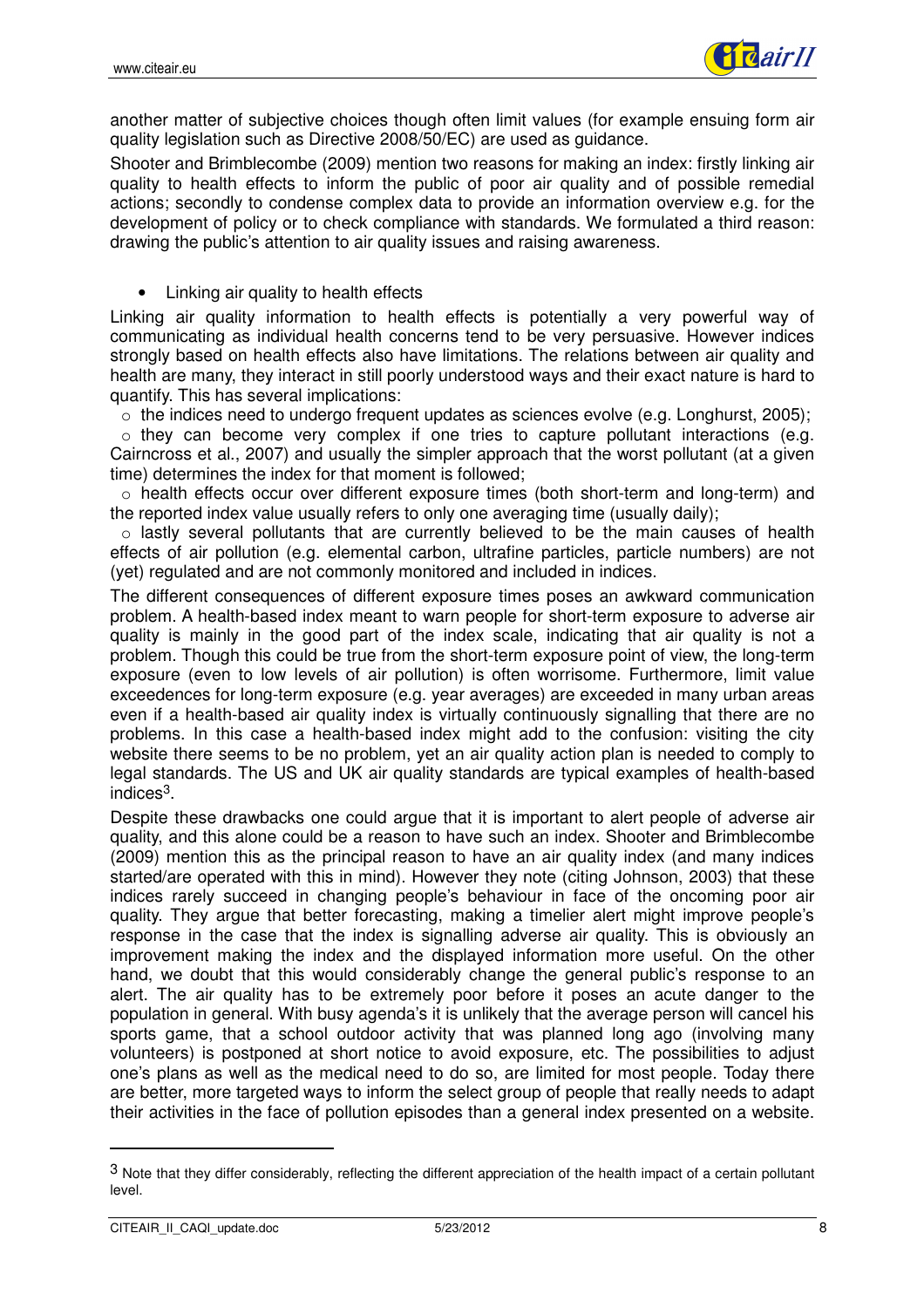

For example Sussex-air provides a messaging system that those in need of this kind of information can subscribe to (see www.airalert.info/Sussex/Default.aspx). Smartphone applications could play a similar role.

• Providing simple overview information for policy formulation or monitoring

The short-term indices are mainly used for informing or warning the public. However, some authorities report annually the number of days an index was above a certain level. Year average indices are more apt for policy monitoring. See Mayer et al (2008) for the application of the German LAQx. CITEAIR also proposes a year average distance to target type of index. The policy application of an index necessarily has a longer averaging time than the alerting/informing indices. For policy formulating or monitoring one would also need to consider spatial representativeness and averaging, e.g. an index value that is population or area weighted. See for example Bell et al. (2011). The communicative beauty of presenting a single index figure to mark the air quality then hides an increasingly complex calculation analysis and the implications of the index, or its changes, might be hard to interpret. Shooter and Brimblecombe (2009) raise this point as well. On the other hand, we should not forget that the sole purpose of making an index is to arrive at a single, simple (arbitrary) relative parameter that, if applied consistently, gives an indication of progress or stagnation. Hiding information is the purpose of making an index!

• Drawing the public's attention to air quality and raising awareness

The public is both a victim and a source of air pollution particularly in urban areas. Traffic is often the dominant source of urban air pollution. Though in some industrialised cities the tons emitted through high stacks might be higher than the tons emitted by vehicles, the contribution of traffic to the ambient air pollution, the air people breath, often exceeds 50% and can be as high as 80%. This is particularly true for the most health relevant pollutants: the smallest particles  $(< PM_1)$  or the Elemental or Black Carbon fraction<sup>4</sup>. This pollution is mainly attributed to diesel vehicle exhaust. From the regulatory perspective, exceedences of the EU regulation along the streets for  $PM_{10}$ ,  $PM_{2.5}$  and  $NO<sub>2</sub>$  are of major concern for many cities in Europe5. Local authorities therefore have a keen interest in trying to influence the behaviour and the travel choices of the urban population. Raising awareness on the sources of pollution is one way of doing so.

If awareness raising is an objective, the last thing one wants is an index saying that the air quality is good whilst from the long-term exposure and the legal perspective it is not. The short-term index we needed and developed can therefore not be health-based in the sense that the index scales directly related to the extent of health impacts (as is the case in the US for example). It can have alert values for pollution episodes but it also needs to have differentiation of the air quality appreciation at the lower end of the pollution scale. An example of indices without a direct link to health effects and with differentiation at the lower end of the pollution scale are for example the French and Belgium indices. At the opposite, an index that is always "poor" does not help either.

We further assumed that to entice people to visit the air quality websites and check the situation one would need an hourly index, hourly updated. This way people can see how pollution levels evolve throughout the day and can related index readings to physical events: elevated midday ozone peaks, rush-hours, etc. We also assumed that a scale with considerable differentiation (1-100) would lead to a more dynamic (interesting) presentation than a grid from 1 to 5 or 1 to 10. From a scientific point of view it hardly makes sense to

<sup>&</sup>lt;sup>4</sup> The exact cause of the health effects of traffic pollution or not yet known. Whether it is particle numbers, nano particles, soot, metals, or a combination is not clear. That traffic is a major source is undisputed, as is the fact that it is mainly the smaller particle fraction.

<sup>5</sup> Elevated background concentrations of particulate matter and particulate pollution due to wood burning in winter are also concerns for member states with difficulties meeting the EU air quality standards.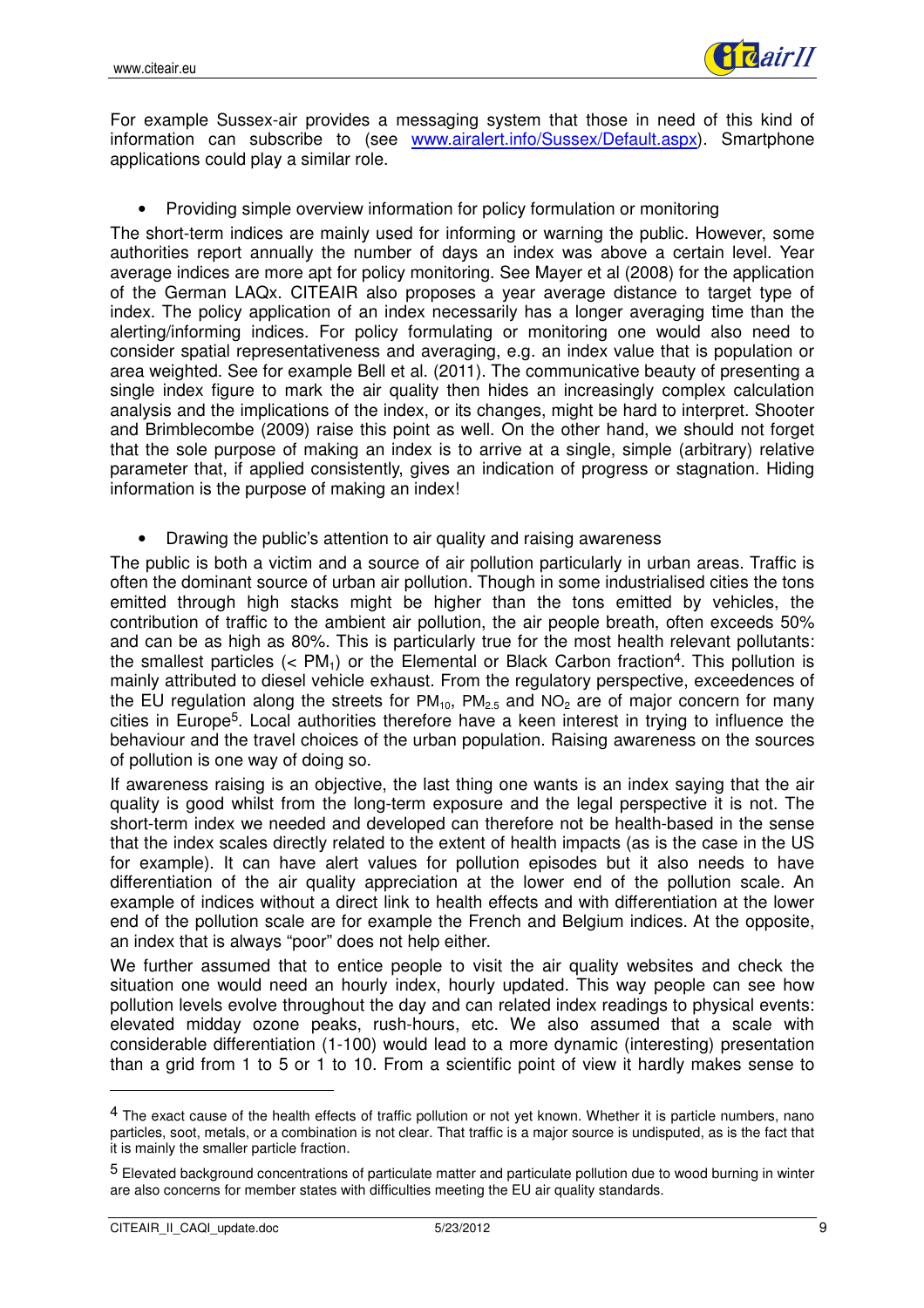

derive index values with that kind of detail, but from a communication point of view we thought that it will help.

To draw specific attention to traffic as an important source, and roads as an awkward place to be (from the exposure point of view) we calculate the index separately for roadside and city background situations.

#### **2.2.2 The logic of the CAQI**

The CAQI has no direct link to short-term health-effects. The methodological disadvantages of a strictly health-based index were discussed in the previous section. Besides, the CAQI was primarily developed to raise awareness and make air quality comparable from one city to another. Warning citizens of adverse air quality was a task best left, according to us, to the cities own web pages with the index (often tailor made to the local circumstances) and communication approach the citizens in the particular city were used to. This doesn't mean that the CAQI cannot be used as a city's sole index, the CAQI resembles a number of other indices (the French and Belgium indices for example) and if a city doesn't have an index, or if the index needs an overhaul, the CAQI could be considered. Otherwise changing local indices is not really advisable as it might confuse the users/the public.

The CAQI has a scale from 1 to 100 with lower rankings representing better air quality. Some of the higher class borders are linked to concentrations mentioned in the EU air quality directives (Directive 2008/50/EC). The large range of the scale assures changes, even at the lower end of the scale.

The CAQI has an hourly time resolution (except for CO). A daily time resolution is also possible for yesterday and for forecasted concentrations. Many indices are on a daily basis because the criteria in the legislation for the different pollutants have different averaging times. E.g. the EU directives assess hourly values of  $NO<sub>2</sub>$ , daily average values of  $PM<sub>10</sub>$ , 8hour average values for  $O_3$  and CO (in addition to a range of year average criteria). The hourly calculation is done for reasons of attractiveness outlined above.

A practical problem with the hourly index is that some cities only provide 24-hour average PM data (or moving 24 hour average). The EU has a  $PM_{10}$  limit value for 24-hour averaged data and monitoring methods used in Europe rely either on devices providing 24h average data or devices providing hourly data. We have therefore derived two grids for  $PM_{10}$  and  $PM_{2.5}$  data, one for hourly observations and one for daily observations. This way a city that produces 24 hour (moving average) data can still participate in the index/website by applying the daily grid. The consistency between the daily and the hourly grid is discussed in section 3.3.

Core and other pollutants. There are core pollutants (without those an index value cannot be calculated) and other pollutants. The traffic index comprises  $NO<sub>2</sub>$  and  $PM<sub>10</sub>$ , with CO and  $PM<sub>2.5</sub>$  as other pollutants. The background index obligatory comprises  $NO<sub>2</sub>$ ,  $PM<sub>10</sub>$  and  $O<sub>3</sub>$ , with  $PM<sub>2.5</sub>$ , CO and SO<sub>2</sub> as additional pollutants.

The worst pollutant determines the index. For each pollutant a sub-index is calculated according to a grid that translates concentration measurements into a ranking on a scale from 1 to 100 (see table 1 for the old grid). The highest sub-index value at a given time determines the overall index. This is very common for indices, in particular for indices that have an alerting role to play. Some health based indices claim that interactions between pollutants have to be considered (for proper health assessments) these indices are complicated and less frequently used. If an index is used to monitor air quality policy in terms of health benefits, such an index could be considered.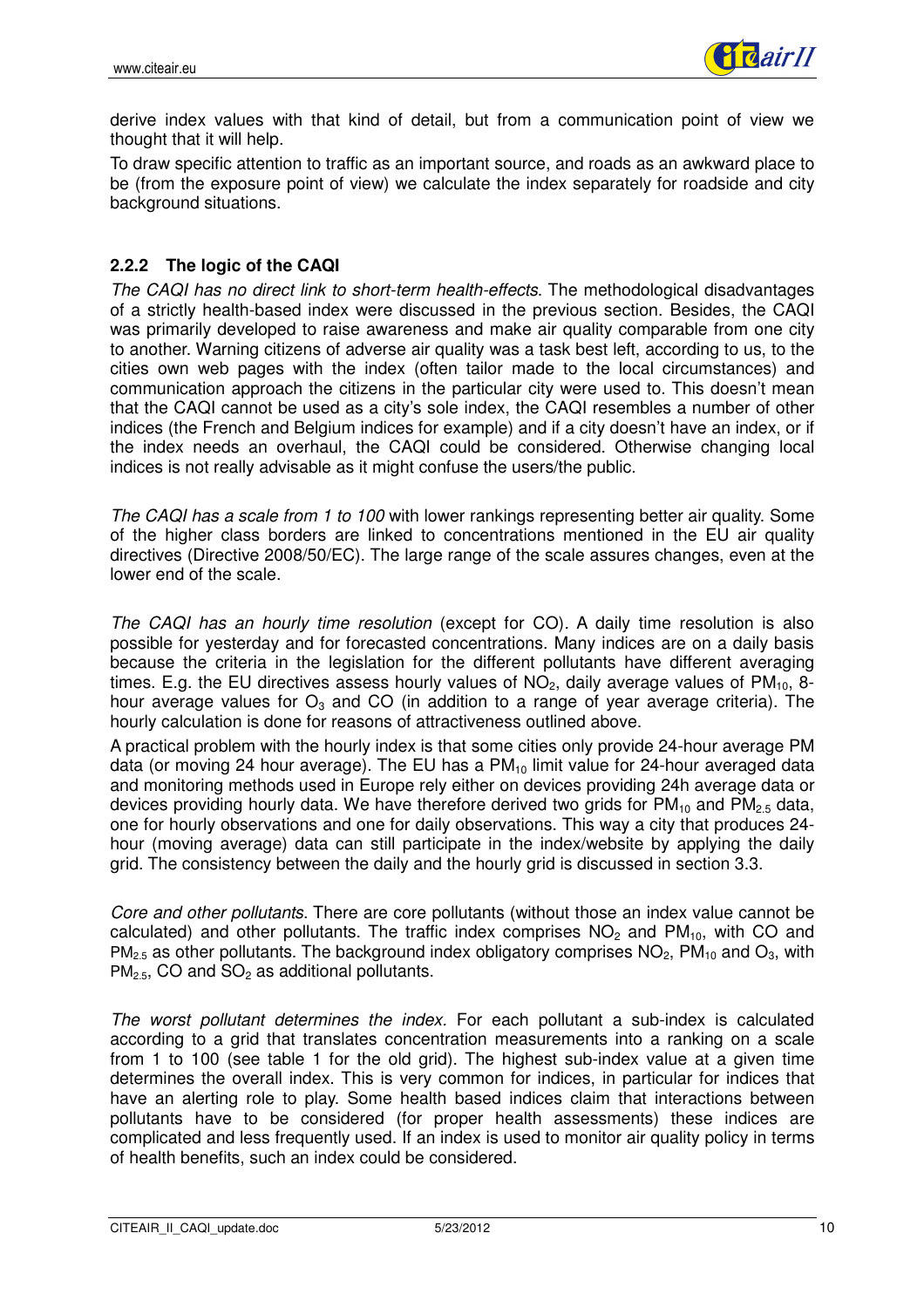

In the way the CAQI is implemented on the website www.airqualitynow.eu the worst monitoring station in a certain city, at a given moment, determines the index value. The calculation order is: first the sub-indices per monitoring station, the overall index for each station, the highest overall index becomes the city index. This procedure is applied separately for the traffic and the background indices.

#### **Box 2: Two indices to characterise a city and their typical evolution during the day**

#### Two indices to characterise a city

The logic of the two indices is easily visualised by two theoretical pictures of air pollutants in a city. For primary pollutants (often related to traffic) the figure on the left illustrates the situation. For ozone, the right hand picture best describes the concentrations in a city.



Where and when ozone is not dominant the traffic index will likely be higher than the city background index. However if ozone is the dominant pollutant at a given time the background index will be higher.

This can easily be seen from the evolution of the index on a given day (screenshots form www.airqualitynow.eu). In Lyon the evolution in the course of the day is predictable, as soon as the circulation starts to move, the roadside index becomes higher and primary pollutants determine the index. The roadside index is higher than the background throughout the day. In Seville on the same day, the roadside index (note that the peak driving hours are notably different) is lower for a large part of the day. There is an unexplained PM<sub>10</sub> peak at the background at 07.00h but the point we want to illustrate is visible in the afternoon: the background index is higher than the traffic index due to elevated ozone on a sunny afternoon.

#### **Lyon Yesterday Details**

#### **Sevilla Yesterday Details**

| <b>Hour</b> | <b>ROADSIDE INDEX</b>                                                                                                                                                                                        |                  | <b>BACKGROUND INDEX</b> |                  | Hour                                      | $\leftrightarrow$ ROADSIDE INDEX |                  | <b>BACKGROUND INDEX</b> |                  |  |  |  |
|-------------|--------------------------------------------------------------------------------------------------------------------------------------------------------------------------------------------------------------|------------------|-------------------------|------------------|-------------------------------------------|----------------------------------|------------------|-------------------------|------------------|--|--|--|
|             | Index value                                                                                                                                                                                                  | <b>Pollutant</b> | <b>Index value</b>      | <b>Pollutant</b> |                                           | <b>Index value</b>               | <b>Pollutant</b> | <b>Index value</b>      | <b>Pollutant</b> |  |  |  |
| 0           | 22                                                                                                                                                                                                           | NO <sub>2</sub>  | 18                      | <b>NO2</b>       | $\begin{array}{c} \mathbf{0} \end{array}$ | -37                              | <b>PM10</b>      | 30                      | O3               |  |  |  |
|             | 21                                                                                                                                                                                                           | NO <sub>2</sub>  | 17                      | NO <sub>2</sub>  |                                           | 38                               | <b>PM10</b>      | 32                      | O <sub>3</sub>   |  |  |  |
| 2           | 27                                                                                                                                                                                                           | NO <sub>2</sub>  | 17                      | NO <sub>2</sub>  | $\overline{2}$                            | 39                               | PM10             | 46                      | PM10             |  |  |  |
| 3           | 26                                                                                                                                                                                                           | NO <sub>2</sub>  | 18                      | NO <sub>2</sub>  | 3                                         | 30                               | PM10             | 32                      | O3               |  |  |  |
|             | 51                                                                                                                                                                                                           | NO <sub>2</sub>  | 23                      | NO <sub>2</sub>  | 4                                         | 24                               | <b>PM10</b>      | 31                      | O <sub>3</sub>   |  |  |  |
| 5           | 60                                                                                                                                                                                                           | NO <sub>2</sub>  | 24                      | NO <sub>2</sub>  | 5                                         | 27                               | PM10             | 28                      | O3               |  |  |  |
| 6           | 68                                                                                                                                                                                                           | NO <sub>2</sub>  | 29                      | <b>PM10</b>      | 6                                         | 30                               | NO <sub>2</sub>  | 83                      | PM10             |  |  |  |
| 7           | 69                                                                                                                                                                                                           | NO <sub>2</sub>  | 32                      | PM10             | 7                                         | 34                               | NO <sub>2</sub>  | >100                    | <b>PM10</b>      |  |  |  |
| 8           | 70                                                                                                                                                                                                           | NO <sub>2</sub>  | 25                      | NO <sub>2</sub>  | 8                                         | 42                               | PM10             | 59                      | <b>PM10</b>      |  |  |  |
| 9           | 64                                                                                                                                                                                                           | NO <sub>2</sub>  | 26                      | <b>PM10</b>      | 9                                         | 22                               | NO <sub>2</sub>  | 60                      | PM10             |  |  |  |
| 10          | 63                                                                                                                                                                                                           | NO <sub>2</sub>  | 32                      | 03               | 10                                        | 23                               | NO <sub>2</sub>  | 38                      | O3               |  |  |  |
| 11          | 57                                                                                                                                                                                                           | NO <sub>2</sub>  | 35                      | 03               | 11                                        | 29                               | NO <sub>2</sub>  | 46                      | O3               |  |  |  |
| 12          | 56                                                                                                                                                                                                           | NO <sub>2</sub>  | 35                      | 03               | 12                                        | 41                               | PM10             | 54                      | O3               |  |  |  |
| 13          | 51                                                                                                                                                                                                           | <b>PM10</b>      | 35                      | 03               | 13                                        | 43                               | NO <sub>2</sub>  | 60                      | O <sub>3</sub>   |  |  |  |
| 14          | 51                                                                                                                                                                                                           | <b>PM10</b>      | 38                      | 03               | 14                                        | 53                               | <b>PM10</b>      | 63                      | O3               |  |  |  |
| 15          | 44                                                                                                                                                                                                           | <b>PM10</b>      | 40                      | O <sub>3</sub>   | 15                                        | 40                               | PM10             | 69                      | O <sub>3</sub>   |  |  |  |
| 16          | 44                                                                                                                                                                                                           | NO <sub>2</sub>  | 41                      | 03               | 16                                        | 28                               | <b>PM10</b>      | 64                      | O3               |  |  |  |
| 17          | 49                                                                                                                                                                                                           | NO <sub>2</sub>  | 38                      | O3               | 17                                        | 59                               | PM10             | 48                      | 03               |  |  |  |
| 18          | 41                                                                                                                                                                                                           | <b>PM10</b>      | 38                      | 03               | 18                                        | 41                               | PM10             | 55                      | <b>PM10</b>      |  |  |  |
| 19          | 36                                                                                                                                                                                                           | <b>PM10</b>      | 35                      | <b>PM10</b>      | 19                                        | 76                               | PM10             | 41                      | <b>PM10</b>      |  |  |  |
| 20          | 37                                                                                                                                                                                                           | NO <sub>2</sub>  | 41                      | PM10             | 20                                        | 72                               | PM10             | 43                      | <b>PM10</b>      |  |  |  |
| 21          | 35                                                                                                                                                                                                           | NO <sub>2</sub>  | 26                      | 03               | 21                                        | 52                               | PM10             | 43                      | <b>PM10</b>      |  |  |  |
| 22          | 32                                                                                                                                                                                                           | <b>PM10</b>      | 29                      | O3               | 22                                        | 49                               | PM10             | 48                      | PM10             |  |  |  |
| 23          | 28                                                                                                                                                                                                           | <b>PM10</b>      | 28                      | O3               | 23                                        | 30                               | <b>PM10</b>      | 58                      | <b>PM10</b>      |  |  |  |
|             | NB: the pollutant with the highest value at a certain time determines the overall score of that time<br>NB: the pollutant with the highest value at a certain time determines the overall score of that time |                  |                         |                  |                                           |                                  |                  |                         |                  |  |  |  |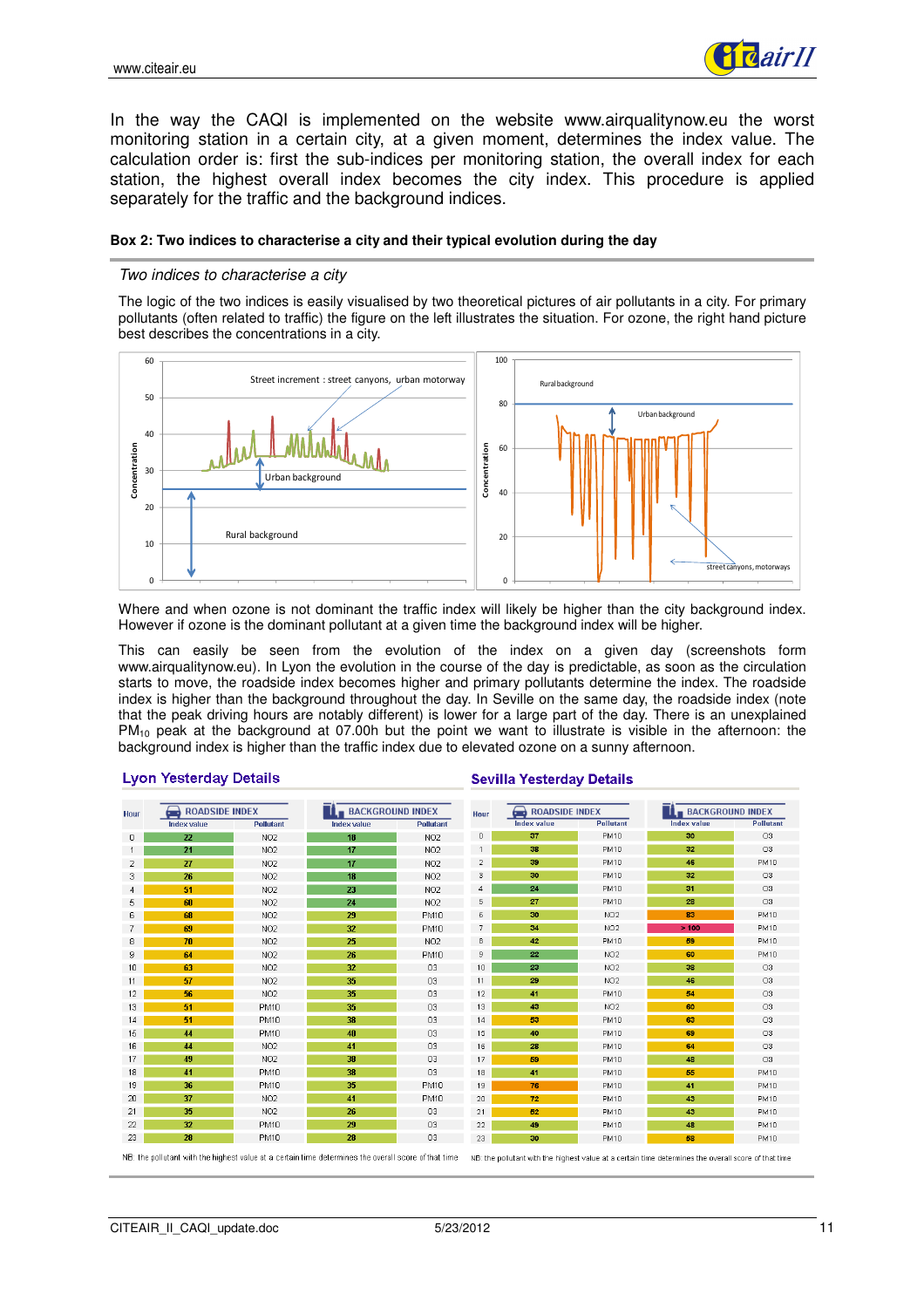

It is calculated both for city background and traffic situations. This has two reasons. From a communication point of view this draws specific attention to the role of traffic as a source of pollution. Mostly the traffic index is higher than the background index. This is true for the traffic related primary pollutants  $NO<sub>2</sub>$ , PM<sub>10</sub> and PM<sub>2.5</sub>. In many southern cities where ozone plays a major role, the picture is different. The fresh exhaust emission of NO converts  $O_3$  into  $NO<sub>2</sub>$  and  $O<sub>2</sub>$ . Ozone is typically higher in the countryside than the city background and is very low in street canyons. Especially in the afternoon, city background index values often exceed the traffic index in summer.

The second important reason two calculate two indices is to make cities more comparable (one of the CITEAIR objectives and the website www.airqaulitynow.eu). Some cities don't monitor at traffic sites, some cities might focus on traffic as they are often the most polluted sites. If one wanted to compare city average concentrations in cities with completely different monitoring strategies the results would be flawed. By stratifying the sample into background and traffic situations the results become more comparable. See box 2.

### **2.3 User feedback, acceptance and comments**

The CAQI was established after an international review of air quality indices and statistical tests with data from four CITEAIR cities. It is displayed on the website www.airqualitynow.eu. It has been presented at several international conferences and it was published in a journal and several proceedings. It has been subject to peer review: the very first version of the CAQI was reviewed, amongst other indices, by EEA (Leeuw, and Mol, 2005) and Martin Lutz (Senate of Berlin) for the  $PM_{10}$  grid. References to the current version of the CAQI are made in recent publications dealing with indices.

The growing participation of cities in the website can be seen as an implicit acceptance of the CAQI as well. The website started with eight cities that were member of, or affiliated to the CITEAIR project. Currently it has over 100 voluntarily participating cities.

The CAQI is used in a environmental website initiative from the EEA called Eye on Earth (http://watch.eyeonearth.org/) and in a GMES downstream service project called obsAIRve (www.obsairve.eu). In short, the CAQI has found several applications outside its original context and it is known to those interested in the field of air quality indexing. Annex 1 shows a list of references to, and publications made on the CAQI.

Questions also continue to exist:

- a. having two indices alongside each other (a local one and the CAQI as an international one for comparison purposes) might confuse the public;
- b. the index is not well adapted to our local situation;
- c. the index is too complicated (too many pollutants);
- d. the index is not good in reflecting health effects of the air quality.

Points a. and b. cannot be remedied. In fact they are the essence of the CAQI index: it aims to cater for situations in a vast range of countries and makes air quality presentation comparable across countries. We assumed that most cities interested in comparing their air quality to that of other cities would not be willing to replace their local index and air quality presentation system by another one. And for very good reasons: it is not advisable from a communication point of view. The best way forward, we assumed, was a new neutral index, marketed specifically for international comparison purposes.

Point c. could be tackled by reducing the number of pollutants to the current core pollutants and skipping completely the less relevant pollutants. The index would then be based on  $PM_{10}$ , NO<sub>2</sub> and O<sub>3</sub> (the latter not for traffic) and maybe  $PM_{25}$ . CO and SO<sub>2</sub> were included, at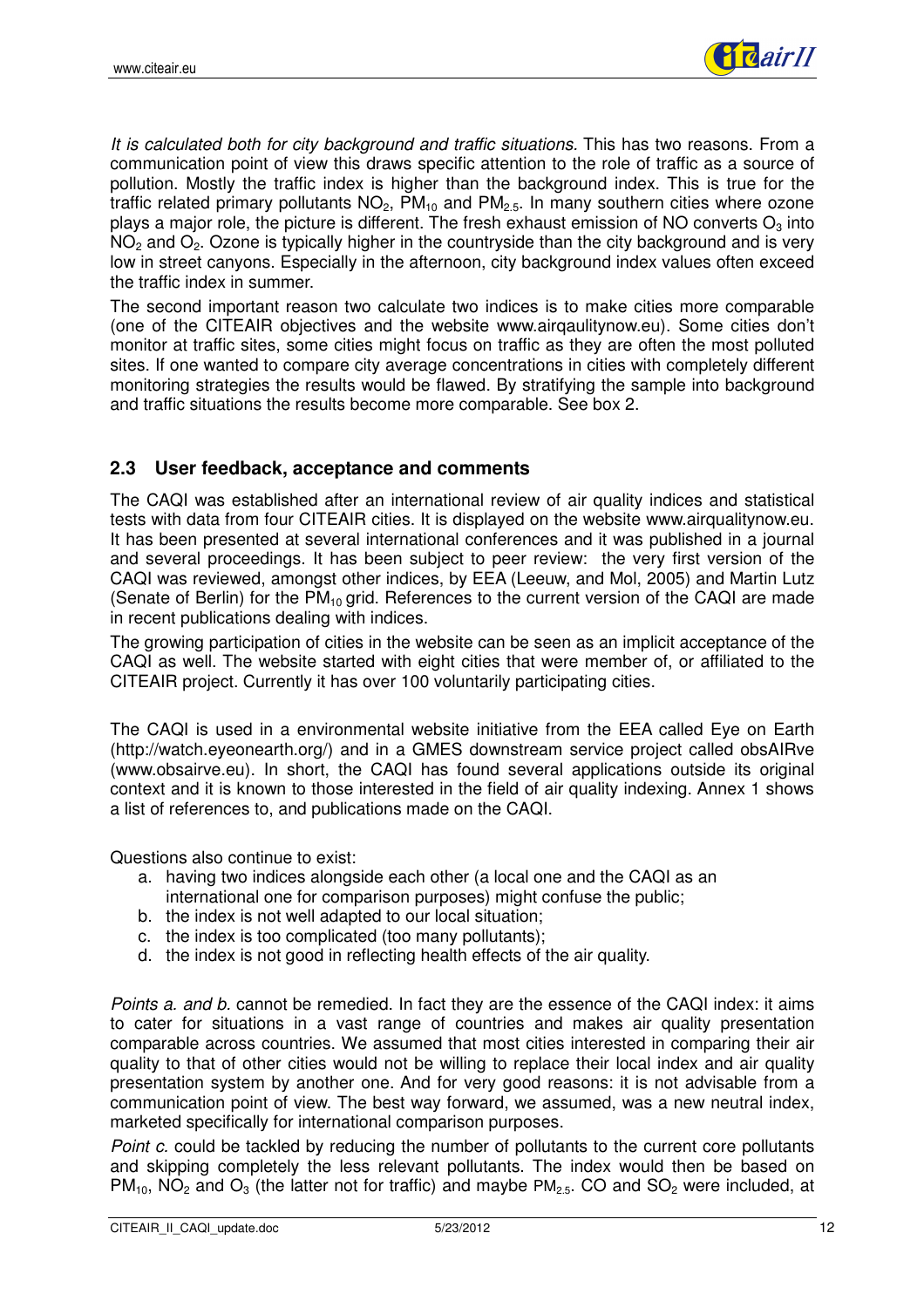

the time, because several cities where monitoring these pollutants and occasionally they still play a role. Providing a calculation grid provides a way to compare these pollutants relative to the other pollutants. CO and  $SO<sub>2</sub>$  are treated as additional pollutants, they are not needed to calculate the index and in most cities they hardly influence the index calculation.

Point d. is a matter of choice. We have argued in section 2.2 and in the previous CAQI document that a health-based index is complex and its focus on short-term exposure makes it less suitable for raising awareness. The main goal of the CAQI is not to warn people for possible adverse health effects of poor air quality but to attract their attention to urban air pollution and its main source (traffic) and help them decrease their exposure. We believe that awareness on air pollution and its sources adds in (support for) reducing pollution. Health warnings could typically be a purpose of a local city index/warning system.<sup>6</sup>

 $6$  The index can, if some wishes to do so, be used for alerts, even if there is no well established link between a certain index reading and a corresponding health effect.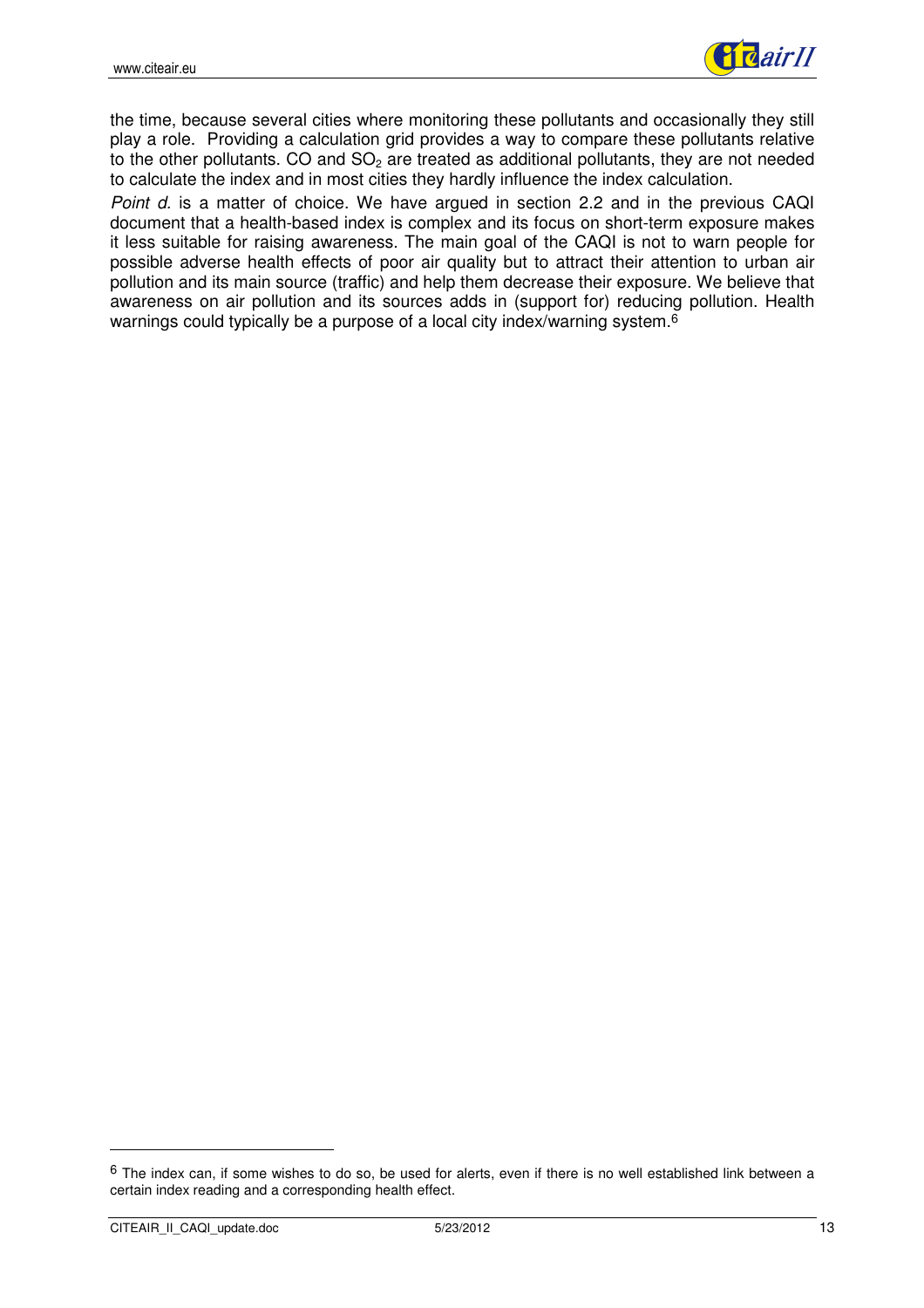

# **3 Use of current CAQI index**

### **3.1 Calculation grid existing index**

The calculation grid as it is in use before the addition of  $PM_{2.5}$  is shown in table 1. The grid is inspired on threshold values as they occur in the EU air quality directives, on values used in similar indices and on a number of pragmatic considerations such as frequent changes also at the lower end of the pollution scale. A full discussion is given in the index document of the CITEAIR 1 project.<sup>7</sup> The index was initially tested on a dataset from the CITEAIR 1 project partners. For  $PM_{10}$  an additional selection of Airbase data was analysed. In this document we look at frequency distributions for all pollutants to get an impression of the message the index tends to convey (is the air pollution high or low). For this analysis we have only looked at the mandatory pollutants. In Annex 2 a graphical display of the relation between the grid and the concentrations is given.

| Index class                                                                             | Grid<br>Traffic |                 |           |           |                                                               | City Background |      |                |                |           |                 |  |
|-----------------------------------------------------------------------------------------|-----------------|-----------------|-----------|-----------|---------------------------------------------------------------|-----------------|------|----------------|----------------|-----------|-----------------|--|
|                                                                                         |                 |                 | Core      |           | Pollutant                                                     |                 |      | Core pollutant |                | Pollutant |                 |  |
|                                                                                         |                 |                 | Pollutant |           |                                                               |                 |      |                |                |           |                 |  |
|                                                                                         |                 | NO <sub>2</sub> |           | $PM_{10}$ | CO                                                            | NO <sub>2</sub> |      | $PM_{10}$      | O <sub>3</sub> | CO        | SO <sub>2</sub> |  |
|                                                                                         |                 |                 | 1-        | $24 -$    |                                                               |                 | 1-   | $24-$          |                |           |                 |  |
|                                                                                         |                 |                 | hour      | hours     |                                                               |                 | hour | hours          |                |           |                 |  |
| Very low                                                                                | $\Omega$        | $\Omega$        | 0         | 0         | $\Omega$                                                      | $\mathbf{0}$    | 0    | 0              | $\Omega$       | $\Omega$  | $\Omega$        |  |
|                                                                                         | 25              | 50              | 25        | 12.5      | 5000                                                          | 50              | 25   | 12.5           | 60             | 5000      | 50              |  |
| Low                                                                                     | 25              | 50              | 25        | 12.5      | 5000                                                          | 50              | 25   | 12.5           | 60             | 5000      | 50              |  |
|                                                                                         | 50              | 100             | 50        | 25        | 7500                                                          | 100             | 50   | 25             | 120            | 7500      | 100             |  |
| Medium                                                                                  | 50              | 100             | 50        | 25        | 7500                                                          | 100             | 50   | 25             | 120            | 7500      | 100             |  |
|                                                                                         | 75              | 200             | 90        | 50        | 10000                                                         | 200             | 90   | 50             | 180            | 10000     | 300             |  |
| High                                                                                    | 75              | 200             | 90        | 50        | 10000                                                         | 200             | 90   | 50             | 180            | 10000     | 300             |  |
|                                                                                         | 100             | 400             | 180       | 100       | 20000                                                         | 400             | 180  | 100            | 240            | 20000     | 500             |  |
| Very High*                                                                              | >100            | >400            | >180      | >100      | >20000                                                        | >400            | >180 | >100           | >240           | >20000    | >500            |  |
| NO <sub>2</sub> , O <sub>3</sub> , SO <sub>2</sub> :                                    |                 |                 |           |           | hourly value / maximum hourly value in $\mu$ g/m <sup>3</sup> |                 |      |                |                |           |                 |  |
| CO<br>8 hours moving average / maximum 8 hours moving average in $\mu$ g/m <sup>3</sup> |                 |                 |           |           |                                                               |                 |      |                |                |           |                 |  |
| $PM_{10}$                                                                               |                 |                 |           |           | hourly value / daily value in $\mu$ g/m <sup>3</sup>          |                 |      |                |                |           |                 |  |

\* An index value above 100 is not calculated but reported as " > 100"

The calculation grid is used for the hourly index. In addition to the hourly index a daily index is calculated using the maxima of the hourly sub-indices (or, in case of a city reporting  $PM_{10}$ only on daily basis, using the  $PM_{10}$  daily grid for that subindex). On the website www.airqualitynow.eu this is done for the past day (D-1) and it will be used in the forecast that is being developed. For cities that do deliver hourly PM data the daily index will be calculated based on the maximum of the hourly values. This way the readings between today and yesterday (D and D-1) are consistent.

<sup>7</sup> http://citeair.rec.org/downloads/Products/ComparingUrbanAirQualityAcrossBorders.pdf or (for a short, published version) http://dx.doi.org/10.1016/j.envint.2007.12.011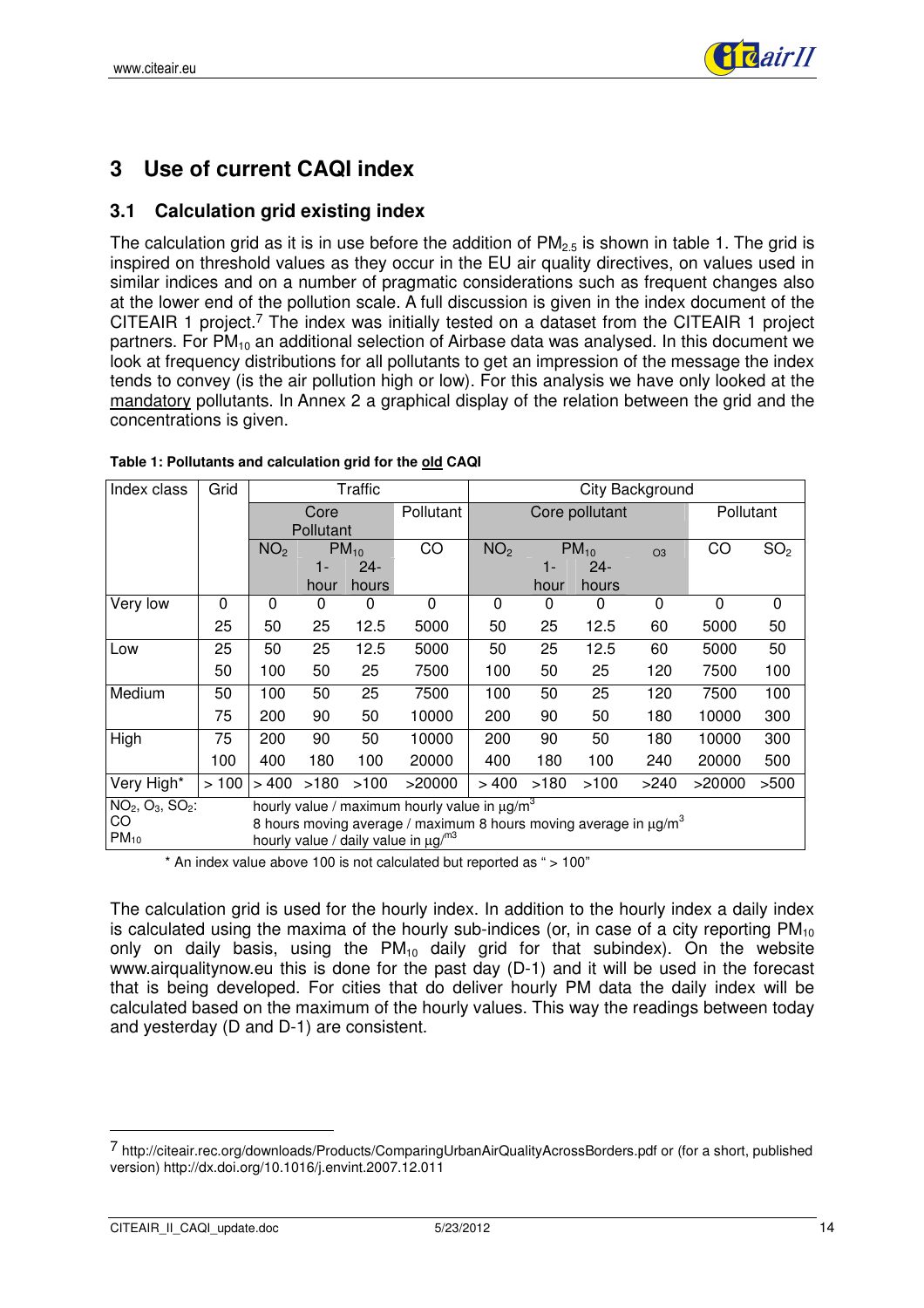

### **3.2 Results of the application of the CAQI (hourly data)**

Airbase data for 2006 for urban and suburban stations were used to make the analysis. Data from the following countries were used (# background, #traffic): Belgium (3, 3), Czech Republic (13, 6), Germany (4, 4), Finland (1, 3), France (3, 3), Italy (3, 3) Spain (1, 2), Sweden (3, 2), and United Kingdom (0, 1). So, 31 background and 27 traffic stations were available. For 6 cities pairs of traffic and background sites were available. For a list of the Airbase stations used, see annex 3. Note that for France and Italy no hourly values for PM were obtained. In the analysis of the hourly indices and where hourly and daily indices are compared, these stations are left out.

|                 |                 |         |           |         | Background  |             | Traffic         |         |             |                 |
|-----------------|-----------------|---------|-----------|---------|-------------|-------------|-----------------|---------|-------------|-----------------|
| Dominant        | Back-<br>ground | Traffic | Index     | Overall |             | Sub-indices |                 | Overall | Sub-indices |                 |
| pollutant       |                 |         | class     | index   | <b>PM10</b> | O3          | NO <sub>2</sub> | index   | <b>PM10</b> | NO <sub>2</sub> |
| <b>PM10</b>     | 49              | 67      | $0 - 25$  | 27      | 55          | 64          | 92              | 35      | 48          | 63              |
| O <sub>3</sub>  | 45              |         | $25 - 50$ | 51      | 32          | 33          | 8               | 41      | 34          | 30              |
| NO <sub>2</sub> | 6               | 33      | 50-75     | 17      | 10          | 3           | 0               | 18      | 14          | 6               |
|                 |                 |         | 75-100    | 4       | 2           |             | 0               | 5       | 4           |                 |
|                 |                 |         | " > 100"  |         |             |             | 0               |         |             |                 |

| Table 2: Frequency (%) of the occurrence of the index and sub-index classes (hourly data) |  |  |  |
|-------------------------------------------------------------------------------------------|--|--|--|
|-------------------------------------------------------------------------------------------|--|--|--|

Table 2 shows the average occurrence (of the sample) of the different classes for the subindices. As can be seen, the majority of the sub-indices are in the first class, indicating that pollution is very low (NB: sample average). In fact medium or higher pollution occurs in less than 22% (background station) and 24% (traffic station) of the observed hours. In particular NO<sub>2</sub> seems to score very low. The index therefore conveys the messages that air pollution by the individual pollutants is generally low (from the short-term exposure perspective). If we look at different stations in different countries there is some variation around the mean, partly explained by climate differences (e.g. ozone is higher in the southern countries) but the results are reasonably consistent.

How representative the selected stations are for the whole of Europe's urban agglomeration is not known. However, we don't have an alternative dataset and there is no prior reason to believe that the sample is not representative. It must be noted that very big cities are scarce in the sample. See Annex 4 for sample calculations per country.

If we look at the total index, based on the principal that the worst sub-index determines the overall index, the outcome is of course different. For the overall hourly index 'low' (26-50) is the dominant class. As could be expected, the rating at traffic stations is slightly higher than that at background stations.

At traffic stations  $PM_{10}$  is the dominant pollutant for 67% of the time. In background situations  $PM_{10}$  and  $O_3$  are equally important. Many countries have difficulties meeting the annual limit value of NO2. This is not confirmed by the results of this short-term index. As particulate matter is the most important pollutant from a health perspective we are satisfied with the current outcome: the index identifies PM as an important pollutant.

#### **3.2.1 Sensitivity of class borders**

To test the sensitivity of the 'message' the index conveys we changed the class borders slightly, e.g. 0-20 very low; 21-40 low; 41-70 medium; 71-100 high. The overall picture doesn't change much. There is a 12% rise in medium pollution cases. See table 3 for the sample of hourly background data.

Overall the index conveys the message that the air quality is fairly good. The pollution qualification is low or very low in 76% of the cases (64% when the class borders are adjusted). We believe that this is a fair message to convey: remember that this index deals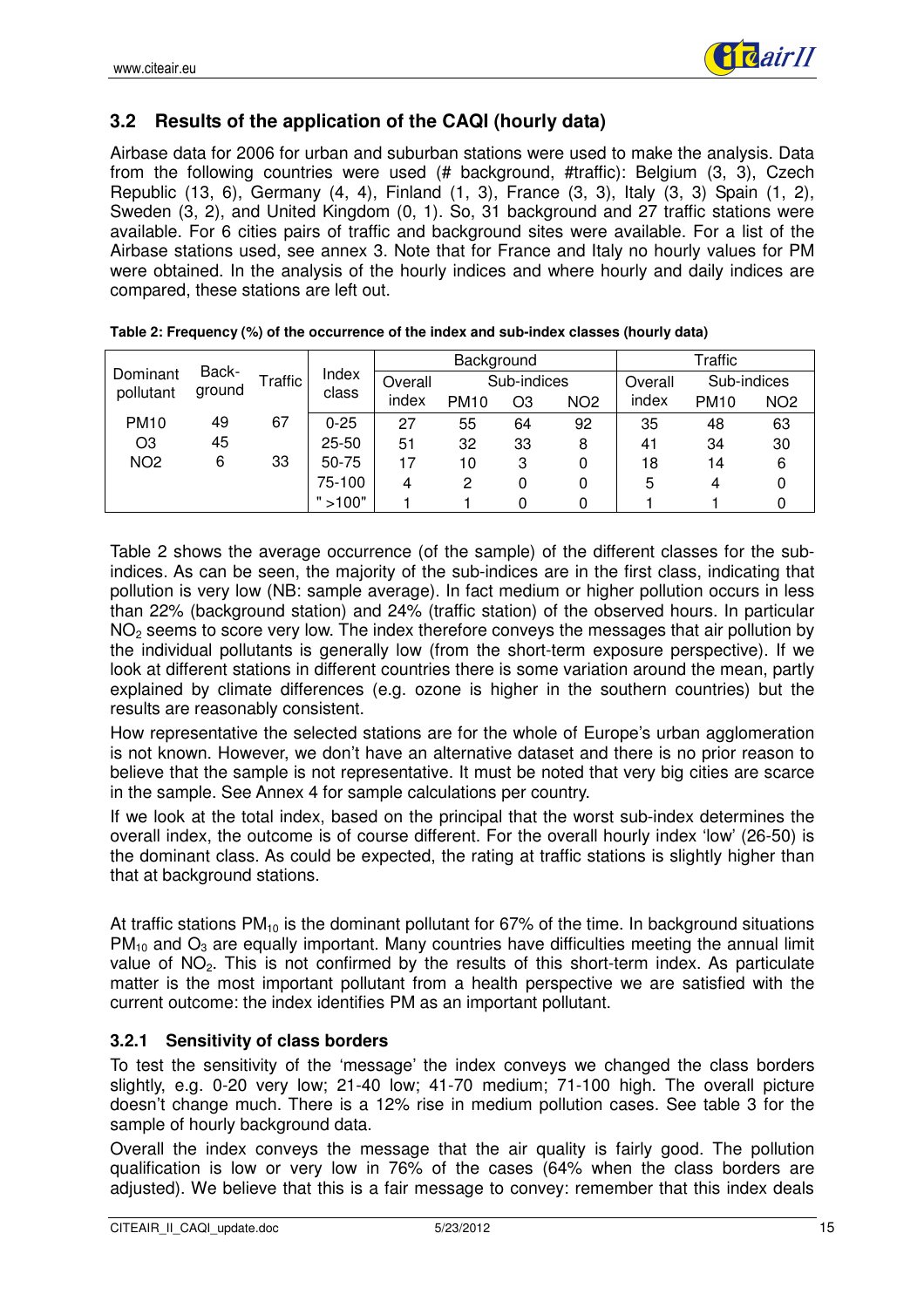

with short-term exposure (hourly/daily). The short-term exposure is often, luckily, not a problem. The long-term exposure, and that is where the yearly limit values are meant for, is different of course.

| Table 3: Frequency (%) of the occurrence of the index and sub-index classes (hourly data) using stricter, |  |
|-----------------------------------------------------------------------------------------------------------|--|
| class boundaries (Background)                                                                             |  |

| Index     | Overall |             | Sub-indices |                 |
|-----------|---------|-------------|-------------|-----------------|
| class     | index   | <b>PM10</b> | OЗ          | NO <sub>2</sub> |
| $0 - 20$  | 12.     | 43          | 49          | 85              |
| $20 - 40$ | 52      | 36          | 41          | 14              |
| 40-70     | 29      | 18          | 9           |                 |
| 70-100    | 6       | 3           |             |                 |
| " > 100"  |         |             |             |                 |

### **3.3 Results of the application of the CAQI (daily data)**

The daily sub-indices are calculated as the daily maximum of the hourly sub-indices, except for  $PM_{10}$ . The daily index therefore leads to higher values than the hourly index. This can be seen when comparing tables 2 and 4. The daily index also seems to attribute more importance to  $PM_{10}$ . Especially in the background,  $PM_{10}$  as dominant pollutant rises from half of the hours to 2/3 of the days.

#### **Table 4: Frequency of the occurrence of the index and the sub-index classes; daily index as maximum of** hourly index  $(O_3, NO_2$  and  $PM_{10}$

|                   |        |         |                |         | Background  |             |                 | Traffic |             |                 |  |
|-------------------|--------|---------|----------------|---------|-------------|-------------|-----------------|---------|-------------|-----------------|--|
| Back-<br>Dominant |        | Traffic | Index<br>class | Overall |             | Sub-indices |                 |         | Sub-indices |                 |  |
| pollutant         | ground |         |                | index   | <b>PM10</b> | OЗ          | NO <sub>2</sub> | index   | <b>PM10</b> | NO <sub>2</sub> |  |
| <b>PM10</b>       | 63     | 74      | $0 - 25$       | 4       | 17          | 30          | 66              | 6       | 12          | 23              |  |
| O <sub>3</sub>    | 34     |         | $25 - 50$      | 51      | 42          | 59          | 32              | 39      | 38          | 54              |  |
| NO <sub>2</sub>   | 3      | 26      | 50-75          | 33      | 29          | 11          | 3               | 36      | 33          | 20              |  |
|                   |        |         | 75-100         | 11      | 10          |             | 0               | 16      | 15          | 3               |  |
|                   |        |         | >100"          | 2       | 2           |             | 0               | 3       | 3           |                 |  |

Recall that there are two ways to calculate a daily index for  $PM_{10}$  that are meant to give (on average) similar results. To verify this assumption (in this sample) we compared the index based on the daily maximum of the hourly concentration for  $PM_{10}$  on the one hand, and the index based on the daily average concentration (with the grid for daily averages) on the other. See Table 5a. for the results. If we compare tables 4 and 5a, there is reasonable agreement between the two approaches. The frequency distribution of the overall index is very similar. The same holds for the frequency distribution of the  $PM_{10}$  sub-indices. If we look the dominant pollutant of the overall index it seems that using the daily average  $PM_{10}$ concentration makes  $PM_{10}$  slightly more dominant (in this sample). Currently most cities deliver hourly PM data to the website so the calculation method using the daily PM grid is hardly used.<sup>8</sup>

To improve the match between the two calculations the calculation grid for  $PM_{10}$  will be slightly adapted. The ratio between daily maximum and daily average  $PM_{10}$ -concentrations

<sup>8</sup> For maximum consistency between cities, the daily sub-index for PM should be based on the daily average concentration (and using the daily grid) also for cities that deliver hourly PM data. For maximum consistency between today's observation for a city and for yesterday or the forecast that is to be developed the maximum hourly concentration for PM<sub>10</sub> should be used. The latter is implemented on www.airqaulitynow.eu.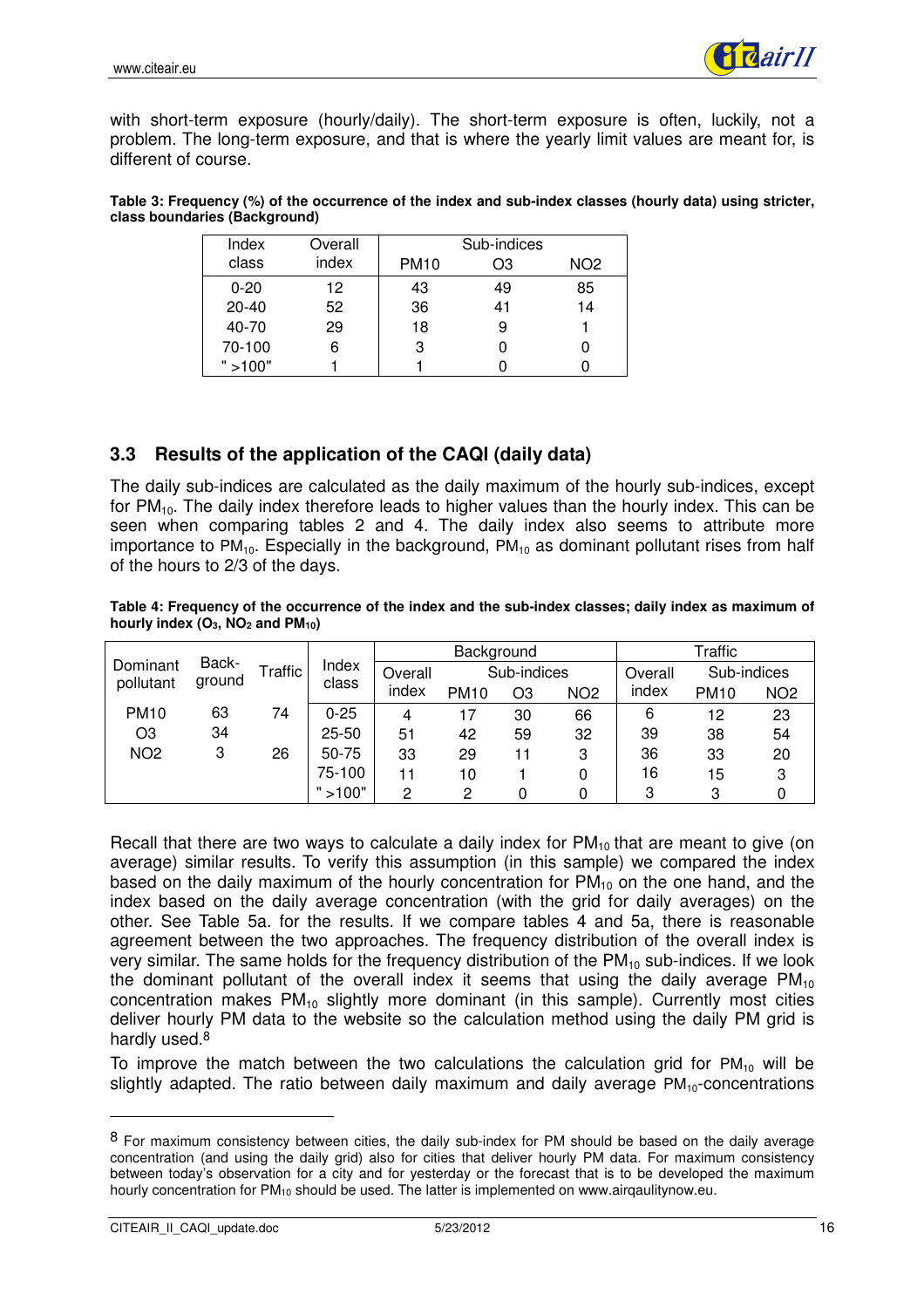

was found to be 0.55 on average (Elshout and Léger, 2007). This ratio was applied at the higher end of the calculation grid but for the "very low" and "low" classes the ratio used was 0.5. If we apply the 0.55 ratio over the whole range the match between the two calculation schemes for the daily averaged data improves.

**Table 5a: Frequency (%) of the occurrence of the index and the sub-index classes; daily index as maximum of hourly index (O3, NO2) and daily average (PM10); existing grid**

|                             |         |       |           |             | Background  |    |                 | Traffic     |             |                 |  |
|-----------------------------|---------|-------|-----------|-------------|-------------|----|-----------------|-------------|-------------|-----------------|--|
| Back-<br>Dominant<br>ground | Traffic | Index | Overall   | Sub-indices |             |    | Overall         | Sub-indices |             |                 |  |
| pollutant                   |         |       | class     | index       | <b>PM10</b> | O3 | NO <sub>2</sub> | index       | <b>PM10</b> | NO <sub>2</sub> |  |
| <b>PM10</b>                 | 70      | 80    | $0 - 25$  | 3           | 11          | 30 | 66              | 4           | 8           | 23              |  |
| O <sub>3</sub>              | 28      |       | $25 - 50$ | 48          | 41          | 59 | 32              | 35          | 34          | 54              |  |
| NO <sub>2</sub>             | 2       | 20    | 50-75     | 38          | 36          | 11 | 3               | 42          | 40          | 20              |  |
|                             |         |       | 75-100    | 10          | 9           |    | 0               | 16          | 16          | 3               |  |
|                             |         |       | >100"     | 2           | 2           |    |                 | 2           | 2           |                 |  |

**Table 5b: Frequency (%) of the occurrence of the index and the sub-index classes; daily index as maximum of hourly index (O3, NO2) and daily average (PM10); improved PM10 daily grid**

| Back-<br>Dominant |                |       |           |       | Background  |    |                 | Traffic     |             |                 |  |
|-------------------|----------------|-------|-----------|-------|-------------|----|-----------------|-------------|-------------|-----------------|--|
|                   | <b>Traffic</b> | Index | Overall   |       | Sub-indices |    | Overall         | Sub-indices |             |                 |  |
| pollutant         | ground         |       | class     | index | <b>PM10</b> | O3 | NO <sub>2</sub> | index       | <b>PM10</b> | NO <sub>2</sub> |  |
| <b>PM10</b>       | 56             | 71    | $0 - 25$  | 4     | 20          | 30 | 66              | 8           | 15          | 23              |  |
| O3                | 40             |       | $25 - 50$ | 56    | 44          | 59 | 32              | 41          | 39          | 54              |  |
| NO <sub>2</sub>   | 4              | 29    | 50-75     | 28    | 25          | 11 | 3               | 33          | 28          | 20              |  |
|                   |                |       | 75-100    | 10    | 9           |    | 0               | 16          | 16          | 3               |  |
|                   |                |       | >100"     | 2     | 2           |    |                 | 0           | 2           |                 |  |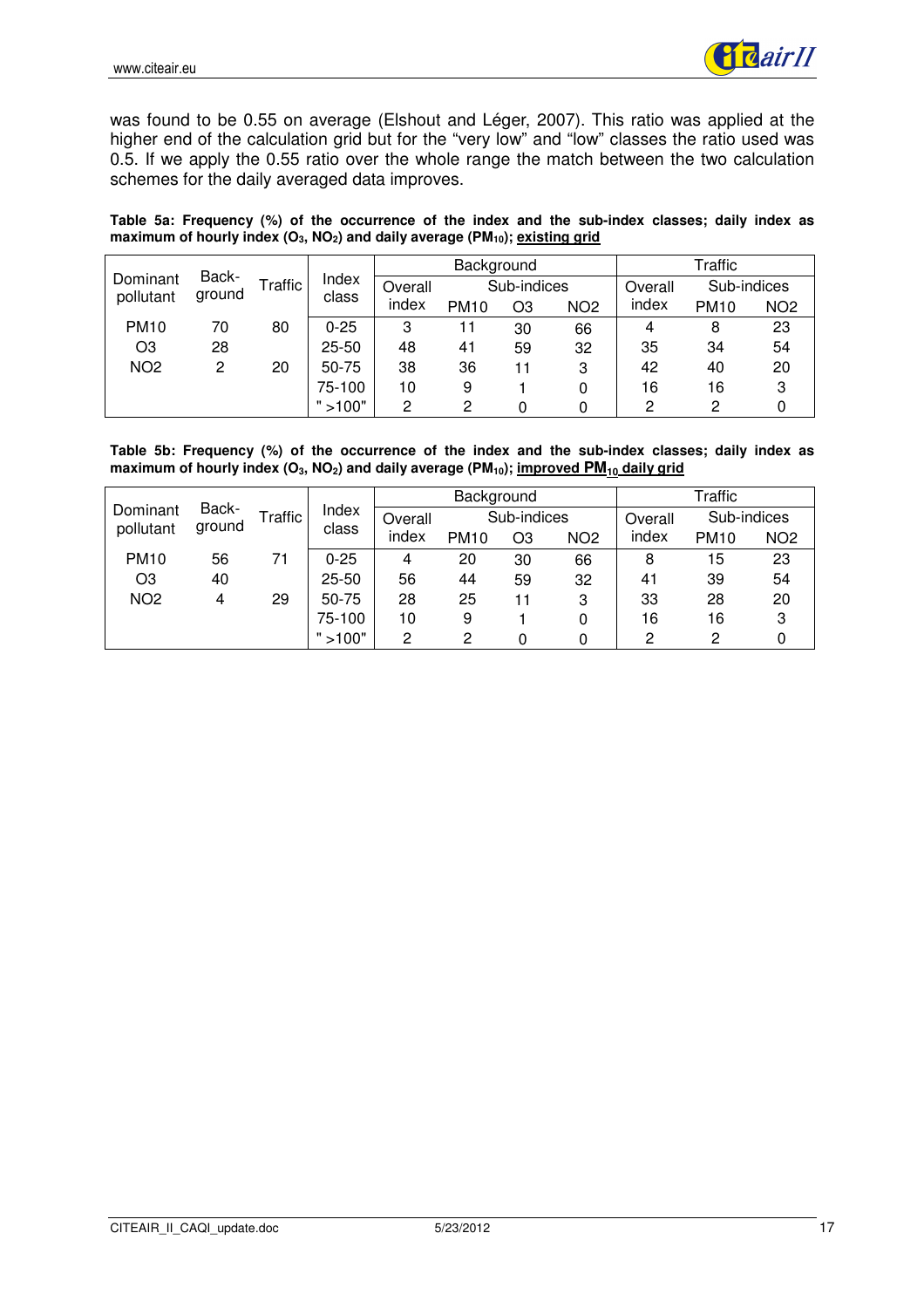

# **4 Proposal for integration of PM2.5**

### **4.1 The new CAQI calculation grid**

Mean  $PM_{2.5}/PM_{10}$  ratios in Europe, are shown in table 6. They are derived from Airbase colocated  $PM<sub>2.5</sub>$  and  $PM<sub>10</sub>$  measurements, extracted for the period 2004-2006. In this study by De Leeuw and Horálek (2009) the ratios are in the range of 0.4 to 0.8. They observe a tendency for lower ratios going from rural to urban to traffic sites. This indicates an increasing contribution of locally emitted coarse particles at urban and traffic sites though this phenomenon is absent in North-western and Southern Europe. Drawing firm conclusions is difficult due to the limited number of data. Lack of consistent  $PM_{10}$  and  $PM_{2.5}$  correction factors for automated equipment could also play a role.

| Region       | Urban | Traffic |
|--------------|-------|---------|
| <b>North</b> | 0.55  | 0.42    |
| North-West   | 0.63  | 0.59    |
| Central-East | 0.71  | 0.65    |
| South        | 0.58  | 0.53    |
| Europe       | 0.65  | 0.58    |

We want to use as much as possible a fixed ratio between the  $PM_{2.5}$  and  $PM_{10}$  sub-index calculation grids as it has the advantage that the graphs, as shown in Annex 2, retain the same shape for PM<sub>2.5</sub> and PM<sub>10</sub> (and are/remain similar to those for NO<sub>2</sub> and O<sub>3</sub>). Looking at the urban data it seems that a ratio between 0.6 and 0.7 would be an appropriate factor to derive the  $PM_{2.5}$  sub-index grid from the existing  $PM_{10}$  sub-index grid. For traffic the lower of the two seems more appropriate. We therefore derive a  $PM<sub>2.5</sub>$  sub-index calculation grid by multiplying the PM<sub>10</sub> class borders with 0.6 (and rounding to nearest '5' or '0'). These results are shown in Table 8. The sensitivity of the CAQI results to the choice of the class borders was analysed by applying a  $PM_{2.5}$  sub-index grid based on  $PM_{10}$  sub-index class borders multiplied by both 0.5 and 0.7. These results are shown in Table 9.

Applying 0.6 as a multiplier to derive the  $PM<sub>2.5</sub>$  calculation grid from that of  $PM<sub>10</sub>$  leads to a value of 30  $\mu$ g/m<sup>3</sup> as the border between low and medium index values. WHO has a recommendation<sup>9</sup> for short-term exposure to PM<sub>2.5</sub> of 25  $\mu$ gm<sup>3</sup>. It was decided not to use this value in the CAQI calculation grid for two reasons: it would lead to unbalanced class boundaries and less internal calculation consistency; secondly WHO (2005) assumes that 50% of PM<sub>10</sub> is PM<sub>2.5</sub> and therefore 25  $\mu$ g/m<sup>3</sup> (0.5  $^{\star}$  50) would be a suitable border. As table 6. shows that 60% would be a better estimate, and using the same WHO-logic one arrives at 30  $\mu$ g/m<sup>3</sup> (0.6  $^*$  50) as the border between low and medium index values.

Though  $PM<sub>2.5</sub>$  is an important pollutant it is not included as a core pollutant. The latest EU air quality directive (2008/50/EC) allows cities and regions to fulfil their monitoring obligations using a certain mix of  $PM_{10}$  and  $PM_{2.5}$  stations<sup>10</sup> so it is not evident that smaller cities will be monitoring PM<sub>2.5</sub> on a large scale in the near future. Making it a core pollutant could hamper a city's participation to www.airqualitynow.eu. However, for those cities that do monitor  $PM_{2.5}$ it will play a role in the overall index as can be seen from the sample calculations shown in

 $9$  WHO AQG PM<sub>2.5</sub>: 10 µg/m3: annual average; and 25 µg/m3: 24-hour mean, not to be exceeded more than 3 days/year.

<sup>10</sup> The total number of  $PM_{2.5}$  and  $PM_{10}$  sampling points in a Member State required under Section A(1) shall not differ by more than a factor of 2, and the number of  $PM_{2.5}$  sampling points in the urban background of agglomerations and urban areas shall meet the requirements under Section B of Annex V.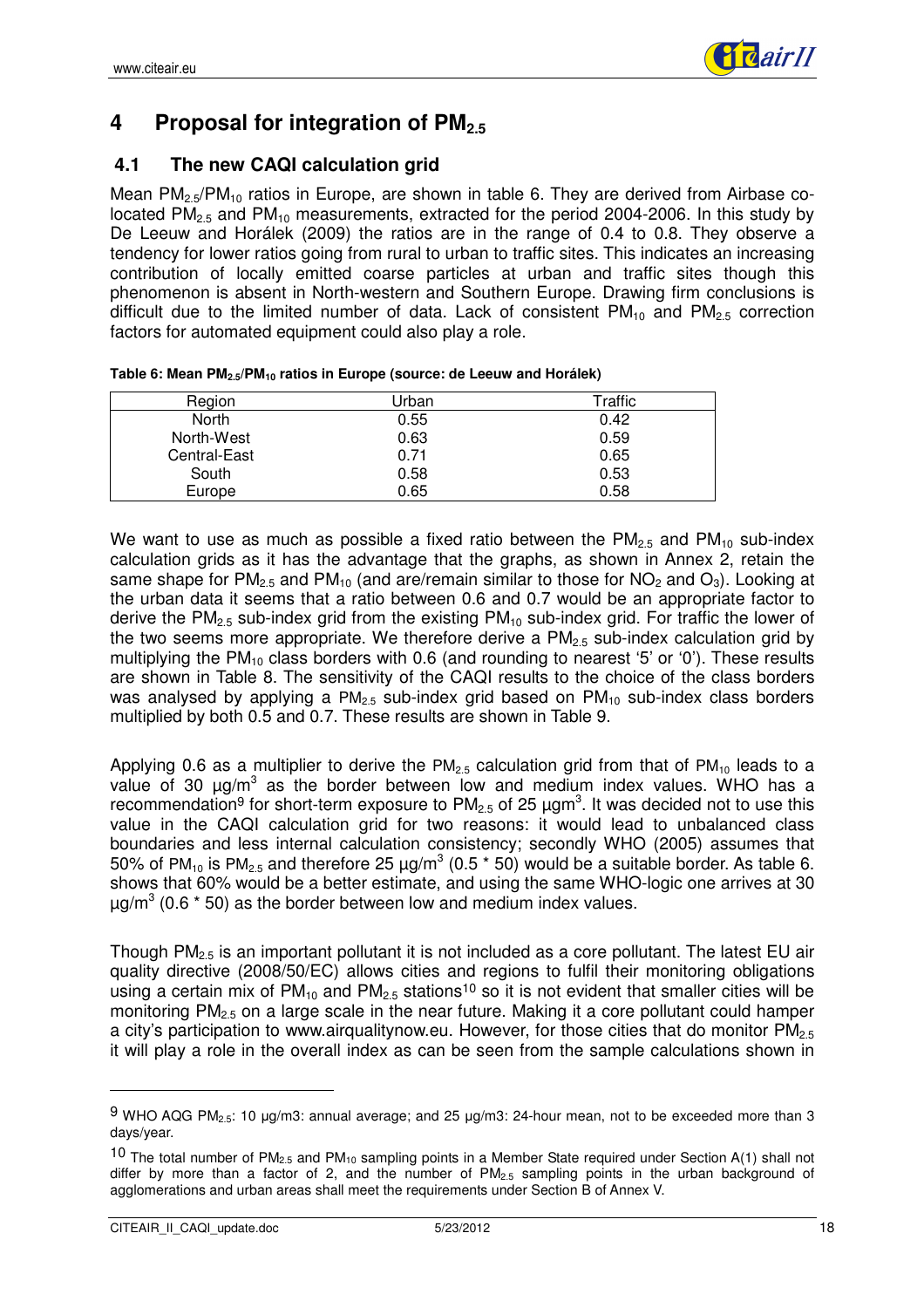

the next paragraphs. The fact that  $PM_{2.5}$  is not a core pollutant should not be seen as a sign that it is less important than the mandatory pollutants nor that it hardly determines the overall index.

| Index<br>class   | Grid |                 |                 |             | Traffic                                              |                   |                                                                                      |                 |                               |            |                | City Background |       |        |                 |
|------------------|------|-----------------|-----------------|-------------|------------------------------------------------------|-------------------|--------------------------------------------------------------------------------------|-----------------|-------------------------------|------------|----------------|-----------------|-------|--------|-----------------|
|                  |      |                 | core pollutants |             |                                                      | pollutants        |                                                                                      |                 | core pollutants<br>pollutants |            |                |                 |       |        |                 |
|                  |      | NO <sub>2</sub> |                 | <b>PM10</b> |                                                      | PM <sub>2.5</sub> | CO                                                                                   | NO <sub>2</sub> | <b>PM10</b>                   |            | O <sub>3</sub> | PM2.5           |       | CO     | SO <sub>2</sub> |
|                  |      |                 |                 | 1-h. 24-h.  |                                                      | 1-h. 24-h.        |                                                                                      |                 |                               | 1-h. 24-h. |                | 1-h.            | 24-h. |        |                 |
| Very             | 0    | 0               | 0               | 0           | 0                                                    | 0                 | 0                                                                                    | 0               | 0                             | 0          | 0              | 0               | 0     | 0      | 0               |
| low              | 25   | 50              | 25              | 15          | 15                                                   | 10                | 5000                                                                                 | 50              | 25                            | 15         | 60             | 15              | 10    | 5000   | 50              |
| Low              | 25   | 50              | 25              | 15          | 15                                                   | 10                | 5000                                                                                 | 50              | 26                            | 15         | 60             | 15              | 10    | 5000   | 50              |
|                  | 50   | 100             | 50              | 30          | 30                                                   | 20                | 7500                                                                                 | 100             | 50                            | 30         | 120            | 30              | 20    | 7500   | 100             |
| Medium           | 50   | 100             | 50              | 30          | 30                                                   | 20                | 7500                                                                                 | 100             | 50                            | 30         | 120            | 30              | 20    | 7500   | 100             |
|                  | 75   | 200             | 90              | 50          | 55                                                   | 30                | 10000                                                                                | 200             | 90                            | 50         | 180            | 55              | 30    | 10000  | 350             |
| High             | 75   | 200             | 90              | 50          | 55                                                   | 30                | 10000                                                                                | 200             | 90                            | 50         | 180            | 55              | 30    | 10000  | 350             |
|                  | 100  | 400             | 180             | 100         | 110                                                  | 60                | 20000                                                                                | 400             | 180                           | 100        | 240            | 110             | 60    | 20000  | 500             |
| Very<br>High*    |      |                 |                 |             |                                                      |                   | $>100$ $>400$ $>180$ $>100$ $>110$ $>60$ $>20000$ $>400$ $>180$ $>100$ $>240$ $>110$ |                 |                               |            |                |                 | >60   | >20000 | >500            |
| $NO2, O3, SO2$ : |      |                 |                 |             |                                                      |                   | hourly value / maximum hourly value in $\mu q/m^3$                                   |                 |                               |            |                |                 |       |        |                 |
| CO               |      |                 |                 |             |                                                      |                   | 8 hours moving average / maximum 8 hours moving average in $\mu$ g/m <sup>3</sup>    |                 |                               |            |                |                 |       |        |                 |
| $PM_{10}$        |      |                 |                 |             | hourly value / daily value in $\mu$ g/m <sup>3</sup> |                   |                                                                                      |                 |                               |            |                |                 |       |        |                 |
|                  |      |                 |                 |             |                                                      |                   | $*$ An index value above 100 is not calculated but reported as " $> 100$ "           |                 |                               |            |                |                 |       |        |                 |

| Table 7: Pollutants and calculation grid for the revised CAQI (all changes in italics) |  |
|----------------------------------------------------------------------------------------|--|
|----------------------------------------------------------------------------------------|--|

\* An index value above 100 is not calculated but reported as " > 100"

NB: the PM<sub>10</sub> 24-h grid was slightly revised; see discussion in section 3.3.

### **4.2 Results of the revised CAQI including PM2.5**

#### **4.2.1 The hourly CAQI calculation**

The frequency distributions in table 7 shows that when  $PM_{2.5}$  is included in the CAQI calculation this pollutant is dominant roughly one third of the time. The hours that  $PM_{10}$  was dominant are being reduced. Looking at the occurrence of the different sub-index classes,  $PM_{2.5}$  exhibits a similar behaviour as  $PM_{10}$ .

**Table 8: Frequencies (%) of the index and sub-index classes for a CAQI that includes PM2.5 (hourly data – assumed ratio between PM2.5 and PM10 sub-index grid is 0.6)**

| Background      |            |             |                |                      |                |                 |       |  |  |  |
|-----------------|------------|-------------|----------------|----------------------|----------------|-----------------|-------|--|--|--|
| Dominant        | Occurrence | Index class | Occurrence     | Sub-index Occurrence |                |                 |       |  |  |  |
| pollutant       |            |             |                | <b>PM10</b>          | O <sub>3</sub> | NO <sub>2</sub> | PM2.5 |  |  |  |
| <b>PM10</b>     | 18         | $0 - 25$    | 27             | 55                   | 64             | 92              | 53    |  |  |  |
| O <sub>3</sub>  | 39         | $25 - 50$   | 51             | 32                   | 33             | 8               | 30    |  |  |  |
| NO <sub>2</sub> | 4          | 50-75       | 17             | 10                   | 3              | 0               | 12    |  |  |  |
| PM2.5           | 38         | 75-100      | 4              | 2                    | 0              | 0               | 4     |  |  |  |
|                 |            | " > 100"    |                |                      | 0              | 0               |       |  |  |  |
|                 |            |             | <b>Traffic</b> |                      |                |                 |       |  |  |  |
| Dominant        | Occurrence | Index class | Occurrence     | Sub-index Occurrence |                |                 |       |  |  |  |
| pollutant       |            |             |                | <b>PM10</b>          | O <sub>3</sub> | NO <sub>2</sub> | PM2.5 |  |  |  |
| <b>PM10</b>     | 40         | $0 - 25$    | 34             | 48                   |                | 63              | 55    |  |  |  |
|                 |            | $25 - 50$   | 41             | 34                   |                | 30              | 31    |  |  |  |
| NO <sub>2</sub> | 27         | 50-75       | 19             | 14                   |                | 6               | 11    |  |  |  |
| PM2.5           | 33         | 75-100      | 5              | 4                    |                | 0               | 3     |  |  |  |
|                 |            | " > 100"    |                |                      |                |                 |       |  |  |  |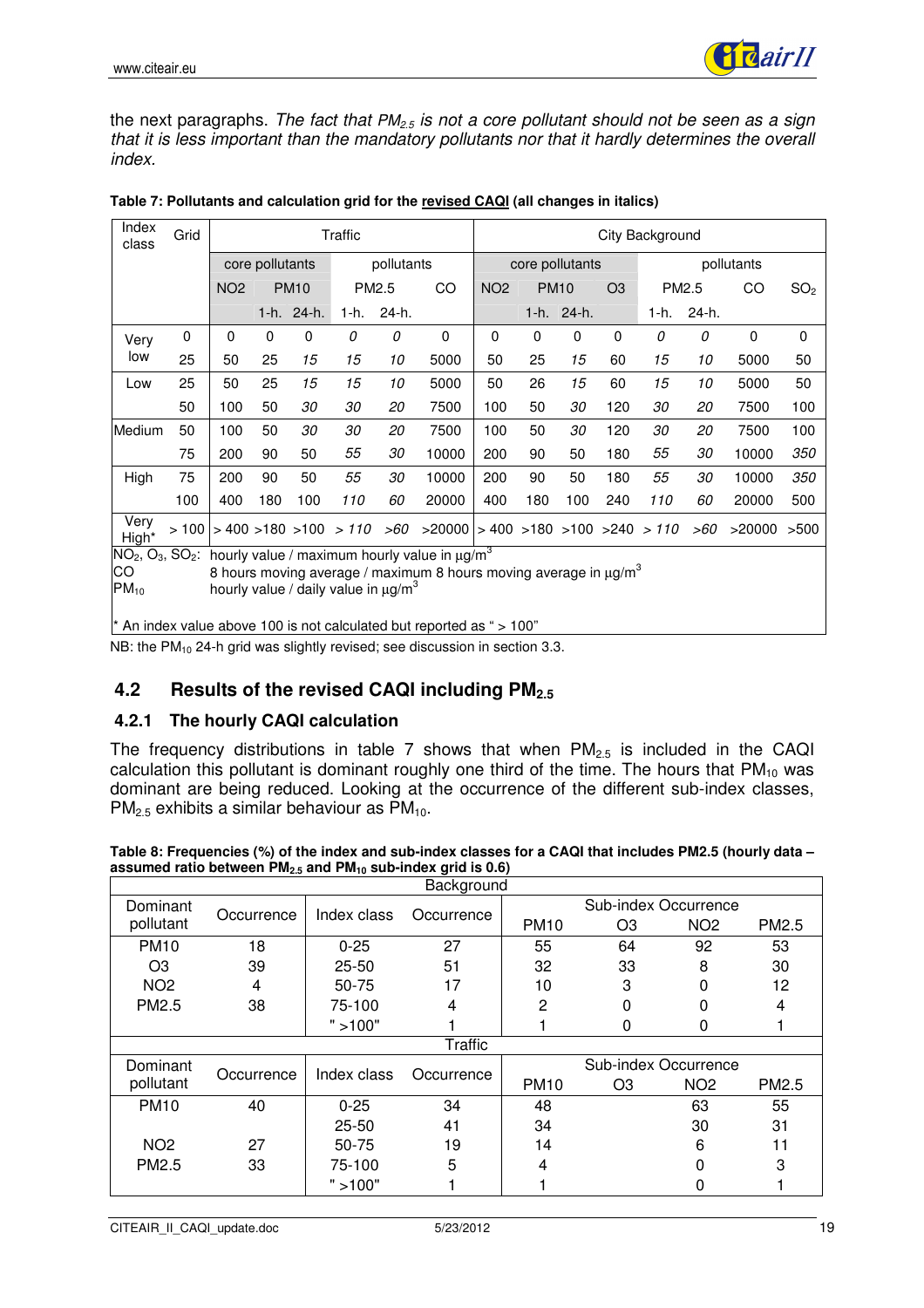

The relevance of  $PM<sub>2.5</sub>$  as the dominant pollutant is strongly affected by the choice of the ratio between the two PM calculation grids as can be seen by comparing tables 8 and 9. The choice doesn't affect the overall index calculation but mainly determines which PM fraction is more dominant.

|                 | Background |            |                |     |            |             |                      |                      |       |                   |  |  |
|-----------------|------------|------------|----------------|-----|------------|-------------|----------------------|----------------------|-------|-------------------|--|--|
| Dominant        |            | Occurrence |                |     | Occurrence |             |                      | Sub-index Occurrence |       |                   |  |  |
| pollutant       | 0.5        | 0.7        | Index<br>class | 0.5 | 0.7        | <b>PM10</b> | O <sub>3</sub>       | NO <sub>2</sub>      | PM2.5 |                   |  |  |
|                 |            |            |                |     |            |             |                      |                      | 0.5   | 0.7               |  |  |
| <b>PM10</b>     | 11         | 27         | $0 - 25$       | 27  | 27         | 55          | 64                   | 92                   | 43    | 59                |  |  |
| O <sub>3</sub>  | 35         | 42         | 25-50          | 51  | 51         | 32          | 33                   | 8                    | 33    | 28                |  |  |
| NO <sub>2</sub> | 4          | 5          | 50-75          | 17  | 17         | 10          | 3                    | 0                    | 17    | 9                 |  |  |
| PM2.5           | 51         | 26         | 75-100         | 4   | 4          | 2           | $\Omega$             | 0                    | 6     | 3                 |  |  |
|                 |            |            | ">100"         |     | 1          |             | 0                    | 0                    |       |                   |  |  |
|                 | Traffic    |            |                |     |            |             |                      |                      |       |                   |  |  |
| Dominant        |            | Occurrence | Index          |     | Occurrence |             | Sub-index Occurrence |                      |       |                   |  |  |
| pollutant       | 0.5        | 0.7        | class          | 0.5 | 0.7        | <b>PM10</b> | O <sub>3</sub>       | NO <sub>2</sub>      |       | PM <sub>2.5</sub> |  |  |
|                 |            |            |                |     |            |             |                      |                      | 0.5   | 0.7               |  |  |
| <b>PM10</b>     | 30         | 48         | $0 - 25$       | 34  | 35         | 48          |                      | 63                   | 44    | 62                |  |  |
| O <sub>3</sub>  |            |            | 25-50          | 41  | 41         | 34          |                      | 30                   | 35    | 28                |  |  |
| NO <sub>2</sub> | 23         | 30         | 50-75          | 19  | 19         | 14          |                      | 6                    | 15    | 8                 |  |  |
| PM2.5           | 47         | 22         | 75-100         | 5   | 5          | 4           |                      | 0                    | 5     | $\overline{2}$    |  |  |
|                 |            |            | "<br>>100"     | 1   |            |             |                      | 0                    |       | 0                 |  |  |

**Table 9: Frequencies (%) of the index and sub-index classes for a CAQI that includes PM2.5 hourly data with alternative grid: assumed ratio between PM2.5 and PM10 grid is 0.5 and 0.7**

### **4.2.2 Results of the CAQI revised with PM2.5 (daily data)**

The results of the frequency distribution of the index values when applying the proposed CAQI with  $PM_{2.5}$  included and assuming a ratio of 0.6 between the  $PM_{10}$  and  $PM_{2.5}$  sub-index grids are shown in table 10. The shift observed when one changes from hourly to daily data with PM<sub>2.5</sub> included is very similar to same shift in the existing situation (CAQI without PM<sub>2.5</sub>). The frequency distribution of the daily index, due to the way of calculating it (maximum of hourly values), works out slightly higher than the frequency distribution of the hourly index (same as with the original CAQI).

Table 10 is based on those stations where hourly data are available to be able to compare hourly and daily index calculations for the same data set. It follows the same calculation as table 4. But this time with  $PM<sub>2.5</sub>$ . If the daily index is calculated using the daily average grids for the PM data six additional stations are available (from France and Italy). The results are shown in Annex 5. The results are virtually identical.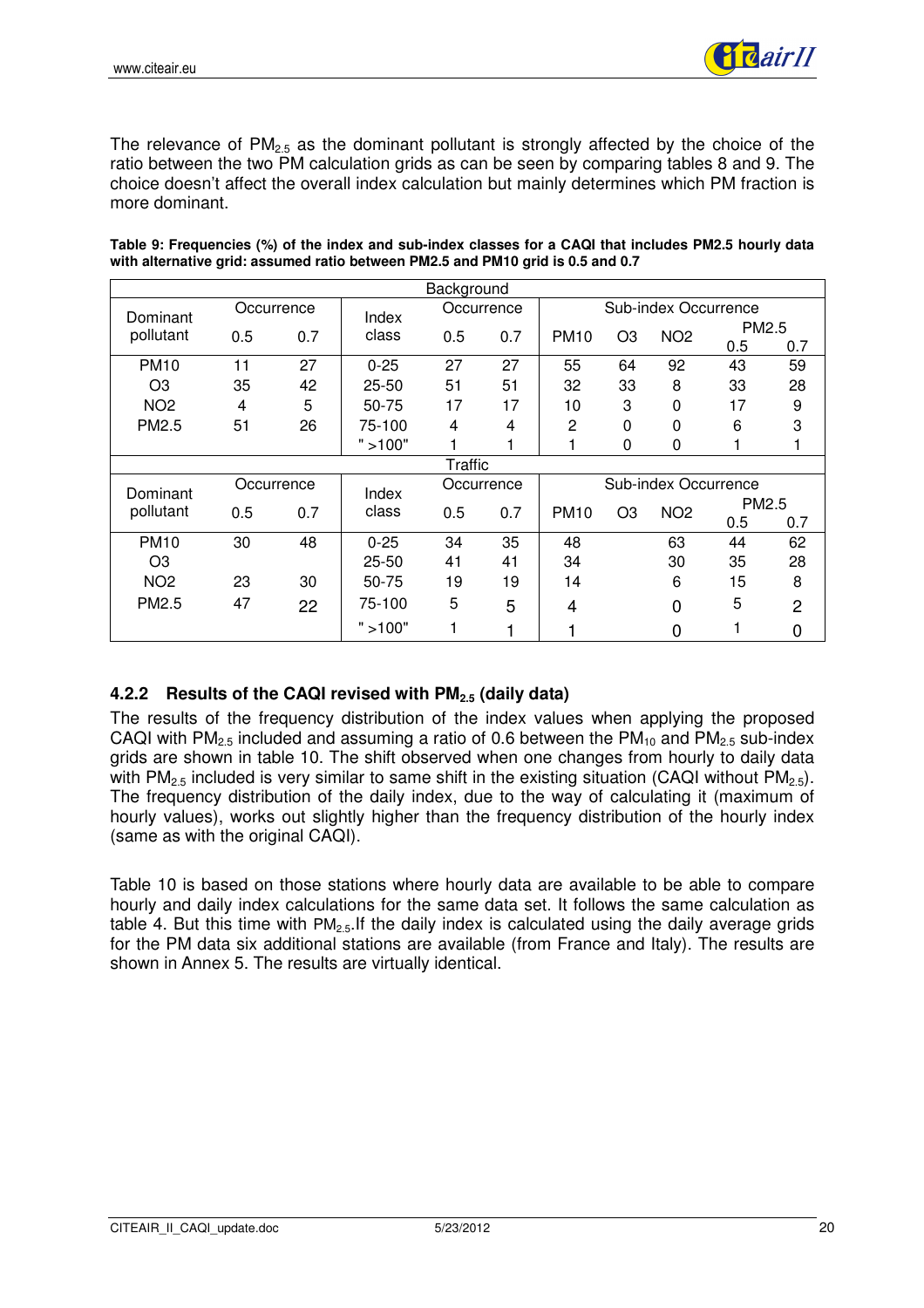|                 |                |             | Background     |             |                      |                 |       |
|-----------------|----------------|-------------|----------------|-------------|----------------------|-----------------|-------|
| Dominant        | Occurrence     | Index class | Occurrence     |             | Sub-index Occurrence |                 |       |
| pollutant       |                |             |                | <b>PM10</b> | O <sub>3</sub>       | NO <sub>2</sub> | PM2.5 |
| <b>PM10</b>     | 25             | $0 - 25$    | $\overline{c}$ | 17          | 30                   | 66              | 17    |
| O <sub>3</sub>  | 25             | $25 - 50$   | 43             | 42          | 59                   | 32              | 38    |
| NO <sub>2</sub> | $\overline{2}$ | 50-75       | 35             | 29          | 11                   | 3               | 30    |
| PM2.5           | 48             | 75-100      | 17             | 10          | 1                    | 0               | 13    |
|                 |                | " > 100"    | 3              | 2           | 0                    | 0               | 2     |
|                 |                |             | <b>Traffic</b> |             |                      |                 |       |
| Dominant        | Occurrence     | Index class | Occurrence     |             | Sub-index Occurrence |                 |       |
| pollutant       |                |             |                | <b>PM10</b> | O <sub>3</sub>       | NO <sub>2</sub> | PM2.5 |
| <b>PM10</b>     | 44             | $0 - 25$    | 5              | 12          |                      | 23              | 18    |
| O <sub>3</sub>  |                | $25 - 50$   | 35             | 38          |                      | 54              | 39    |
| NO <sub>2</sub> | 20             | 50-75       | 37             | 33          |                      | 20              | 29    |
| PM2.5           | 36             | 75-100      | 19             | 15          |                      | 3               | 12    |
|                 |                | " > 100"    | 3              | 3           |                      | 0               | 2     |

**Table 10: Frequencies (%) of the index and sub-index classes for a CAQI that includes PM2.5 (daily data – all sub-indices calculated as maximum of hourly sub-indices: see table 4)**

### **4.3 Comparing traffic and background stations in the same city**

In our sample we had 6 cities that were simultaneously monitoring both at a traffic and an urban or sub-urban site. The cities were Brussels, Mechelen, Prague, Helsinki, Nantes and Stockholm. In Stockholm and Prague more than one traffic station was available. In that case the traffic stations were averaged. Table 11 shows the results of the average comparison over the six cities.

**Table 11: Frequencies (%) of the index and sub-index classes for a CAQI comparing traffic and background indices in the same cities (sample of 6) using hourly data**

| Background        |            |             |                |                      |                |                      |              |  |
|-------------------|------------|-------------|----------------|----------------------|----------------|----------------------|--------------|--|
| Dominant          | Occurrence | Index class | Occurrence     |                      |                | Sub-index Occurrence |              |  |
| pollutant         |            |             |                | <b>PM10</b>          | O <sub>3</sub> | NO <sub>2</sub>      | PM2.5        |  |
| <b>PM10</b>       | 18         | $0 - 25$    | 28             | 54                   | 60             | 86                   | 58           |  |
| O <sub>3</sub>    | 47         | $25 - 50$   | 54             | 36                   | 36             | 14                   | 29           |  |
| NO <sub>2</sub>   | 6          | 50-75       | 14             | 8                    | 3              |                      | 10           |  |
| PM <sub>2.5</sub> | 29         | 75-100      | 3              |                      | $\Omega$       | 0                    | $\mathbf{2}$ |  |
|                   |            | " > 100"    | $\Omega$       | 0                    | 0              | 0                    | 0            |  |
|                   |            |             | <b>Traffic</b> |                      |                |                      |              |  |
| Dominant          | Occurrence | Index class |                | Sub-index Occurrence |                |                      |              |  |
| pollutant         |            |             | Occurrence     | <b>PM10</b>          | O <sub>3</sub> | NO <sub>2</sub>      | PM2.5        |  |
| <b>PM10</b>       | 38         | $0 - 25$    | 31             | 43                   |                | 43                   | 43           |  |
| O <sub>3</sub>    |            | $25 - 50$   | 43             | 38                   |                | 38                   | 38           |  |
| NO <sub>2</sub>   | 21         | 50-75       | 21             | 16                   |                | 16                   | 16           |  |
| PM2.5             | 41         | 75-100      | 5              | 4                    |                | 4                    | 4            |  |
|                   |            | " > 100"    |                | 0                    |                | 0                    | 0            |  |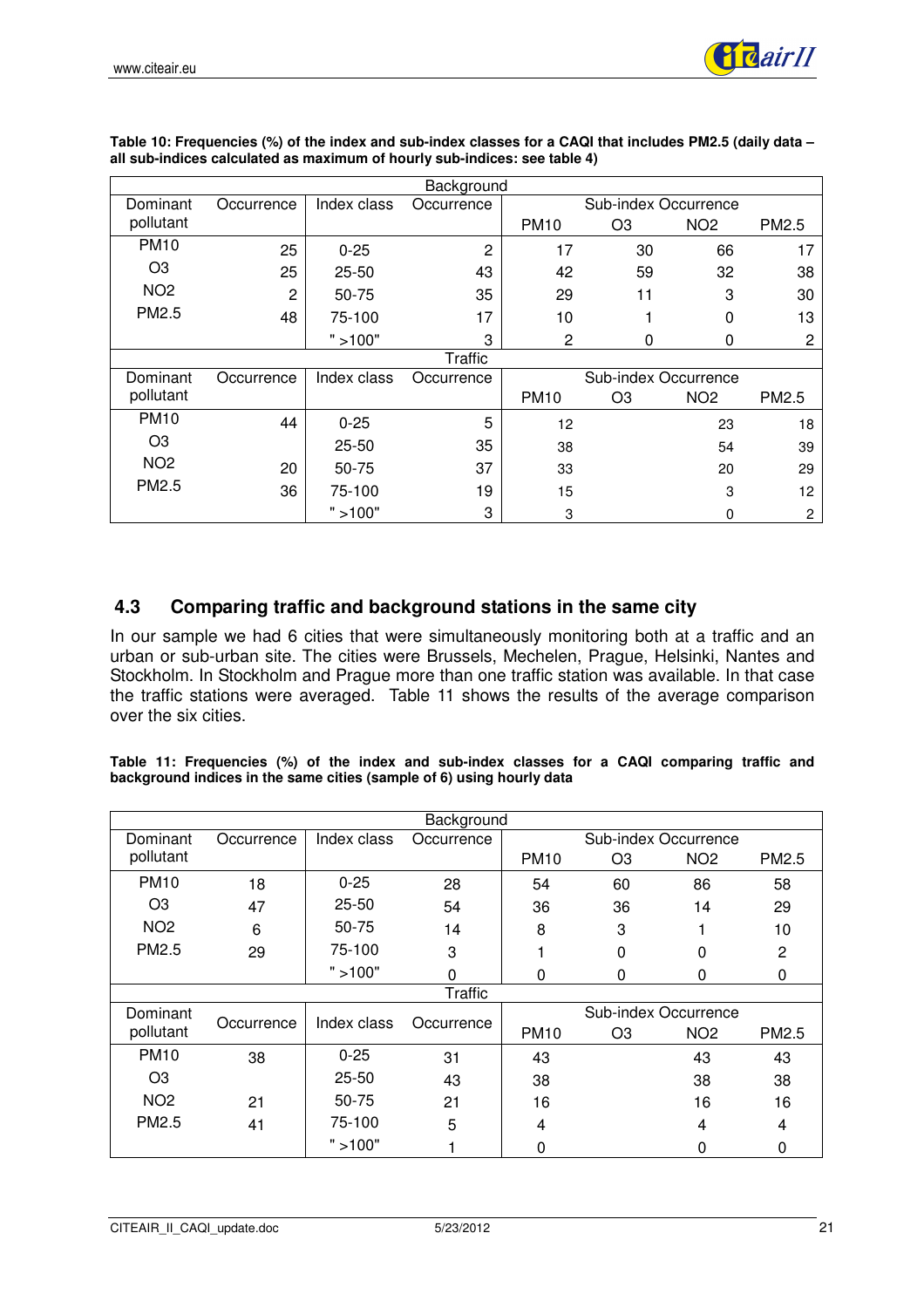

If we compare these results to the ones in table 7 we see a much more pronounced difference between traffic and background sites. In table 7 the background and traffic index readings above 50 represented 22 respectively 25 % of the sample. In this case with 'paired' stations in the same city the index class over 50 occurs 17% and 27% of the time for background and traffic respectively. The ranges are quite wide. If we look at the occurrence of index class over 50 for traffic it ranges from 12% of the time in Helsinki to 49% in Nantes. For background it ranges from 5% of the time in Helsinki to 26% in Prague.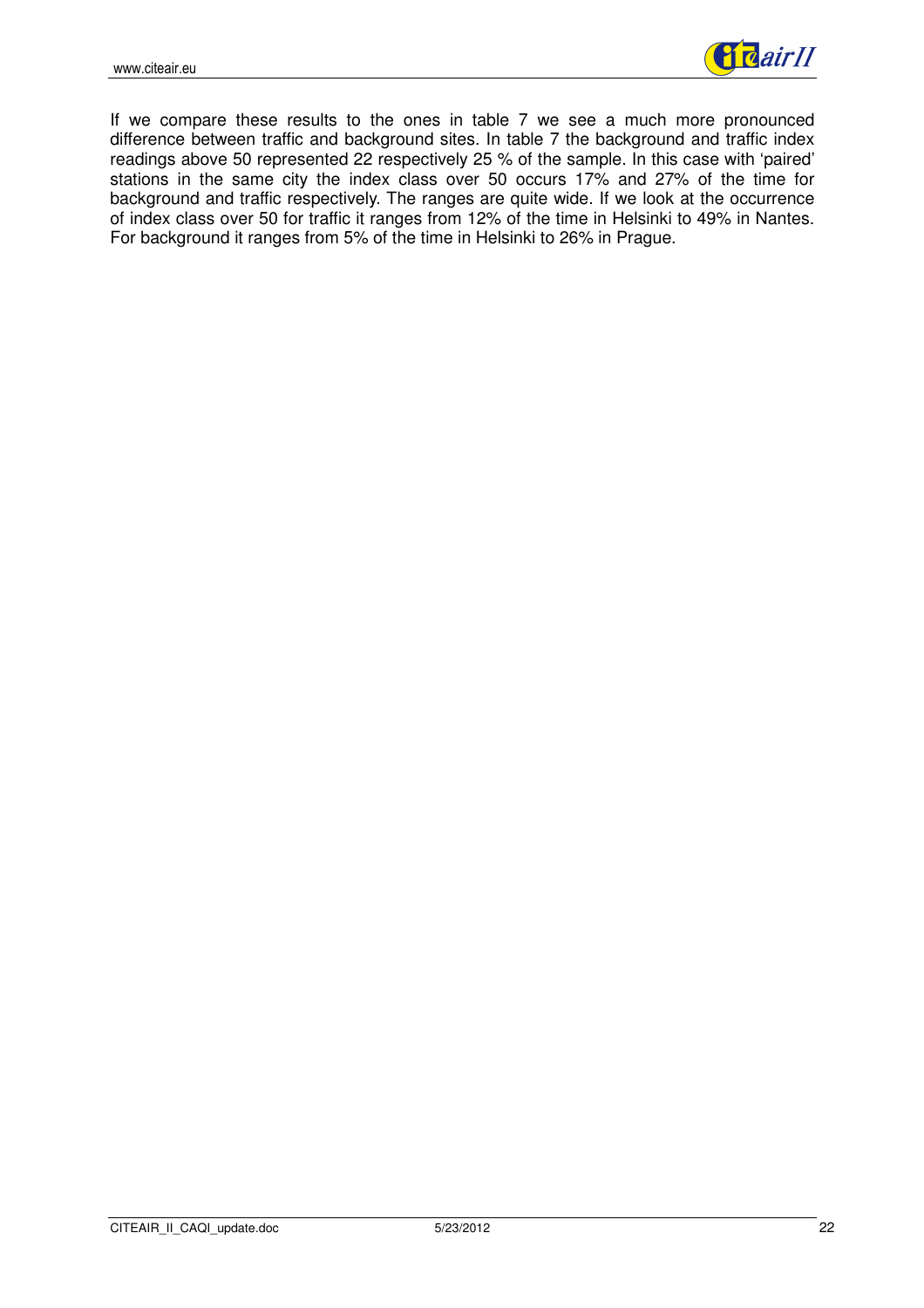

# **5 Revision of the YACAQI**

### **5.1 Introduction**

Like the hourly and daily index, the Year Average Common Air Quality Index (YACAQI) is calculated for traffic and city background sites. The www.airqualitynow.eu website will accept whatever a city submits as their city year average concentration for each pollutant for traffic and city background situations (or for one of the indices if they don't have data or don't want to supply both). This implies that the resulting indices do not necessarily reflect the complete and balanced picture a city reports under the EU-guidelines. Inferences on city compliance should therefore be based on the official city report and not on the index values on www.airqaulitynow.eu. The website indices are generalised data for comparison purpose, between cities in the same year or for a city from year to year.

The sub-indices are calculated as shown in table 12 and as explained in Elshout and Léger (2007). The  $PM<sub>2.5</sub>$  sub-index is added to the grid. The sub-index for the maximum number of days with  $PM_{10}$  concentrations above 50 was modified.

| Pollutant         | Target value / limit value                                                  | Calculation                               |  |  |  |
|-------------------|-----------------------------------------------------------------------------|-------------------------------------------|--|--|--|
| NO <sub>2</sub>   | Year average is 40 $\mu$ g/m <sup>3</sup>                                   | Year average / 40                         |  |  |  |
| $PM_{10}$         | Year average is 40 $\mu$ g/m <sup>3</sup>                                   | Year average / 40                         |  |  |  |
| $PM_{10}$ daily   | Max. number of daily averages above 50 $\mu$ g/m <sup>3</sup> is<br>35 days | $Log(number of days+1) / Log(36)$         |  |  |  |
| Ozone             | 25 days with an 8-hour average value $>= 120 \mu g/m^3$                     | # days with 8-hour average $> = 120 / 25$ |  |  |  |
| PM <sub>2.5</sub> | Year average is 20 $\mu$ g/m <sup>3</sup>                                   | Year average / 20                         |  |  |  |
| SO <sub>2</sub>   | Year average is 20 $\mu$ g/m <sup>3</sup>                                   | Year average / 20                         |  |  |  |
| Benzene           | Year average is 5 $\mu$ g/m <sup>3</sup>                                    | Year average / 5                          |  |  |  |
| CO.               |                                                                             | Not calculated                            |  |  |  |

**Table 12: Calculation scheme for the year average index** 

The need for changes:

For  $PM_{10}$  two criteria are used: the year average and the number of days with a daily average concentration  $>= 50 \text{ }\mu\text{g/m}^3$ . The number of days criterion produces much steeper sub-index changes than the year average sub-index as one extra exceedence day corresponds roughly to approximately 0.19  $\mu$ g/m<sup>3</sup> (see annex 5 in Elshout and Léger - 2007).

To avoid this imbalance in the behaviour of the different sub-indices we used the empirical evidence that equates a year average (YA) concentration of 31  $\mu$ g/m<sup>3</sup> to approximately 35 days of exeedences. The sub-index was thus calculated as year average/31. Though this works quite well on average it was impossible to calculate the index in reverse. E.g. going from a certain index value back to the number of exceedence days, the results were not exactly consistent with the actual number of days observed. The new calculation scheme allows exact reverse calculation. It is presented in section 5.2.1.

The sub-index for  $PM_{2.5}$  is newly added. It is calculated as the observed year average concentration divided by 20  $\mu$ g/m<sup>3</sup>. The value of 20  $\mu$ g/m<sup>3</sup> is based on the so-called average exposure indicator (AEI). In Directive 2008/50/EC AEI is determined as a 3-year running annual mean  $PM<sub>2.5</sub>$  concentration in urban background locations. We felt that this urban exposure based value was a better criterion than the annual limit value of 25  $\mu$ g/m<sup>3</sup> that is also introduced in Directive 2008/50/EC.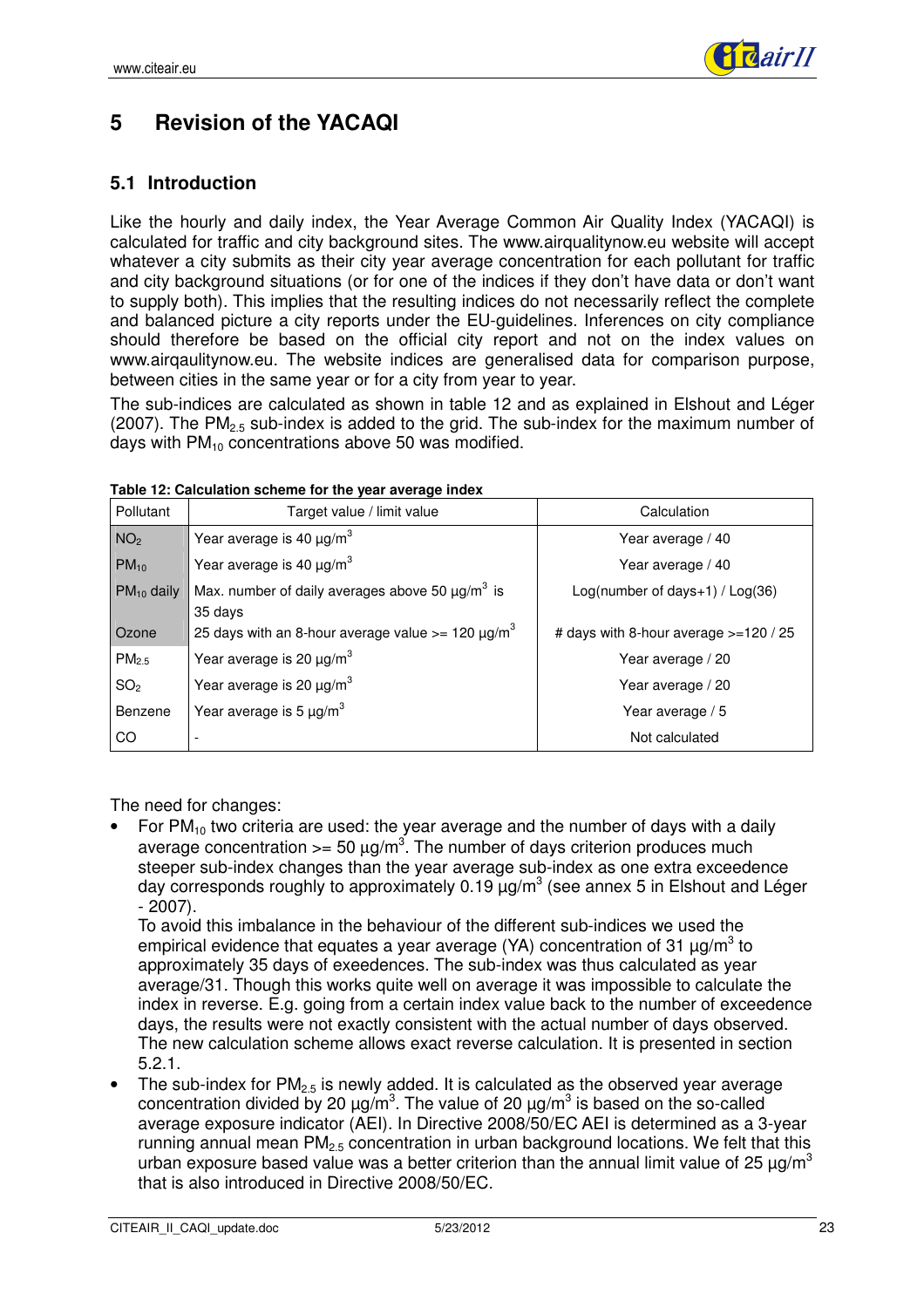

The overall city index is the average of the sub-indices for  $NO<sub>2</sub>$ ,  $PM<sub>10</sub>$  (both year average and the number of days >=50  $\mu$ g/m<sup>3</sup> sub-index) and ozone for the city background index. For the traffic year average index the averages of the sub-indices for  $NO<sub>2</sub>$  and  $PM<sub>10</sub>$  (both) are being used. The other pollutants (including  $PM_{2.5}$ ) are used in the presentation of the YACAQI if data are available, but do not enter the calculation of the city average index. They are treated as additional pollutants like in the hourly and daily indices. The main reason is that not every city is monitoring this full range of pollutants.

### **5.2 Relative importance of the sub-indices**

Using the 2006 airbase data we analysed the relative importance and the behaviour of the various sub-indices. This was necessary to assure that the index update would not cause major changes in the outcome. For  $PM_{2.5}$  this is not an issue as it doesn't affect the overall outcome of the YAQACI calculation. Nevertheless the results should fit in the overall trend of the calculation. For the revision of the  $PM_{10}$ -daily sub-index the continuity in the results was a major issue hence we studied the relative importance of the various calculation schemes.

For all stations used in the previous chapters where we had sufficient data to calculate a reliable year average concentration we calculated all of the sub-indices. The sub-indices where each sorted from low to high. This gives an impression of the occurrence of the subindices in the sample of cities studied. The results of the old calculation scheme are shown in figure 1 for the background stations, for the core pollutants.



**Figure 1: The sorted occurrence of the sub-indices over a sample of 23 background stations (NB 'PM10- YA31' is the old calculation scheme of the sub-index for the PM10-daily limit value.)** 

- The graph shows that in background situations  $NO<sub>2</sub>$  is the lesser problem in the sample studied. In traffic stations this is different (see figure 3, right hand side.)
- $PM_{10}$  year average concentration has slightly higher sub-index values but the range of values that occurs in the sample shows almost identical behaviour.
- The PM<sub>10</sub> number of days with an average concentration >=50  $\mu$ g/m<sup>3</sup> is a similar curve as the  $PM_{10}$  year average curve, but slightly higher. Recall that in the old sub-index calculation for the  $PM_{10}$  daily limit value the observed year average (YA) was simply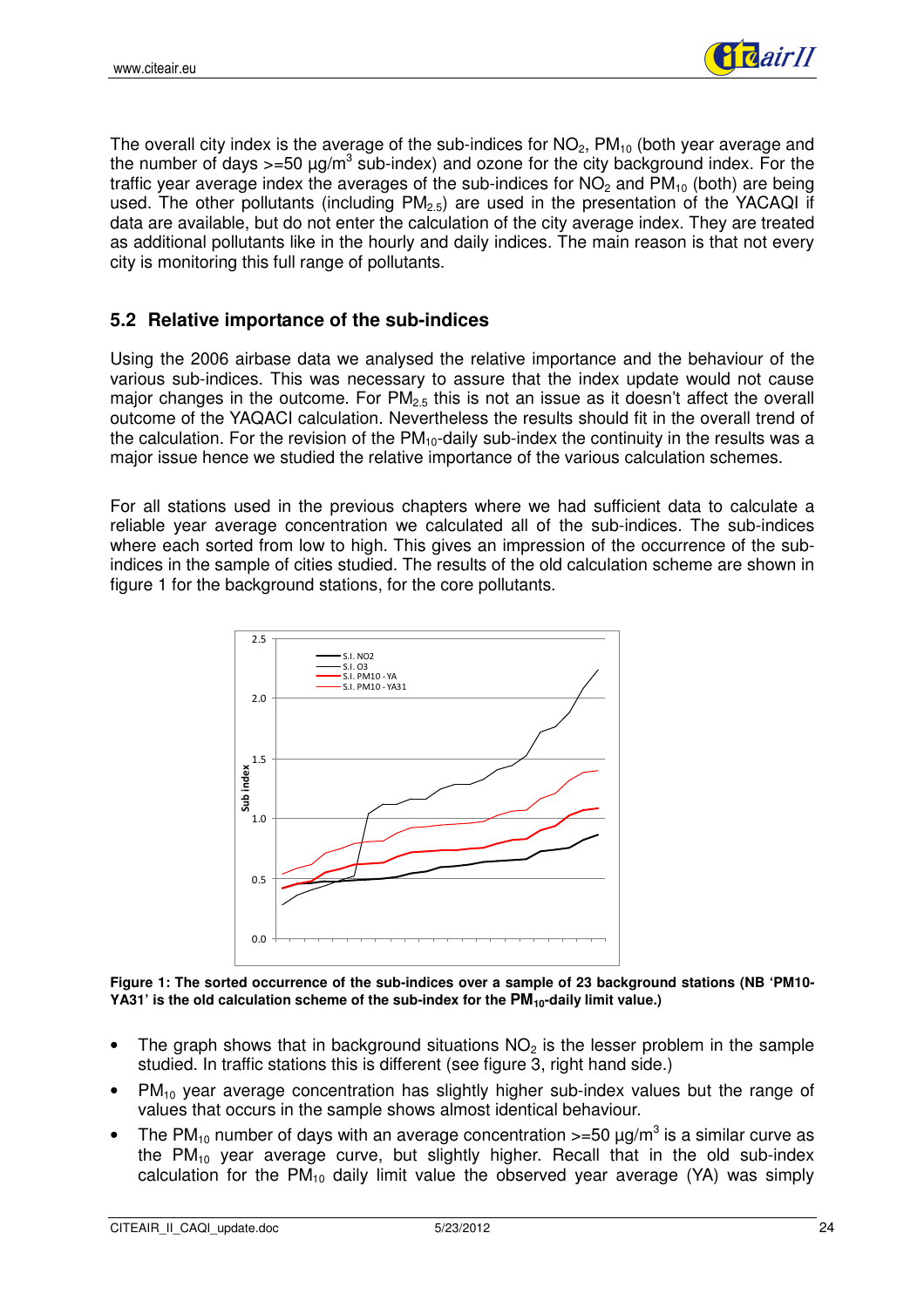

divided by 31 to obtain this sub-index so it is obvious that this produces higher sub-index values than the year average sub-index (YA/40).

• The ozone sub-index is based on count data rather than concentration data and this leads to a much steeper curve. This different behaviour is somewhat awkward but unavoidable. However, these exeedence days represent the higher percentiles of the concentration distribution, so a steeper response curve is expected. Moreover, ozone is a secondary pollutant that responds more indirectly to air quality policy than the primary pollutants.

#### **5.2.1 The new calculation of the PM10 daily sub-index**

If the PM10-YA31 calculation is simply replaced by the number of days with a daily average concentration above 50  $\mu$ g/m<sup>3</sup> divided by the target number of 35 days, the situation in the left hand side of figure 2 is obtained. This implementation of the sub-index is completely different from the previous one and would lead to a disruption of the trend. Secondly, like the ozone sub-index, this sub-index based on counts gives a steep response to changes in the air quality and hence different behaviour than the other pollutants. This is particularly awkward compared to the  $PM_{10}$  year average sub-index as it is the same pollutant that is being considered.

The shape of this sub-index curve can be modified to correspond better to the previous calculation scheme and to the general sub-index behaviour by taking the logarithm of the number of days observed. The only difficulty is the situation with 0 days for which no logarithm can be calculated. This is overcome by adding 1 to both the observed number of days and the target value. The formula hence becomes<sup>11</sup>:

S.I. 
$$
PM10\text{-daily} = Log(number of days+1) / Log(35+1)
$$

The results are shown in the right hand side of figure x. The log-approach yields virtually the same results as the previous sub-index calculation (thin red line) so it is a suitable replacement. The same applies to traffic situations (graph not shown here).



**Figure 2: The sorted occurrence of the sub-indices over a sample of 23 background stations: two new ways of calculating the PM10-daily sub-index.** 

<sup>&</sup>lt;sup>11</sup> And the inverse formula: # days =  $10^{\circ}$ (log(36) \* SI  $_{PM10\text{-}\text{dailv}}$ )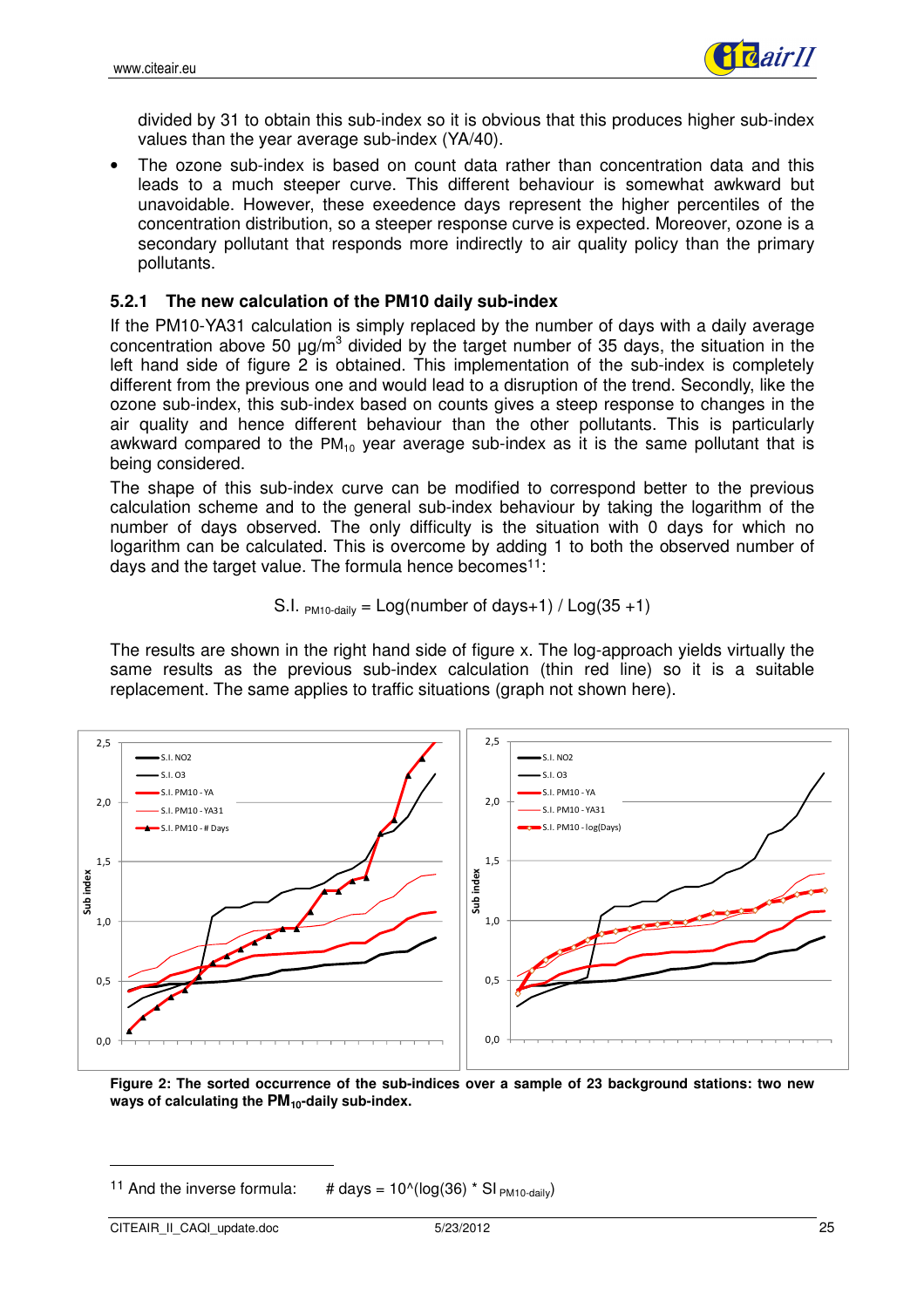

#### **5.2.2 Adding PM2.5 sub-index**

The calculation of the  $PM_{2.5}$  sub-index is straightforward. It is the observed year average concentration divided by 20  $\mu$ g/m<sup>3</sup>. If we analyse the behaviour of this sub-index compared to the other indices we see that the PM<sub>2.5</sub> sub-index results in quite similar results as the PM<sub>10</sub> daily sub-index in background situations. In traffic stations the  $PM_{10}$ -daily sub-indexproduces higher results (probably due to the fact that resuspension of road dust plays a significant role). See figure 3. The figure also shows that, as expected, the  $NO<sub>2</sub>$  sub-index plays a much more prominent role at traffic stations.



**Figure 3: The sorted occurrence of the sub-indices over a sample background (left) and traffic (right) stations: the new PM10 daily sub-index, the new PM2.5 sub-index and the unchanged sub-indices for NO2, PM10 and Ozone.**

### **5.3 Sample application of the YAQACI**

Table 13 presents an imaginary example for two cities. The two cities in the example have the same YACAQI but different air quality problems. This can be seen from the bar charts shown in figure 4. The presentation provides valuable additional information when comparing two cities or the same city over two years). It is instantly evident what the main problems are and/or where progress of the concentrations is satisfactory. Note that:

- the overall index is the same in both cities despite the fact that  $SO<sub>2</sub>$  and benzene are very different: they don't enter into the calculation of the average index.
- City 1 has a specific  $NO<sub>2</sub>$  problem for traffic and an ozone problem for background; and city 2 has overall higher concentrations leading to the same overall city indices.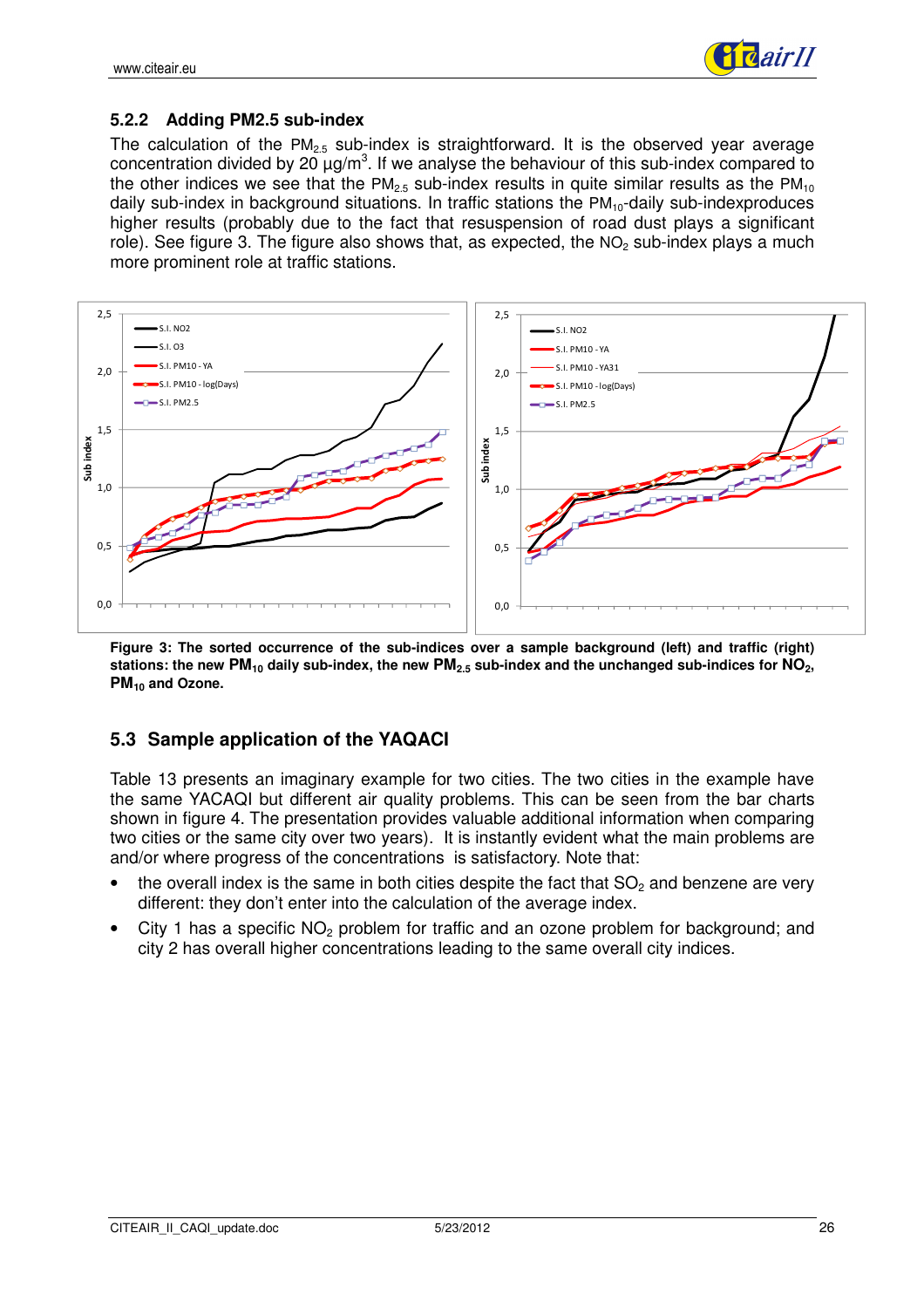

|                        |      | NO <sub>2</sub> | $PM_{10}$ -year | average |      | $PM_{10}$ -exceed.<br>daily av. |      | Ozone<br>days with 8h<br>av. > 120 |      | PM <sub>2.5</sub> |      | SO <sub>2</sub> |      | Benzene |      | $Index =$<br>average of<br>sub-indices |
|------------------------|------|-----------------|-----------------|---------|------|---------------------------------|------|------------------------------------|------|-------------------|------|-----------------|------|---------|------|----------------------------------------|
| <b>Target</b>          |      | 40              |                 | 40      |      | 35                              |      | 25                                 |      | 20                |      | 20              |      | 5       |      |                                        |
| value                  | B    | Т               | B               |         | B    |                                 | B    | Т                                  | B    | Τ                 | B    | T               | B    | Τ       | B    | Т                                      |
| year average<br>city 1 | 32   | 64              | 32              | 38      | 46   | 78                              | 52   |                                    | 19   | 22                | 9    | 8               | 2    | 8       |      |                                        |
| year average<br>city 2 | 42   | 50              | 37              | 47      | 68   | 125                             | 40   |                                    | 22   | 28                | 22   | 20              | 7    | 8       |      |                                        |
| <b>Target</b><br>index |      | 1               |                 |         |      | 1                               | 1    |                                    |      |                   |      |                 |      |         | 1    |                                        |
| Index city 1           | 0.80 | 1.60            | 0.80            | 0.95    | 1.07 | 1.22                            | 2.08 |                                    | 0.95 | 1.10              | 0.45 | 0.40            | 0.40 | 1.60    | 1.19 | 1.26                                   |
| Index city 2           | 1.05 | 1.25            | 0.93            | 1.18    | 1.18 | 1.35                            | 1.60 |                                    | 1.10 | 1.40              | 1.10 | 1.00            | 1.40 | 1.60    | 1.19 | 1.26                                   |

**Table 13: An example of the results of the YACAQI calculation** 

**Figure 4: Graphic display of the YAQACI results in table 13** 



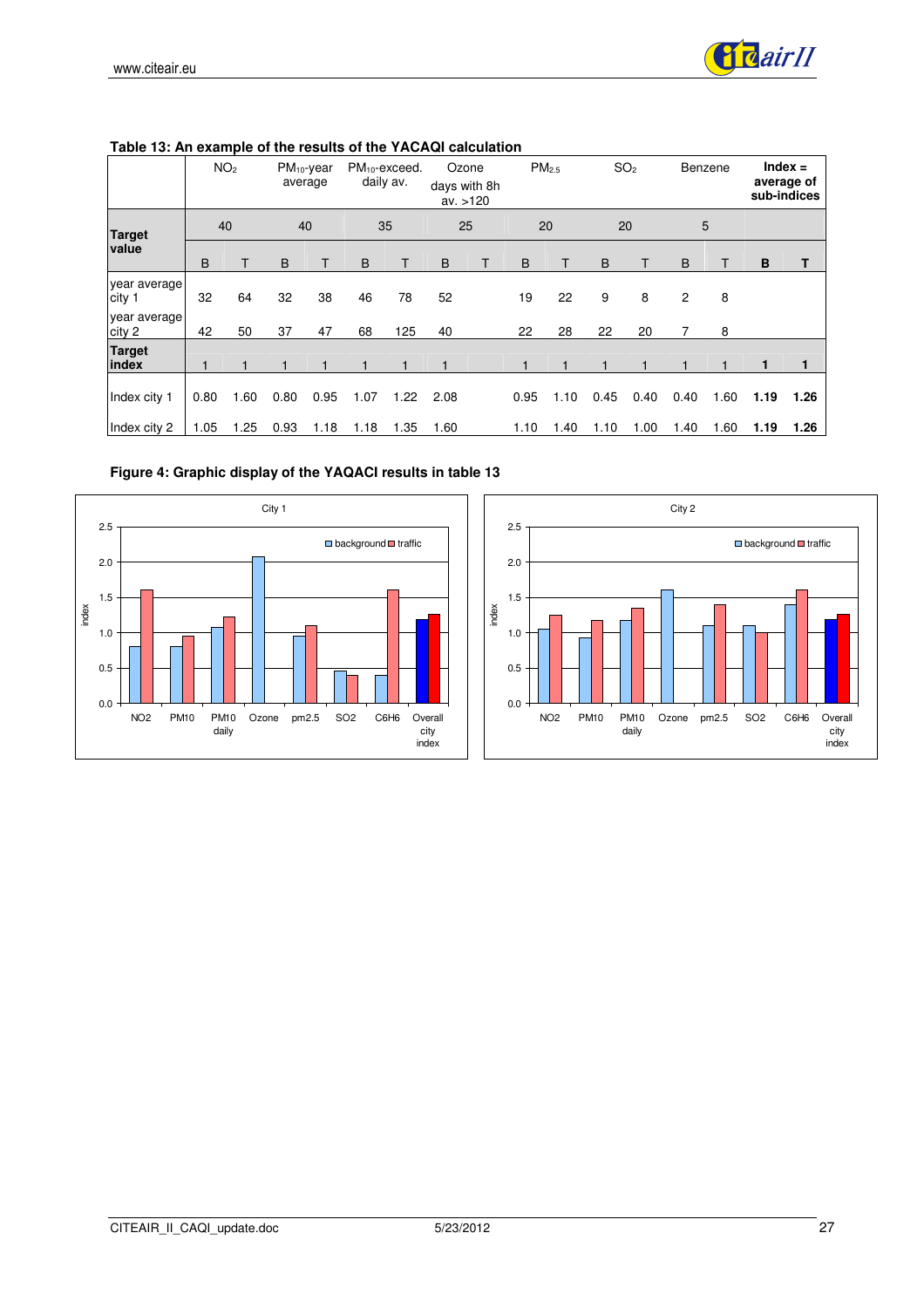

# **Literature**

- Bell, Michelle L., Luis A. Cifuentes, Devra L.Davis, Erin Cushing, Adriana Gusman Telles and Nelson Gouveia. 2011.Environmental health indicators and a case study of air pollution in Latin American cities. Environmental Research 111, 57-66.
- Burden, F.R., Ellis, P.S., 1996. Air pollution indices for Victoria. Clean Air 30, 26-30.
- Cairncross, E.K., John, J. and Zunckel, M. 2007. A Novel Air Pollution Index Based on the Relative Risk of Daily Mortality Associated with Short-term Exposure to Common Air Pollutants. Atmos. Environ. 41: 8442-8454.
- De Leeuw, Frank, and Jan Horálek. 2009. Assessment of the health impacts of exposure to PM<sub>2.5</sub> at a European level, ETC/ACC Technical paper 2009/1.
- Leeuw, de Frank, and Mol, Wim. 2005. Air quality and air quality indices: a world apart? ETC/ACC Technical paper 2005/5.
- Shooter, David and Peter Brimblecombe. 2009. Air quality indexing. International Journal of Environment and Pollution. Volume 36, Number 1-3 / 2009.
- Elshout, Sef van den and Léger, Karine. 2007. Comparing Urban Air Quality Across Borders.A review of existing air quality indices and the proposal of a common alternative. DCMR, Schiedam. www.airqualitynow.eu/download/CITEAIR-Comparing\_Urban\_Air\_Quality\_across\_Borders.pdf
- EU.2008. Directive 2008/50/EC. http://eur-lex.europa.eu/LexUriServ/LexUriServ.do?uri=CELEX: 32008L0050:EN:NOT.
- Garcia, J., Colossio, J. and Jamet, P., 2002. Air-quality indices. Elaboration, uses and international comparisons. Les presses de l'Ecole des Mines, Paris.
- Johnson, B.B., 2003. Communicating air quality information: Experimental evaluation of alternate formats. Risk Analysis 23, 91-103.
- Longhurst, James. 2005. 1 To 100: Creating an Air Quality Index in Pittsburgh. Environmental Monitoring and Assessment. Vol. 106, 2005
- WHO. 2005. WHO Air quality guidelines for particulate matter, ozone, nitrogen dioxide and sulfur dioxide. Global update 2005.Summary of risk assessment. http://whqlibdoc.who.int/hq/2006/ WHO\_SDE\_PHE\_OEH\_06.02\_eng.pdf (Accessed 29-12-2010).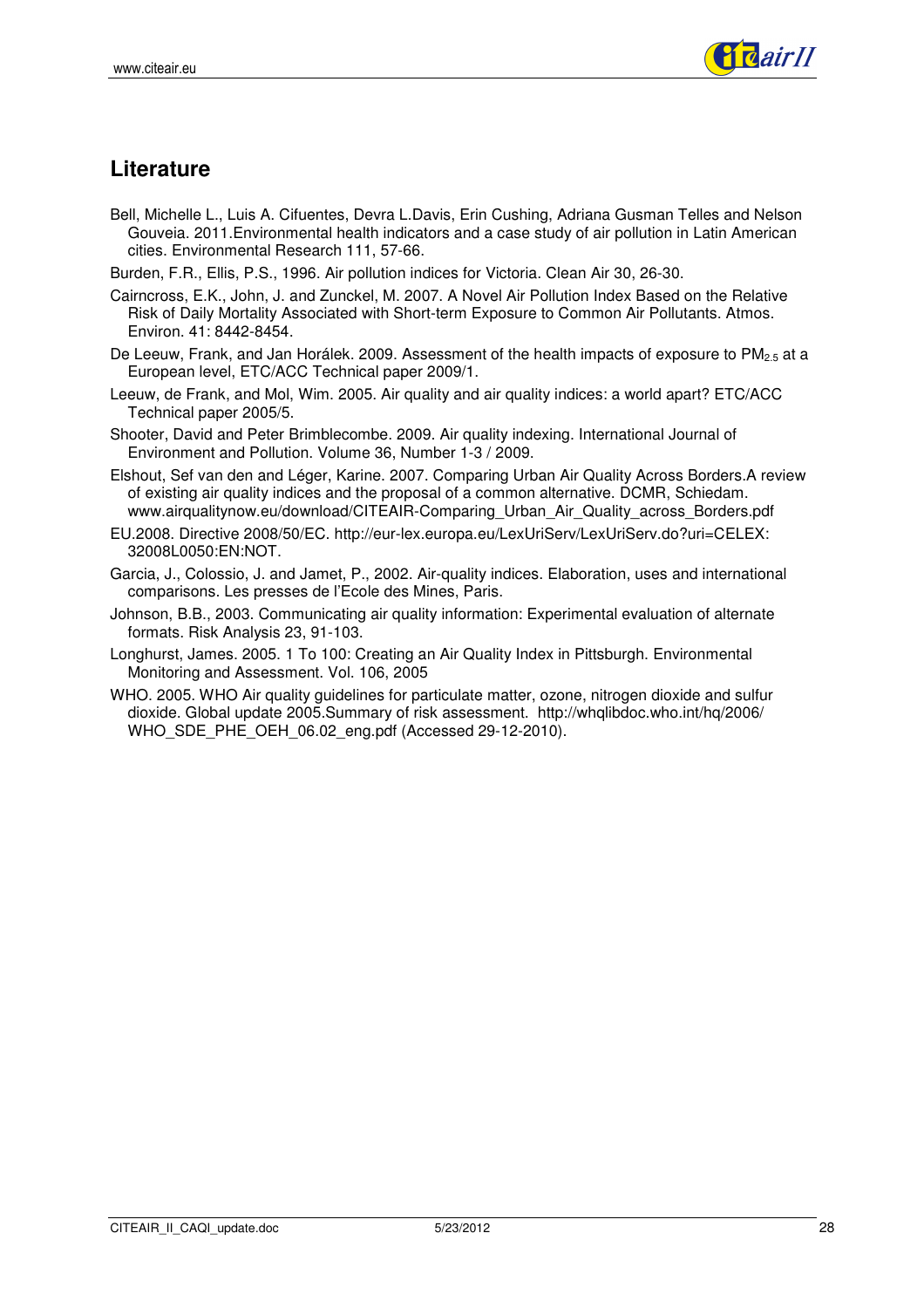

# **Annexes**

#### **Annex 1: publications on and references to the CAQI (until 2011)**

#### **References to the CAQI**

NB: reverse order and not necessarily exhaustive

- Bell, Michelle L., Luis A. Cifuentes, Devra L.Davis, Erin Cushing, Adriana Gusman Telles and Nelson Gouveia. 2011.Environmental health indicators and a case study of air pollution in Latin American cities. Environmental Research 111, 57-66.
- Lee, Duncan, Claire Ferguson and E. Marian Scott. 2011. Constructing representative air quality indicators with measures of uncertainty. J.R.Statist. Soc. A, 174, part 1, 109-126.
- Venegas, L.E. and N.A. Mazzeo. 2009. Indice de calidad del aire en la ciudad de Buenos Aires. In Contaminación Atmosférica en Argentina. PROIMCA.
- Di Menno di Bucchianico A., G. Cattani, R. Aceto, S. Bartoletti, A. Gaeta and A.M. Caricchia. 2009. The use of air quality indices to evaluate atmospheric pollution in urban areas. Abstract at European Aerosol Conference 2009, Karlsruhe.
- Papanastasiou, Dimitris K., Dimitris Melas, Thomas Bartzanas and Constantinos Kittas. 2009. Temperature, comfort and pollution levels during heat waves and the role of sea breeze. International Journal of Biometeorology.
- Mayer, H. and Fritz Kalberlah. 2009.Two impact related air quality indices as tools to assess the daily and longterm air pollution. International Journal of Environment and Pollution.Vol. 36. 2009.
- Shooter, David. and Peter Brimblecombe. 2009. Air quality indexing. International Journal of Environment and Pollution. Volume 36, Number 1-3 / 2009.
- D. Deniz Genc , Canan Yesilyurt and Gurdal Tuncel. 2009. Air pollution forecasting in Ankara, Turkey using air pollution index and its relation to assimilative capacity of the atmosphere. Journal Environmental Monitoring and Assessment.
- Bishoi, B., Prakash, A., Jain, V.K. 2009. A comparative study of air quality index based on factor analysis and US-EPA methods for an urban environment. Aerosol and Air Quality Research 9 (1), pp. 1-17.
- Aleksandra M. Žujić, Bojan B. Radak, Anka J. Filipović and Dragan A. Marković. 2009. Extending the use of air quality indices to reflect effective population exposure. Environmental Monitoring and Assessment. Vol. 156, 2009.
- Antonella Plaia, Mariantonietta Ruggieri, Anna Lisa Bondì. 2009. An aggregate air quality index considering combined effects of pollutants.TIES 2009 conference. http://www2.stat.unibo.it/ties2009/slides/Plaia.pdf. (Accessed September 2009).
- Mayer, H., J. Holst, D. Schindler, D. Ahrens. 2008. Evolution of the air pollution in SW Germany evaluated by the long-term air quality index LAQx. Atmospheric Environment, Volume 42, Issue 20, Pages 5071-5078.
- Normander, Bo, Tim Haigh, Jesper S. Christiansen and Trine S. Jensen. 2008. Development and Implementation of a Near-Real-Time Web Reporting System on Ground-Level Ozone in Europe. Integrated Environmental Assessment and Management 4(4):505-512. 2008.
- Campos, A. R. Gómez, L. Licon, J. Carrillo, E. Ramírez y E.F. Herrera. 2008. Monitoreo de contaminantes atmosféricos en la ciudad de Chihuahua (Norte de México) como una herramienta para la gestión de la calidad del aire. Revista Latinoamericana de Recursos Naturales, 4 (3): 357-366, 2008.
- Leeuw, de Frank, and Mol, Wim. 2005. Air quality and air quality indices: a world apart? ETC/ACC Technical paper 2005/5.
- Shooter, David and Brimblecombe, Peter. 2005. Air quality indexing. http://www.uea.ac.uk/~e490/msc/m566fdl/ AQI.pdf (Accessed 2007/02/24)

#### **Publications on the CAQI**

NB: Reverse chronological order. CITEAIR conferences, workshops and documents are not included.

- Karine Léger, Sef van den Elshout, Anthony Ung, Laure Malherbe, Frederik Meleux, Charlotte Songeur, Cecile Honoré and Delphine Pernot. 2010. Www.airqualitynow.eu, a common website and air quality indices to compare cities across Europe. Proceedings, 13th Conference on Harmonisation within Atmospheric Dispersion Modelling for Regulatory Purposes.
- Jan Macoun, Maria Kazmukova, Karin Léger, Sef van den Elshout. 2009. Comparison of air quality by CITEAIR and CHMU index in Paris, Prague and Rotterdam. Air quality 2009, Istanbul.
- Karine Léger, Sef van den Elshout, Hermann Heich, Fabio Nussio. 2009. Www.airqualitynow.eu, a common website and air quality indices to compare cities across Europe. TOWARDS eENVIRONMENT, Prague 2009.
- Elshout S van den, Léger K, Nussio. 2008. Comparing urban air quality in Europe in real time a review of existing air quality indices and the proposal of a common alternative. Environ Int. 2008;34(5):720-6.
- S. van den Elshout, K. Léger, H. Heich, N. Hodges & F. Nussio. 2007. Www.airqualitynow.eu, a common website and air quality indices to compare cities across Europe. Pollution Atmosphérique, 196.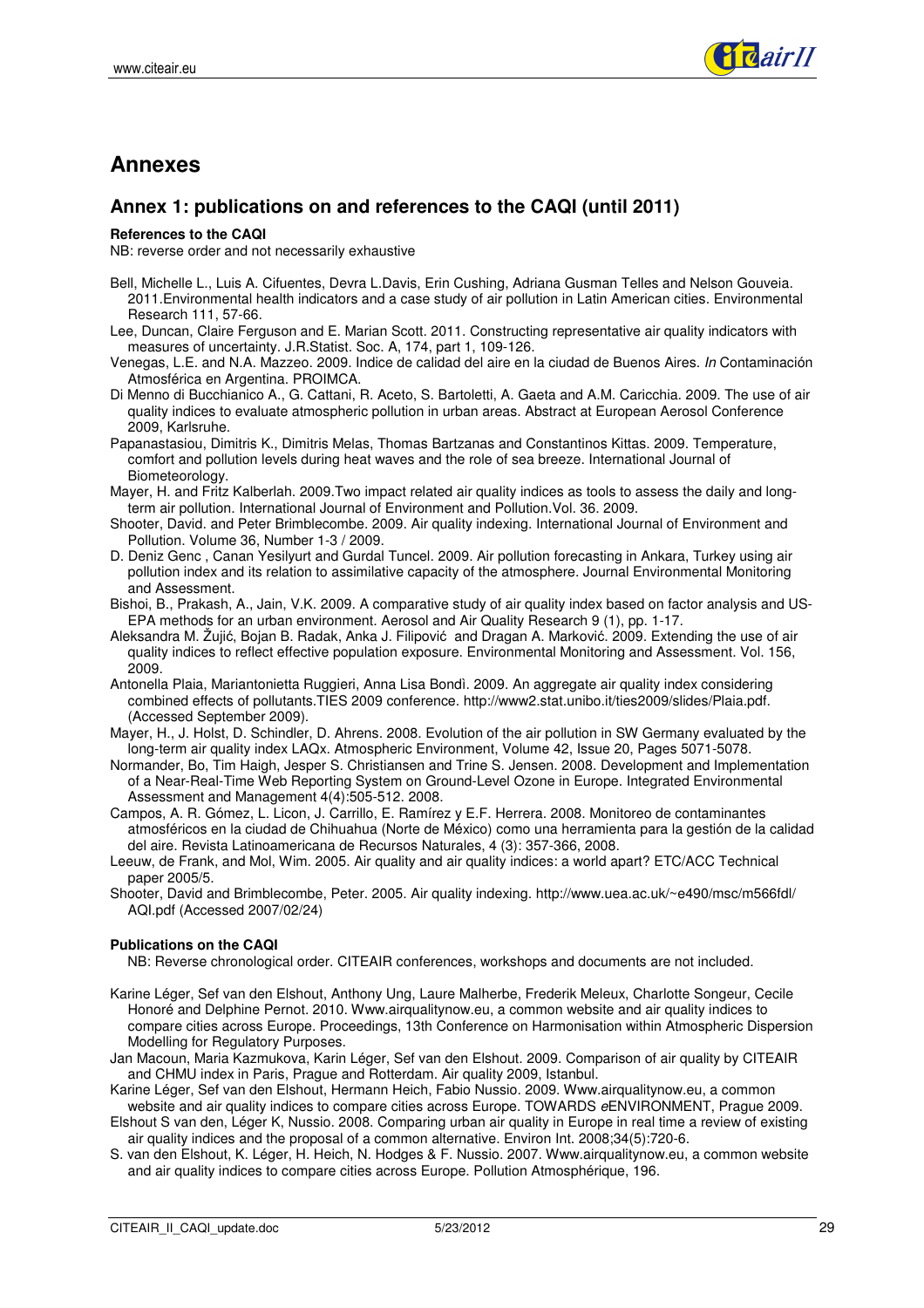

- S. van den Elshout, K. Léger, H. Heich, N. Hodges and F. Nussio. 2007. Facilitating the comparison of urban air quality – a new set of common air quality indices. Proceedings 6th International Conference on Urban Air Quality, Cyprus, 2007.
- S. vd. Elshout, K. Léger, H. Heich, N. Hodges & F. Nussio. 2007. Www.airqualitynow.eu, a common website and air quality indices to compare cities across Europe. In: Borrego and Brebbia (editors). Air Pollution XV, Wessex Institute of Technology, UK.
- Elshout, Sef van den, Léger, Karine, Paassen, Annemarie van and Heich, Hermann. 2007. Communicating Air Quality. 6th International Symposium on Environmental Software Systems (ISESS'07). Prague.
- Sef vd Elshout, Karine Léger, Hermann Heich, Nick Hodges and Fabio Nussio. 2006.Near real-time comparison of air quality data across European cities and regions. Poster at Enviro Info, 2006.
- Elshout, Sef van den, Léger, Karine and Nussio, Fabio. 2005. Comparing urban air quality in Europe in real time a review of existing air quality indices and the proposal of a common alternative. Third International Symposium on Air Quality Management at Urban, Regional and Global Scales. Turkey. (In: http://www.umad.de/infos/aqm2005/UrbanAndRuralAirQuality.pdf )
- Nick Hodges, Sef van den Elshout, Hermann-Josef Heich, Chetan Lad, Karine Léger, Fabio Nussio and Maria Kazmukova.2005.Comparing Urban Air Quality in EU in Real Time. EU project CITEAIR – Common Information to European Air. EnviroInfo 2005.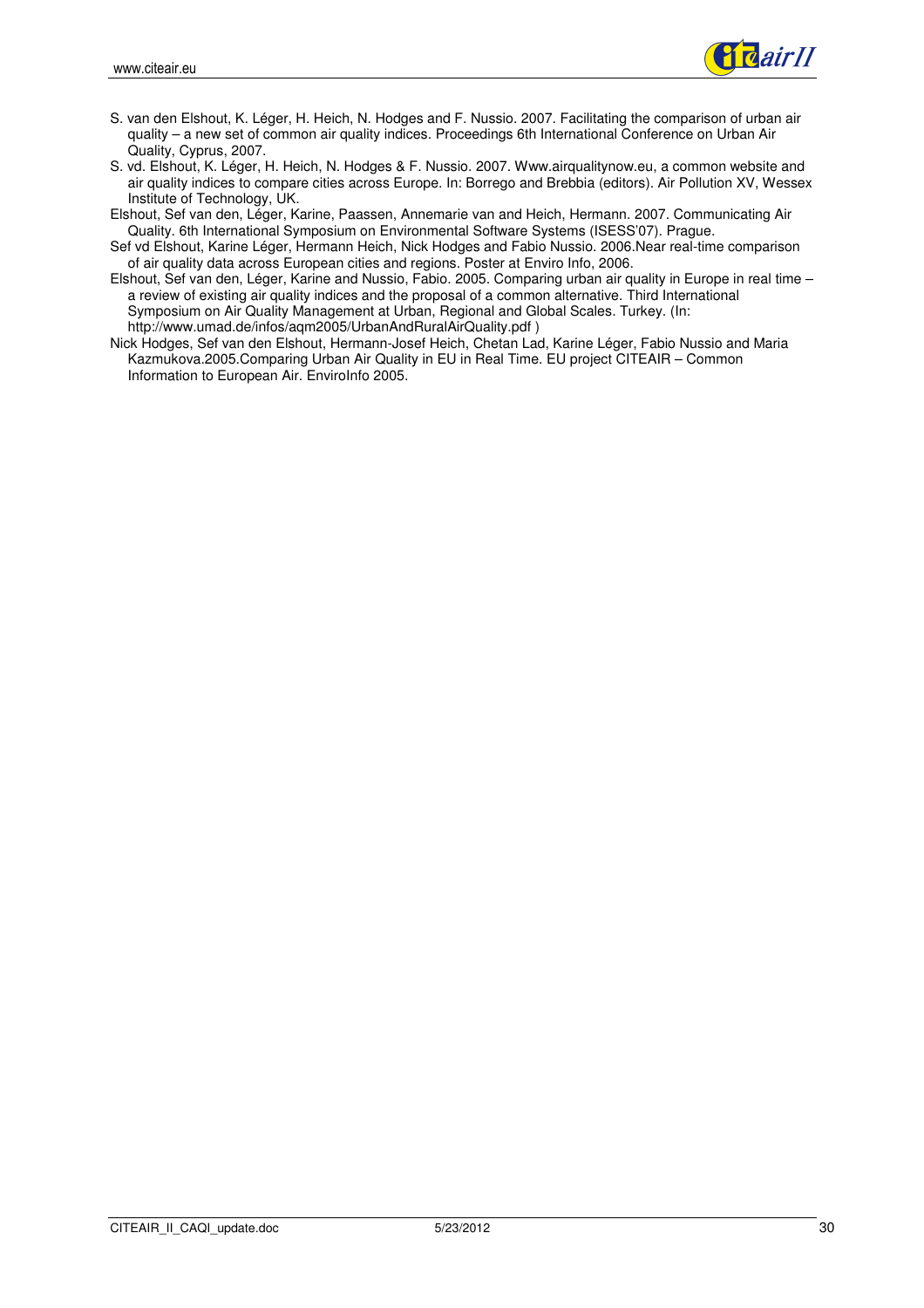

### **Annex 2 Graphical display of the CAQI**

Ozone has a completely linear relation and  $NO<sub>2</sub>$  and  $PM<sub>10</sub>$  have relations that are steep at the lower end of the concentration range and become flat at the top end. This is in line with the objective of making the index interesting ('active') also in the lower end of the concentration range. The patterns of  $SO<sub>2</sub>$  and CO are slightly less form-consistent but the same overall principal applies.

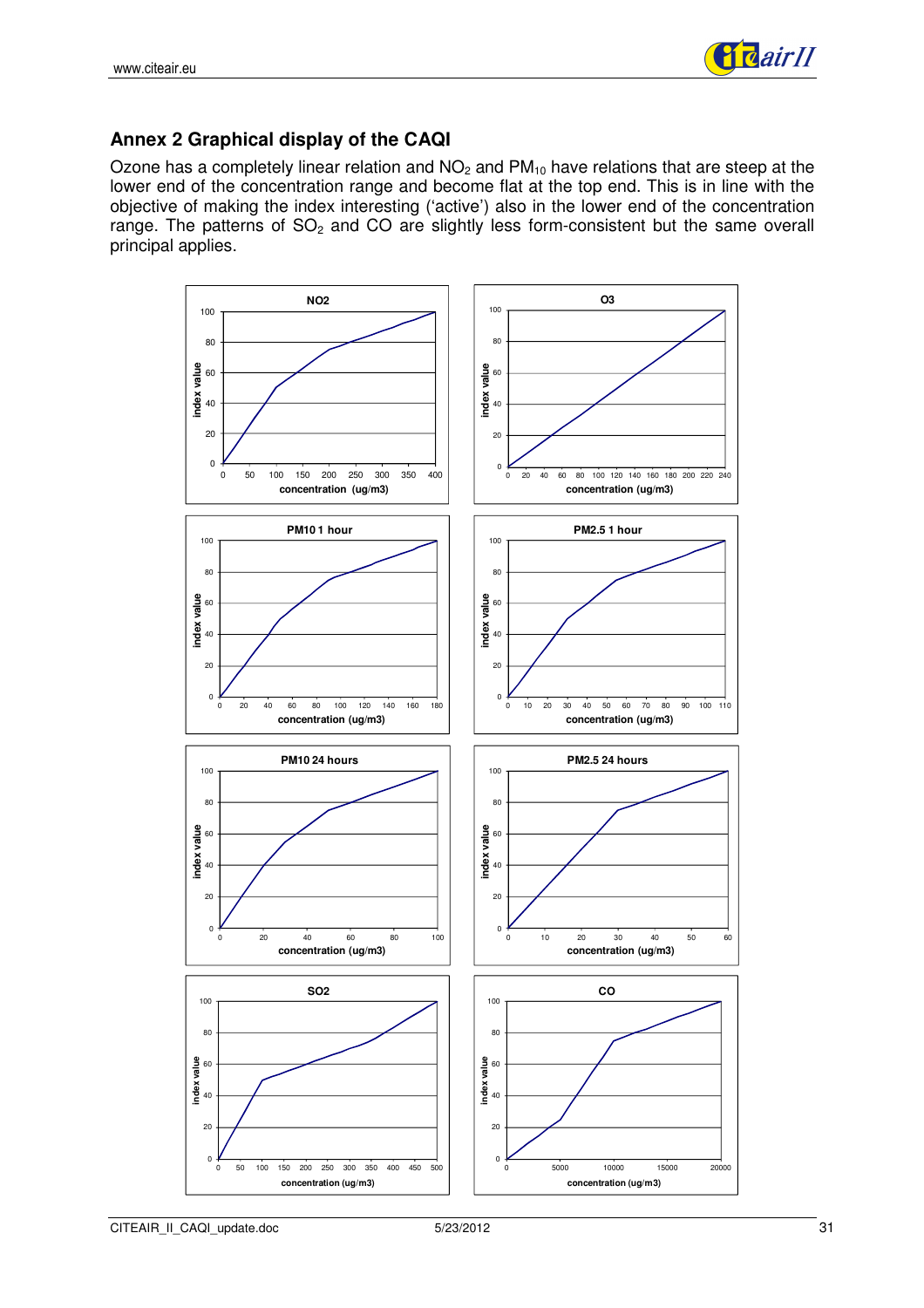

# **Annex 3 Air base stations used in this study**

|  |  |  | List of airbase stations used in the analysis (2006 data) |  |
|--|--|--|-----------------------------------------------------------|--|
|  |  |  |                                                           |  |

| Background     |                  | 31             | <b>Traffic</b> |                 | 27             |
|----------------|------------------|----------------|----------------|-----------------|----------------|
| <b>BE0186A</b> | <b>Brussels</b>  | 3              | <b>BE0184A</b> | <b>Brussels</b> | 3              |
| <b>BE0296A</b> | Hasselt          |                | <b>BE0228A</b> | Antwerp         |                |
| <b>BE0404A</b> | Mechelen         |                | <b>BE0415A</b> | Mechelen        |                |
| CZ0020A        | Prague           | 13             | CZ0011A        | Prague          | 6              |
| CZ0022A        | Ústí nad Labem   |                | CZ0068A        | Beroun          |                |
| CZ0024A        | <b>Teplice</b>   |                | CZ0082A        | Prague          |                |
| CZ0029A        | Most             |                | CZ0083A        | Prague          |                |
| CZ0034A        | Sokolov          |                | CZ0086A        | Hradec Králové  |                |
| CZ0042A        | <b>Brno</b>      |                | CZ0112A        | Plzeň           |                |
| CZ0046A        | <b>T</b> řinec   |                |                |                 |                |
| CZ0059A        | České Budějovice |                |                |                 |                |
| CZ0071A        | Liberec          |                |                |                 |                |
| CZ0073A        | Pardubice        |                |                |                 |                |
| CZ0075A        | Zlín             |                |                |                 |                |
| CZ0088A        | Jihlava          |                |                |                 |                |
| CZ0089A        | Kladno           |                |                |                 |                |
| DEHH008        | Hamburg          | $\overline{4}$ | DEHE037        | Wiesbaden       | $\overline{4}$ |
| DEHH021        | Hamburg          |                | DERP009        | Mainz           |                |
| DEST002        | <b>Burg</b>      |                | DERP032        | Neuwied         |                |
| DEST072        | Halle (Saale)    |                | DEST075        | Halle (Saale)   |                |
| <b>ES1193A</b> | Madrid           | $\mathbf{1}$   | <b>ES0116A</b> | Madrid          | $\overline{2}$ |
|                |                  |                | <b>ES0123A</b> | Madrid          |                |
| FI0124A        | Helsinki         | 1              | FI0126A        | Vaasa           | 3              |
|                |                  |                | FI0131A        | Oulu            |                |
|                |                  |                | FI0148A        | Helsinki        |                |
| FR0351A*       | Paris            | $\overline{3}$ | FR0812A*       | <b>Dunkirk</b>  | 3              |
| FR0832A*       | Strasbourg       |                | FR1286A*       | Saint-Étienne   |                |
| FR1376A*       | <b>Nantes</b>    |                | FR1377A*       | <b>Nantes</b>   |                |
|                |                  |                | GB0682A        | London          | $\mathbf{1}$   |
| IT0466A*       | Milan            | $\overline{3}$ | IT1079A*       | Palermo         | $\overline{3}$ |
| IT0554A*       | Turin            |                | IT1360A*       | Ancona          |                |
| IT1650A*       | Saronno          |                | IT1552A*       | Palermo         |                |
| <b>SE0001A</b> | Malmö            | $\overline{3}$ | <b>SE0003A</b> | Stockholm       | $\overline{2}$ |
| <b>SE0004A</b> | Gothenburg       |                | <b>SE0027A</b> | Stockholm       |                |
| <b>SE0022A</b> | Stockholm        |                |                |                 |                |

\*: Only daily PM data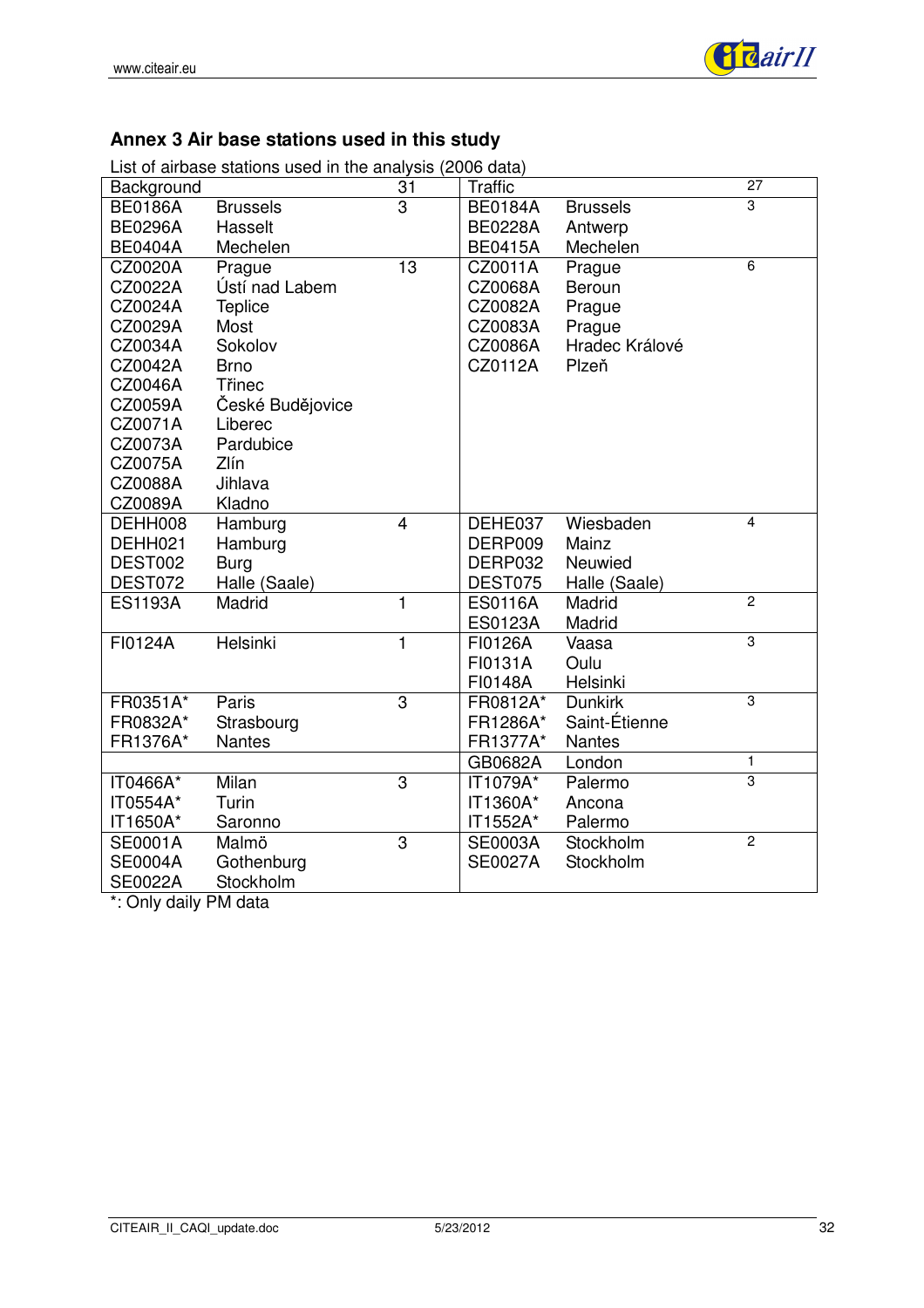

| BE | Dominant          | Occurrence | Index class | Occurrence |           | Sub-index Occurrence |                   |
|----|-------------------|------------|-------------|------------|-----------|----------------------|-------------------|
|    | pollutant         |            |             |            | $PM_{10}$ | NO <sub>2</sub>      | PM <sub>2.5</sub> |
|    | $PM_{10}$         | 33%        | 25          | 32%        | 45%       | 67%                  | 48%               |
|    | NO <sub>2</sub>   | 18%        | 50          | 45%        | 42%       | 31%                  | 32%               |
|    | PM <sub>2.5</sub> | 48%        | 75          | 18%        | 12%       | 1%                   | 15%               |
|    |                   |            | 100         | 5%         | 2%        | $0\%$                | 4%                |
|    |                   |            | " > 100"    | 0%         | 0%        | $0\%$                | $0\%$             |
| CZ | Dominant          | Occurrence | Index class | Occurrence |           | Sub-index Occurrence |                   |
|    | pollutant         |            |             |            | $PM_{10}$ | NO <sub>2</sub>      | PM <sub>2.5</sub> |
|    | $PM_{10}$         | 47%        | 25          | 30%        | 42%       | 75%                  | 49%               |
|    | NO <sub>2</sub>   | 13%        | 50          | 41%        | 35%       | 23%                  | 30%               |
|    | PM <sub>2.5</sub> | 41%        | 75          | 20%        | 17%       | 2%                   | 14%               |
|    |                   |            | 100         | 7%         | $5%$      | $0\%$                | $5%$              |
|    |                   |            | " > 100"    | 2%         | $1\%$     | $0\%$                | 2%                |
| DE | Dominant          | Occurrence | Index class | Occurrence |           | Sub-index Occurrence |                   |
|    | pollutant         |            |             |            | $PM_{10}$ | NO <sub>2</sub>      | PM <sub>2.5</sub> |
|    | $PM_{10}$         | 25%        | 25          | 37%        | 56%       | 60%                  | 56%               |
|    | NO <sub>2</sub>   | 37%        | 50          | 45%        | 33%       | 36%                  | 31%               |
|    | PM <sub>2.5</sub> | 38%        | 75          | 15%        | 9%        | 4%                   | 10%               |
|    |                   |            | 100         | 3%         | 1%        | $0\%$                | 3%                |
|    |                   |            | " > 100"    | 0%         | 0%        | $0\%$                | $0\%$             |
| ES | Dominant          | Occurrence | Index class | Occurrence |           | Sub-index Occurrence |                   |
|    | pollutant         |            |             |            | $PM_{10}$ | NO <sub>2</sub>      | PM <sub>2.5</sub> |
|    | $PM_{10}$         | 45%        | 25          | 15%        | 31%       | 24%                  | 41%               |
|    | NO <sub>2</sub>   | 46%        | 50          | 43%        | 36%       | 52%                  | 40%               |
|    | PM <sub>2.5</sub> | 9%         | 75          | 33%        | 25%       | 23%                  | 16%               |
|    |                   |            | 100         | 9%         | 8%        | $1\%$                | 2%                |
|    |                   |            | " > 100"    | 0%         | 0%        | $0\%$                | $0\%$             |
| F1 | Dominant          | Occurrence | Index class | Occurrence |           | Sub-index Occurrence |                   |
|    | pollutant         |            |             |            | $PM_{10}$ | NO <sub>2</sub>      | PM <sub>2.5</sub> |
|    | $PM_{10}$         | 49%        | 25          | 61%        | 68%       | 82%                  | 83%               |
|    | NO <sub>2</sub>   | 27%        | 50          | 30%        | 21%       | 16%                  | 13%               |
|    | PM <sub>2.5</sub> | 23%        | 75          | 6%         | $5%$      | 1%                   | 2%                |
|    |                   |            | 100         | 2%         | 2%        | $0\%$                | $0\%$             |
|    |                   |            | " > 100"    | $0\%$      | $0\%$     | 0%                   | $0\%$             |
| GB | Dominant          | Occurrence | Index class | Occurrence |           | Sub-index Occurrence |                   |
|    | pollutant         |            |             |            | $PM_{10}$ | NO <sub>2</sub>      | PM <sub>2.5</sub> |
|    | $PM_{10}$         | 31%        | 25          | 9%         | 16%       | 15%                  | $35%$             |
|    | NO <sub>2</sub>   | 66%        | 50          | 36%        | 44%       | 34%                  | 50%               |
|    | PM <sub>2.5</sub> | 3%         | 75          | 45%        | 36%       | 43%                  | 14%               |
|    |                   |            | 100         | 10%        | 4%        | 8%                   | 1%                |
|    |                   |            | " > 100"    | 0.16%      | $0\%$     | $0\%$                | $0\%$             |
| SE | Dominant          | Occurrence | Index class | Occurrence |           | Sub-index Occurrence |                   |
|    | pollutant         |            |             |            | $PM_{10}$ | NO <sub>2</sub>      | PM <sub>2.5</sub> |
|    | $PM_{10}$         | 41%        | 25          | 37%        | 50%       | 63%                  | 58%               |
|    | NO <sub>2</sub>   | 27%        | 50          | 44%        | 31%       | 33%                  | 35%               |
|    | $PM2.5$           | 33%        | 75          | 15%        | 13%       | 3%                   | 7%                |
|    |                   |            | 100         | 4%         | 6%        | $0\%$                | $0\%$             |
|    |                   |            | " > 100"    | $0\%$      | 1%        | $0\%$                | $0\%$             |

# **Annex 4: Sample index calculations using hourly data and the revised grid A4.1 Traffic data country averages**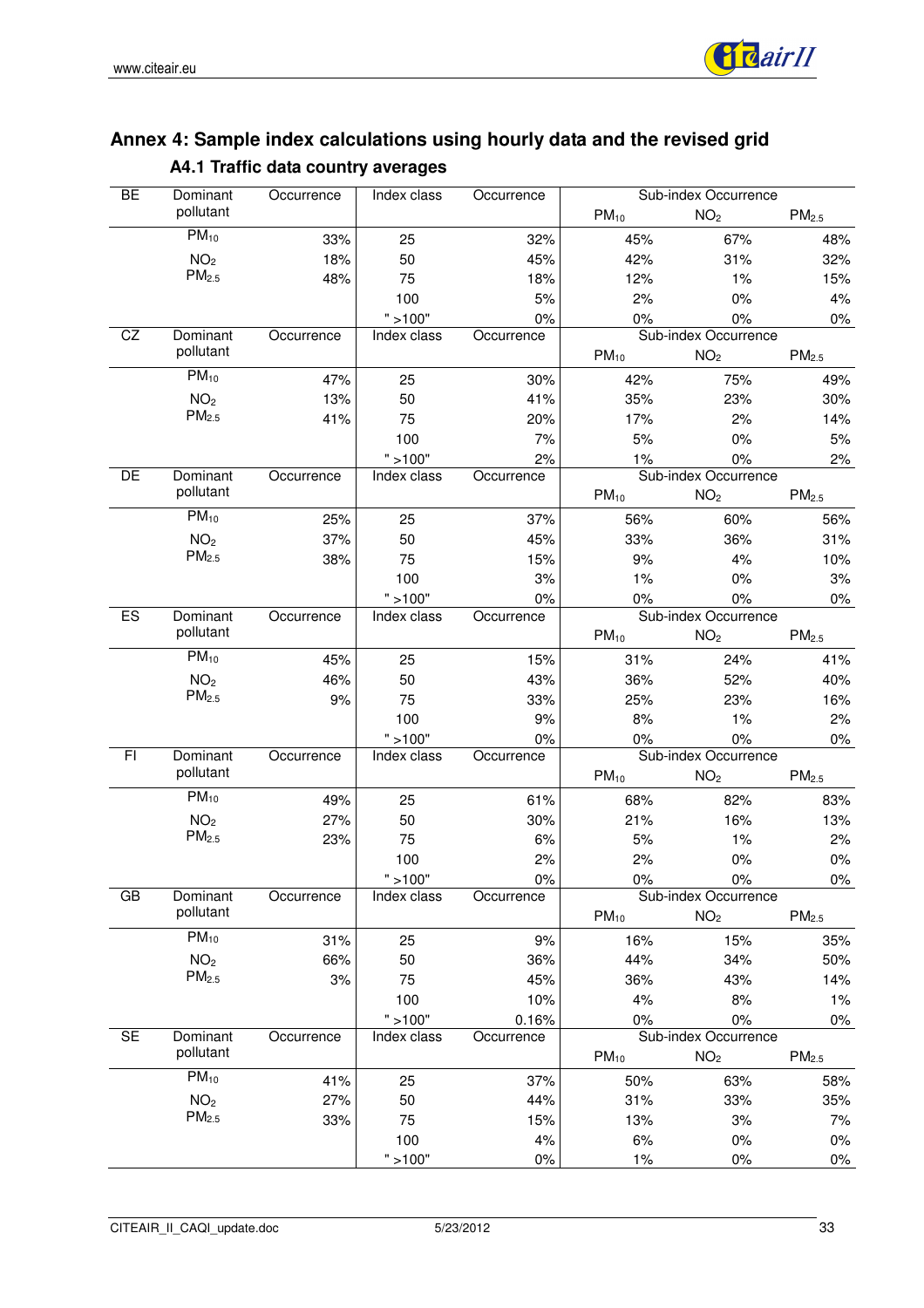

| A4.2 Background data country averages |  |
|---------------------------------------|--|
|---------------------------------------|--|

| <b>BE</b> | Dominant             | Occurrence | Index class     | Occurrence |             | Sub-index Occurrence |                 |                     |
|-----------|----------------------|------------|-----------------|------------|-------------|----------------------|-----------------|---------------------|
|           | pollutant            |            |                 |            | $PM_{10}$   | $O_3$                | NO <sub>2</sub> | PM <sub>2.5</sub>   |
|           | $PM_{10}$            | 34%        | 25              | 27%        | 45%         | 76%                  | 85%             | 56%                 |
|           | $O_3$                | 32%        | 50              | 51%        | 40%         | 21%                  | 15%             | 29%                 |
|           | NO <sub>2</sub>      | 6%         | 75              | 19%        | 13%         | 3%                   | 0%              | 12%                 |
|           | $PM2.5$              | 28%        | 100             | 4%         | 2%          | 0%                   | 0%              | 3%                  |
|           |                      |            | " > 100"        | $0\%$      | $0\%$       | $0\%$                | 0%              | $0\%$               |
| CZ        | Dominant             | Occurrence | Index class     | Occurrence |             | Sub-index Occurrence |                 |                     |
|           | pollutant            |            |                 |            | $PM_{10}$   | $O_3$                | NO <sub>2</sub> | $\mathsf{PM}_{2.5}$ |
|           | $\overline{PM}_{10}$ | 15%        | 25              | 19%        | 48%         | 59%                  | 93%             | 41%                 |
|           | $O_3$                | 35%        | 50              | 51%        | 34%         | 37%                  | 7%              | 34%                 |
|           | NO <sub>2</sub>      | 2%         | 75              | 22%        | 13%         | 4%                   | 0%              | 17%                 |
|           | PM <sub>2.5</sub>    | 48%        | 100             | 6%         | 4%          | $0\%$                | 0%              | $6\%$               |
|           |                      |            | " > 100"        | 2%         | $1\%$       | 0%                   | 0%              | $1\%$               |
| DE        | Dominant             | Occurrence | Index class     | Occurrence |             | Sub-index Occurrence |                 |                     |
|           | pollutant            |            |                 |            | $PM_{10}$   | $O_3$                | NO <sub>2</sub> | $PM2.5$             |
|           | $PM_{10}$            | 17%        | 25              | 36%        | 63%         | 71%                  | 93%             | 58%                 |
|           | $O_3$                | 37%        | 50              | 50%        | 30%         | 27%                  | 7%              | 31%                 |
|           | NO <sub>2</sub>      | 6%         | 75              | 12%        | 7%          | 2%                   | 0%              | 8%                  |
|           | PM <sub>2.5</sub>    | 39%        | 100             | 3%         | 1%          | 0%                   | 0%              | 2%                  |
|           |                      |            | " > 100"        | 0%         | $0\%$       | $0\%$                | 0%              | $0\%$               |
| ES        | Dominant             | Occurrence | Index class     | Occurrence |             | Sub-index Occurrence |                 |                     |
|           | pollutant            |            |                 |            | $PM_{10}$   | $O_3$                | NO <sub>2</sub> | $\mathsf{PM}_{2.5}$ |
|           | $PM_{10}$            | 28%        | 25              | 29%        | 57%         | 58%                  | 81%             | 66%                 |
|           | $O_3$                | 49%        | 50              | 52%        | 31%         | 35%                  | 17%             | 30%                 |
|           | NO <sub>2</sub>      | 12%        | 75              | 17%        | 10%         | 7%                   | 2%              | 4%                  |
|           | PM <sub>2.5</sub>    | 12%        | 100             | 2%         | 2%          | $0\%$                | 0%              | 1%                  |
|           |                      |            | " > 100"        | 0,00%      | 0%          |                      |                 |                     |
| F1        |                      |            |                 |            |             | 0%                   | 0%              | $0\%$               |
|           | Dominant             | Occurrence | Index class     | Occurrence |             | Sub-index Occurrence |                 |                     |
|           | pollutant            |            |                 |            | $PM_{10}$   | $O_3$                | NO <sub>2</sub> | $\mathsf{PM}_{2.5}$ |
|           | $PM_{10}$            | 10%        | 25              | 48%        | 83%         | 65%                  | 92%             | 81%                 |
|           | $O_3$                | 56%        | 50              | 47%        | 14%         | 33%                  | 7%              | 15%                 |
|           | NO <sub>2</sub>      | 15%        | 75              | 5%         | 2%          | 1%                   | 0%              | 3%                  |
|           | PM <sub>2.5</sub>    | 19%        | 100             | $0\%$      | $0\%$       | 0%                   | 0%              | 1%                  |
|           |                      |            | " > 100"        | 0.02%      | $0\%$       | $0\%$                | $0\%$           | $0\%$               |
| <b>SE</b> | Dominant             | Occurrence | Index class     | Occurrence |             | Sub-index Occurrence |                 |                     |
|           | pollutant            |            |                 |            | <b>PM10</b> | O <sub>3</sub>       | NO <sub>2</sub> | PM2.5               |
|           | <b>PM10</b>          | 18%        | 25              | 41%        | 75%         | 61%                  | 95%             | 79%                 |
|           | O <sub>3</sub>       | 56%        | 50              | 54%        | 22%         | 38%                  | 4%              | 18%                 |
|           | NO <sub>2</sub>      | 6%         | 75              | 5%         | 3%          | $1\%$                | 0%              | 3%                  |
|           | PM2.5                | 20%        | 100<br>" > 100" | $0\%$      | $0\%$       | $0\%$<br>$0\%$       | $0\%$<br>$0\%$  | $0\%$<br>$0\%$      |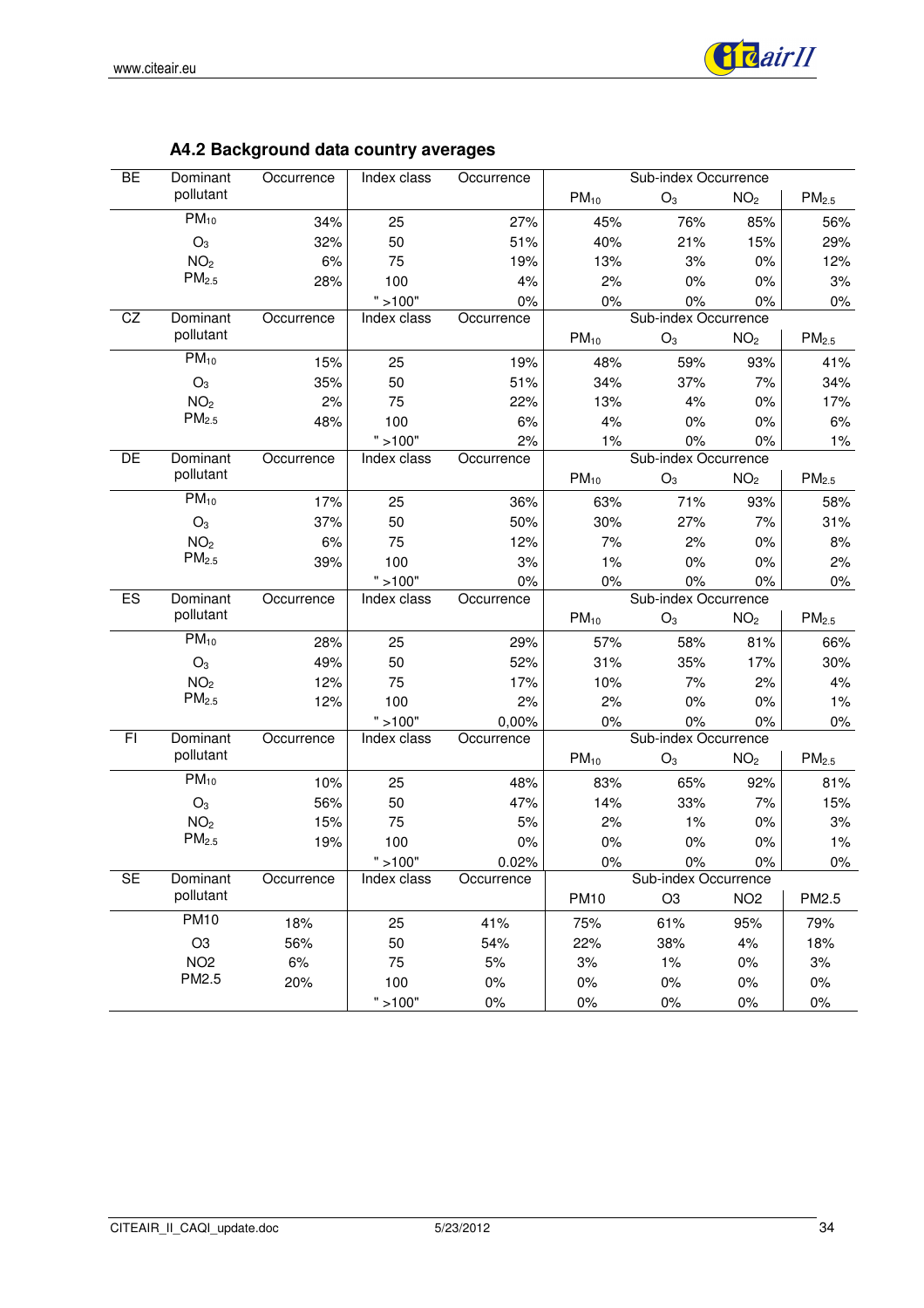

### **Annex 5: Daily index calculation including PM2.5, including French and Italian Airbase stations**

**Table A5.1: Frequency (%) of the occurrence of the index and the sub-index classes; daily index as maximum of hourly index (O3, NO2) and daily average (PM10 and PM2.5); improved PM10 daily grid.** 

|                 | Background |             |            |                      |                      |                 |       |  |  |
|-----------------|------------|-------------|------------|----------------------|----------------------|-----------------|-------|--|--|
| Dominant        | Occurrence | Index class | Occurrence |                      | Sub-index Occurrence |                 |       |  |  |
| pollutant       |            |             |            | <b>PM10</b>          | O3                   | NO <sub>2</sub> | PM2.5 |  |  |
| <b>PM10</b>     | 24%        | $0 - 25$    | 3%         | 20%                  | 30%                  | 66%             | 27%   |  |  |
| O <sub>3</sub>  | 35%        | $25 - 50$   | 52%        | 44%                  | 59%                  | 32%             | 39%   |  |  |
| NO <sub>2</sub> | 4%         | 50-75       | 27%        | 25%                  | 11%                  | 3%              | 19%   |  |  |
| PM2.5           | 38%        | 75-100      | 15%        | 9%                   | $1\%$                | $0\%$           | 13%   |  |  |
|                 |            | " > 100"    | 3%         | 2%                   | $0\%$                | $0\%$           | 3%    |  |  |
|                 |            |             | Traffic    |                      |                      |                 |       |  |  |
| Dominant        | Occurrence | Index class | Occurrence | Sub-index Occurrence |                      |                 |       |  |  |
| pollutant       |            |             |            | <b>PM10</b>          | O <sub>3</sub>       | NO <sub>2</sub> | PM2.5 |  |  |
| <b>PM10</b>     | 35%        | $0 - 25$    | 5%         | 15%                  |                      | 23%             | 13%   |  |  |
| O <sub>3</sub>  |            | $25 - 50$   | 35%        | 39%                  |                      | 54%             | 38%   |  |  |
| NO <sub>2</sub> | 21%        | 50-75       | 38%        | 28%                  |                      | 20%             | 36%   |  |  |
| PM2.5           | 45%        | 75-100      | 19%        | 16%                  |                      | 3%              | 11%   |  |  |
|                 |            | ">100"      | 2%         | 2%                   |                      | 0%              | 2%    |  |  |

**Table A5.2: Frequency (%) of the occurrence of the index and the sub-index classes; daily index as maximum of hourly index (O3, NO2) and daily average (PM10 and PM2.5); improved PM10 daily grid.** 

|                 | Background |             |                |                      |                      |                 |       |  |
|-----------------|------------|-------------|----------------|----------------------|----------------------|-----------------|-------|--|
| Dominant        | Occurrence | Index class | Occurrence     |                      | Sub-index Occurrence |                 |       |  |
| pollutant       |            |             |                | <b>PM10</b>          | O3                   | NO <sub>2</sub> | PM2.5 |  |
| <b>PM10</b>     | 23%        | $0 - 25$    | 3%             | 18%                  | 32%                  | 58%             | 24%   |  |
| O <sub>3</sub>  | 33%        | $25 - 50$   | 49%            | 43%                  | 56%                  | 36%             | 38%   |  |
| NO <sub>2</sub> | 4%         | 50-75       | 29%            | 25%                  | 11%                  | 6%              | 21%   |  |
| PM2.5           | 40%        | 75-100      | 16%            | 11%                  | $1\%$                | $0\%$           | 13%   |  |
|                 |            | ">100"      | 4%             | 3%                   | $0\%$                | $0\%$           | 4%    |  |
|                 |            |             | <b>Traffic</b> |                      |                      |                 |       |  |
| Dominant        |            | Index class | Occurrence     | Sub-index Occurrence |                      |                 |       |  |
| pollutant       | Occurrence |             |                | <b>PM10</b>          | O3                   | NO <sub>2</sub> | PM2.5 |  |
| <b>PM10</b>     | 35%        | $0 - 25$    | 4%             | 12%                  |                      | 21%             | 12%   |  |
| O <sub>3</sub>  |            | $25 - 50$   | 33%            | 37%                  |                      | 53%             | 36%   |  |
| NO <sub>2</sub> | 18%        | 50-75       | 39%            | 32%                  |                      | 23%             | 36%   |  |
| PM2.5           | 47%        | 75-100      | 21%            | 17%                  |                      | 2%              | 14%   |  |
|                 |            | ">100"      | 3%             | 2%                   |                      | $0\%$           | 2%    |  |

Adding an additional six stations (three French and three Italian) to a subset of 21 (traffic) or 25 (background) stations hardly affects the outcome of the average index calculation.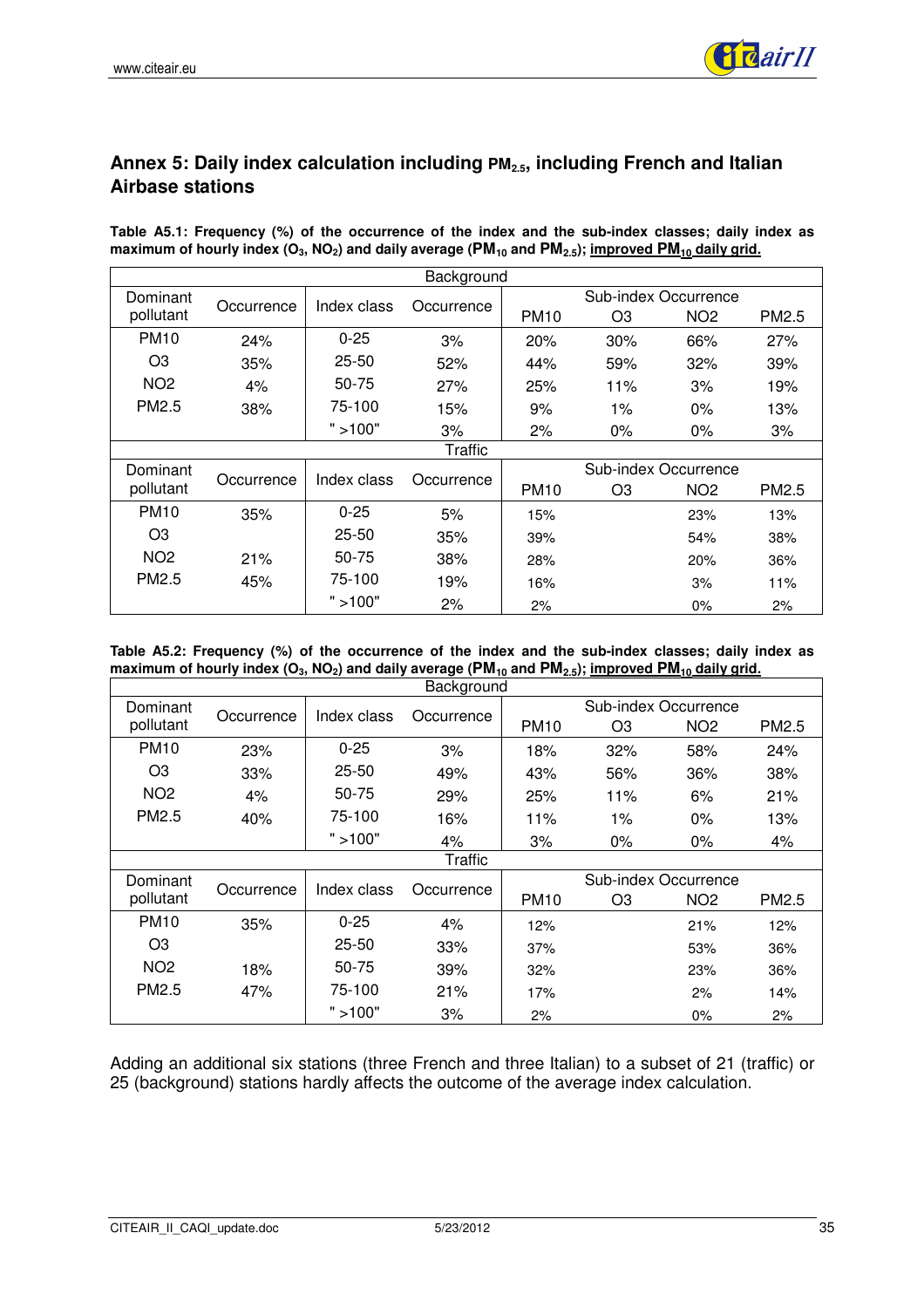

#### **Annex 6: Daily maximum and daily average indices for PM10 and PM2.5**

As we described in section 3.3, the two ways of calculating the daily  $PM_{10}$  sub-index and the daily overall index are quite similar if we look at the average of all monitoring sites in the sample. However if we look at different sites the results can be substantial. Here we show the frequency distribution of the sub-indices for  $PM_{10}$  and  $PM_{2.5}$  calculated in both ways: as a Daily Average (DA) or a Daily Maximum (DM), each with its appropriate grid. We focus on those instances where the index or the sub-index is higher than 50. On average both calculation methods should give similar results but in reality the DM method leads to higher Sub-Indices (SI) and hence higher overall Index (I) values.

The table shows the parameters "ratio SI >50" and "ratio I >50":

ratio SI  $>50$  = days with SI $>50$ , method DA / days with SI $>50$ , method DM and ratio  $1 > 50$  = days with  $1 > 50$ , method DA / days with  $1 > 50$ , method DM

If the ratio is  $> 1$  it means that the Daily Average method produces higher index or sub-index values. The results show that in this sample of background data the daily average calculation leads to slightly lower index values.

Summary table (city background)<sup>12</sup>

|             |                   | Average | Min. | Max. |
|-------------|-------------------|---------|------|------|
| Ratio SI>50 | <b>PM10</b>       | 0.9     | 0.4  | 1.3  |
| Ratio SI>50 | PM <sub>2.5</sub> | 0.8     | 0.6  | 1.0  |
| Ratio I>50  | Index             | 0.8     | 0.5  | 1.0  |

Frequency distribution and ratio's for city background data comparing two ways of determining the PM sub-indices.

|                            | <b>BE0186A</b> |         |                   |      |             |      | <b>BE0296A</b> |      | <b>BE0404A</b> |           |       |      |
|----------------------------|----------------|---------|-------------------|------|-------------|------|----------------|------|----------------|-----------|-------|------|
|                            | <b>PM10</b>    |         | PM2.5             |      | <b>PM10</b> |      | PM2.5          |      | <b>PM10</b>    |           | PM2.5 |      |
|                            | DA             | DM      | DA                | DM   | DA          | DM   | DA             | DM   | DA             | DM        | DA    | DM   |
| 25                         | 0,12           | 0,21    | 0,32              | 0,24 | 0,06        | 0,03 | 0,36           | 0,23 | 0,04           | 0,02      | 0,28  | 0,14 |
| 50                         | 0,54           | 0,48    | 0.38              | 0,43 | 0,53        | 0,51 | 0,39           | 0,45 | 0,42           | 0,46      | 0,34  | 0,35 |
| 75                         | 0,26           | 0,27    | 0,18              | 0,24 | 0,31        | 0,38 | 0,15           | 0,25 | 0,34           | 0,39      | 0,20  | 0,33 |
| 100                        | 0,08           | 0.04    | 0,11              | 0,09 | 0,10        | 0.08 | 0,09           | 0,08 | 0,19           | 0,12      | 0,18  | 0,17 |
| " > 100"                   | 0,00           | 0,00    | 0,01              | 0,00 | 0,01        | 0,00 | 0,01           | 0,00 | 0,01           | 0,01      | 0,01  | 0,01 |
| Ratio SI <sub>&gt;50</sub> | 1,12           |         | 0,90              |      | 0,90        |      | 0,77           |      | 1,03           |           | 0,77  |      |
| Ratio I>50                 | 0.9            |         |                   |      | 0.9         |      |                |      | 1.0            |           |       |      |
|                            |                | CZ0020A |                   |      |             |      | CZ0022A        |      | CZ0024A        |           |       |      |
|                            | <b>PM10</b>    |         | PM <sub>2.5</sub> |      | <b>PM10</b> |      | PM2.5          |      | <b>PM10</b>    |           | PM2.5 |      |
|                            | DA             | DM      | DA                | DM   | DA          | DM   | DA             | DM   | DA             | <b>DM</b> | DA    | DM   |
| 25                         | 0.19           | 0,13    | 0,29              | 0,18 | 0,19        | 0,06 | 0,13           | 0,01 | 0.06           | 0,02      | 0,13  | 0,02 |
| 50                         | 0,40           | 0,43    | 0,35              | 0,36 | 0,51        | 0,27 | 0.46           | 0,26 | 0,37           | 0,19      | 0,35  | 0,15 |
| 75                         | 0,28           | 0,33    | 0,18              | 0,29 | 0,21        | 0,42 | 0,24           | 0,50 | 0,35           | 0,50      | 0,26  | 0,46 |
| 100                        | 0,10           | 0,08    | 0,12              | 0,12 | 0,07        | 0,23 | 0,14           | 0,19 | 0,16           | 0,23      | 0,20  | 0,30 |
| " > 100"                   | 0.03           | 0,02    | 0,06              | 0,04 | 0,02        | 0,02 | 0,03           | 0.04 | 0,06           | 0,06      | 0.06  | 0,08 |
| Ratio SI>50                | 0,95           |         | 0,78              |      | 0,45        |      | 0,57           |      | 0,72           |           | 0,62  |      |

<sup>12</sup> The results for traffic data are not shown. For the overall index they are virtually identical.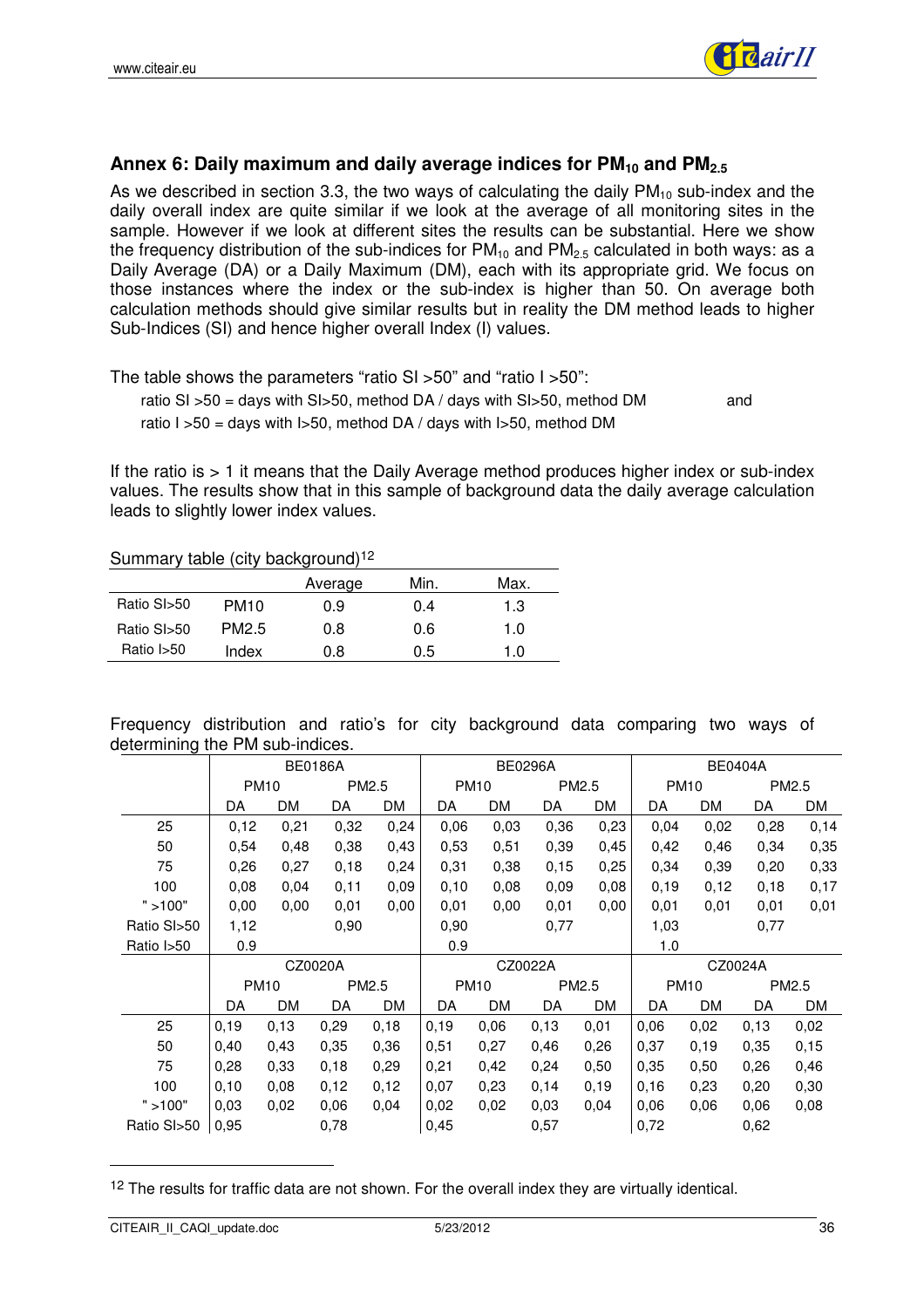

| Ratio I>50  | 0.9         |           |       |       | 0.5         |           |       |         | 0.7         |       |       |      |
|-------------|-------------|-----------|-------|-------|-------------|-----------|-------|---------|-------------|-------|-------|------|
|             | CZ0029A     |           |       |       | CZ0034A     |           |       |         | CZ0042A     |       |       |      |
|             | <b>PM10</b> |           | PM2.5 |       | <b>PM10</b> |           | PM2.5 |         | <b>PM10</b> |       | PM2.5 |      |
|             | DA          | DM        | DA    | DM    | DA          | DM        | DA    | DM      | DA          | DM    | DA    | DM   |
| 25          | 0,13        | 0,12      | 0,22  | 0,08  | 0,28        | 0,22      | 0,29  | 0,09    | 0,12        | 0,10  | 0,12  | 0,04 |
| 50          | 0,31        | 0,25      | 0,29  | 0,33  | 0,45        | 0,46      | 0,40  | 0,41    | 0,33        | 0,38  | 0,30  | 0,29 |
| 75          | 0,33        | 0,36      | 0,24  | 0,33  | 0,20        | 0,26      | 0,18  | 0,36    | 0,38        | 0,38  | 0,27  | 0,41 |
| 100         | 0,18        | 0,21      | 0,18  | 0,19  | 0,06        | 0,05      | 0,12  | 0, 13   | 0,14        | 0,10  | 0,25  | 0,22 |
| " > 100"    | 0,05        | 0,06      | 0,06  | 0,07  | 0,01        | 0,01      | 0,02  | 0,02    | 0,02        | 0,03  | 0,07  | 0,04 |
| Ratio SI>50 | 0,88        |           | 0,82  |       | 0,84        |           | 0,63  |         | 1,06        |       | 0,87  |      |
| Ratio I>50  | 0.9         |           |       |       | 0.7         |           |       |         | 0.9         |       |       |      |
|             | CZ0046A     |           |       |       | CZ0059A     |           |       | CZ0071A |             |       |       |      |
|             | <b>PM10</b> |           | PM2.5 |       | <b>PM10</b> |           | PM2.5 |         | <b>PM10</b> |       | PM2.5 |      |
|             | DA          | DM        | DA    | DM    | DA          | DM        | DA    | DM      | DA          | DM    | DA    | DM   |
| 25          | 0,05        | 0,04      | 0,11  | 0,04  | 0,25        | 0,16      | 0,17  | 0,06    | 0,14        | 0,12  | 0,12  | 0,03 |
| 50          | 0,33        | 0,30      | 0,33  | 0,30  | 0,42        | 0,47      | 0,39  | 0,32    | 0,48        | 0,47  | 0,44  | 0,36 |
| 75          | 0,38        | 0,37      | 0,30  | 0,38  | 0,21        | 0,27      | 0,23  | 0,40    | 0,28        | 0,32  | 0,25  | 0,42 |
| 100         | 0,18        | 0,23      | 0,23  | 0,25  | 0,09        | 0,08      | 0,16  | 0,18    | 0,08        | 0,08  | 0,16  | 0,15 |
| " > 100"    | 0,06        | 0,07      | 0,03  | 0,03  | 0,03        | 0,02      | 0,05  | 0,04    | 0,01        | 0,02  | 0,02  | 0,04 |
| Ratio SI>50 | 0,93        |           | 0,85  |       | 0,89        |           | 0,73  |         | 0,91        |       | 0,71  |      |
| Ratio I>50  | 0.9         |           |       |       | 0.8         |           |       |         | 0.8         |       |       |      |
|             |             | CZ0073A   |       |       |             | CZ0075A   |       |         | CZ0088A     |       |       |      |
|             | <b>PM10</b> |           | PM2.5 |       | <b>PM10</b> |           | PM2.5 |         | <b>PM10</b> |       | PM2.5 |      |
|             | DA          | <b>DM</b> | DA    | DM    | DA          | <b>DM</b> | DA    | DM      | DA          | DM    | DA    | DM   |
| 25          | 0,09        | 0,04      | 0,14  | 0,10  | 0,14        | 0,14      | 0,09  | 0,05    | 0,22        | 0,18  | 0,15  | 0,10 |
| 50          | 0,33        | 0,34      | 0,40  | 0,34  | 0,39        | 0,44      | 0,30  | 0,29    | 0,41        | 0,42  | 0,33  | 0,29 |
| 75          | 0,36        | 0,44      | 0,23  | 0,36  | 0,30        | 0,29      | 0,30  | 0,37    | 0,25        | 0,28  | 0,30  | 0,42 |
| 100         | 0,18        | 0,14      | 0,19  | 0, 16 | 0,13        | 0,09      | 0,25  | 0,23    | 0,11        | 0,12  | 0,20  | 0,16 |
| " > 100"    | 0,04        | 0,04      | 0,04  | 0,04  | 0,04        | 0,04      | 0,07  | 0,06    | 0,02        | 0,00  | 0,02  | 0,02 |
| Ratio SI>50 | 0,94        |           | 0,84  |       | 1,15        |           | 0,94  |         | 0,92        |       | 0,85  |      |
| Ratio I>50  | 0.9         |           |       |       | 0.9         |           |       |         | 0.9         |       |       |      |
|             |             | CZ0089A   |       |       | DEHH008     |           |       |         | DEHH021     |       |       |      |
|             | <b>PM10</b> |           | PM2.5 |       | <b>PM10</b> |           | PM2.5 |         | <b>PM10</b> |       | PM2.5 |      |
|             | DA          | DM        | DA    | DM    | DA          | DM        | DA    | DM      | DA          | DM    | DA    | DM   |
| 25          | 0,10        | 0,07      | 0,03  | 0,01  | 0,06        | 0,07      | 0,26  | 0,14    | 0,34        | 0,33  | 0,32  | 0,20 |
| 50          | 0,53        | 0,36      | 0,48  | 0,31  | 0,57        | 0,56      | 0,48  | 0,52    | 0,50        | 0,51  | 0,44  | 0,47 |
| 75          | 0,23        | 0,40      | 0,27  | 0,37  | 0,28        | 0,31      | 0,17  | 0,27    | 0,10        | 0, 13 | 0,15  | 0,25 |
| 100         | 0,10        | 0,14      | 0,16  | 0,25  | 0,09        | 0,06      | 0,08  | 0,07    | 0,05        | 0,03  | 0,08  | 0,07 |
| " > 100"    | 0,03        | 0,04      | 0,06  | 0,06  | 0,00        | 0,00      | 0,01  | 0,01    | 0,01        | 0,01  | 0,01  | 0,01 |
| Ratio SI>50 | 0,63        |           | 0,71  |       | 0,99        |           | 0,76  |         | 0,95        |       | 0,72  |      |
| Ratio I>50  | 0.7         |           |       |       | 0.9         |           |       |         | 0.7         |       |       |      |
|             |             | DEST002   |       |       | DEST072     |           |       |         | ES1193A     |       |       |      |
|             | <b>PM10</b> |           | PM2.5 |       | <b>PM10</b> |           | PM2.5 |         | <b>PM10</b> |       | PM2.5 |      |
|             | DA          | DM        | DA    | DM    | DA          | DM        | DA    | DM      | DA          | DM    | DA    | DM   |
| 25          | 0,24        | 0,30      | 0,19  | 0,17  | 0,26        | 0,27      | 0,38  | 0,31    | 0,26        | 0,18  | 0,35  | 0,25 |
| $50\,$      | 0,54        | 0,52      | 0,52  | 0,54  | 0,45        | 0,44      | 0,41  | 0,43    | 0,36        | 0,34  | 0,49  | 0,47 |
| 75          | 0, 18       | 0,15      | 0,19  | 0,23  | 0,23        | 0,23      | 0,14  | 0,20    | 0,31        | 0,33  | 0,15  | 0,25 |
| 100         | 0,04        | 0,04      | 0,08  | 0,05  | 0,06        | 0,06      | 0,07  | 0,06    | 0,07        | 0,15  | 0,01  | 0,03 |
| " > 100"    | 0,01        | 0,00      | 0,01  | 0,00  | 0,00        | 0,00      | 0,01  | 0,00    | 0,00        | 0,00  | 0,00  | 0,00 |
| Ratio SI>50 | 1,21        |           | 1,00  |       | 0,99        |           | 0,83  |         | 0,80        |       | 0,57  |      |
| Ratio I>50  | 0.9         |           |       |       | 0.9         |           |       |         | 0.9         |       |       |      |